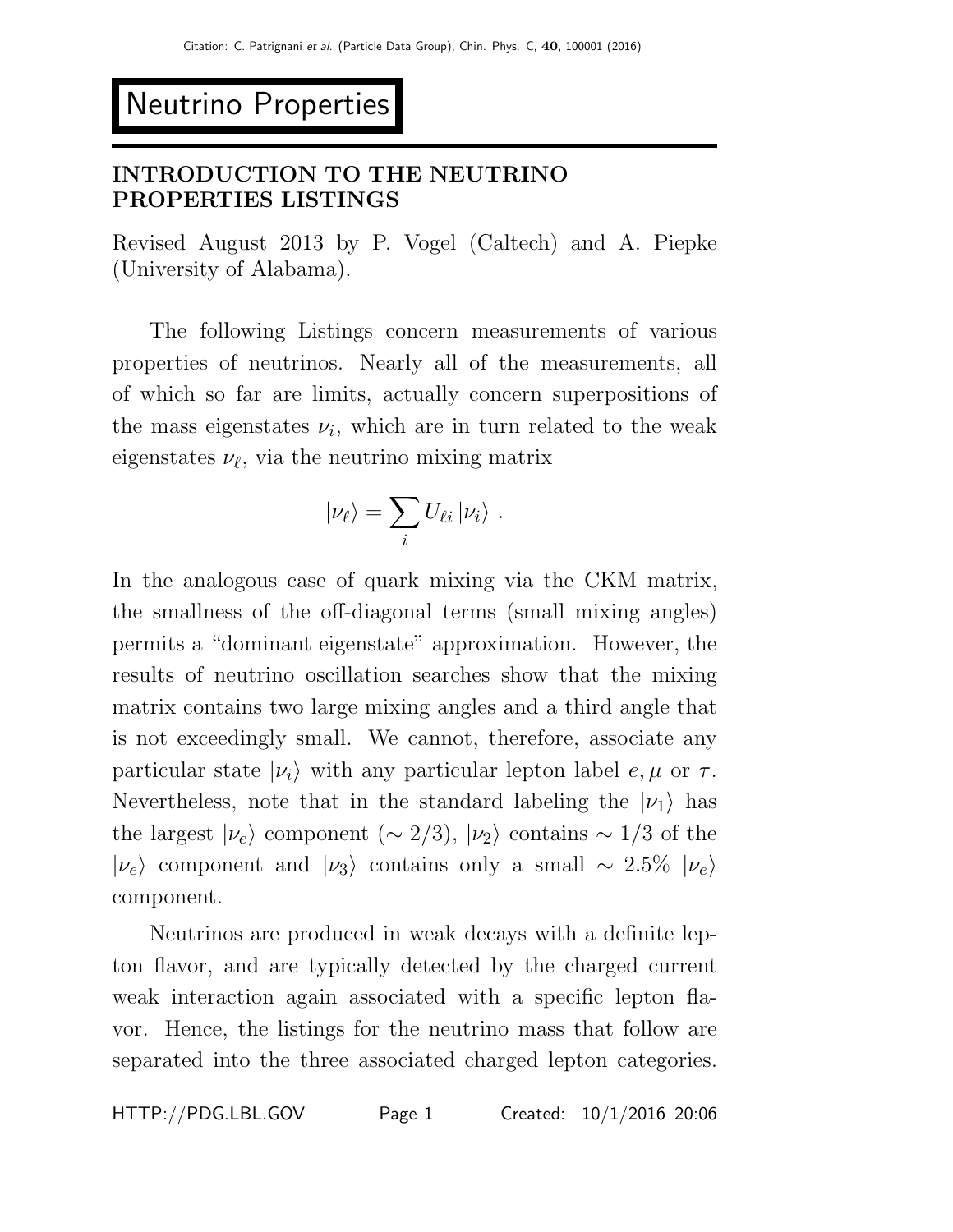Other properties (mean lifetime, magnetic moment, charge and charge radius) are no longer separated this way. If needed, the associated lepton flavor is reported in the footnotes.

Measured quantities (mass-squared, magnetic moments, mean lifetimes, etc.) all depend upon the mixing parameters  $|U_{\ell i}|^2$ , but to some extent also on experimental conditions (e.g., on energy resolution). Most of these observables, in particular mass-squared, cannot distinguish between Dirac and Majorana neutrinos, and are unaffected by  $CP$  phases.

Direct neutrino mass measurements are usually based on the analysis of the kinematics of charged particles (leptons, pions) emitted together with neutrinos (flavor states) in various weak decays. The most sensitive neutrino mass measurement to date, involving electron type antineutrinos, is based on fitting the shape of the beta spectrum. The quantity  $\langle m_{\beta}^2 \rangle =$  $\sum_{i} |U_{ei}|^2 m_{\nu_i}^2$  is determined or constrained, where the sum is over all mass eigenvalues  $m_{\nu_i}$  that are too close together to be resolved experimentally. If the energy resolution is better than  $\Delta m_{ij}^2 \equiv m_{\nu_i}^2 - m_{\nu_j}^2$ , the corresponding heavier  $m_{\nu_i}$  and mixing parameter could be determined by fitting the resulting spectral anomaly (step or kink).

A limit on  $\langle m_\beta^2 \rangle$  implies an upper limit on the minimum value  $m_{min}^2$  of  $m_{\nu_i}^2$ , independent of the mixing parameters  $U_{ei}$ :  $m_{min}^2 \leq \langle m_{\beta}^2 \rangle$ . However, if and when the value of  $\langle m_{\beta}^2 \rangle$  is determined then its combination with the results derived from neutrino oscillations that give us the values of the neutrino mass-squared differences  $\Delta m_{ij}^2 \equiv m_i^2 - m_j^2$  and the mixing parameters  $|U_{ei}|^2$ , the individual neutrino mass squares  $m_{\nu_j}^2 =$  $\langle m_{\beta}^2 \rangle - \sum_i |U_{ei}|^2 \Delta m_{ij}^2$  can be determined.

So far solar, reactor, atmospheric and accelerator neutrino oscillation experiments can be consistently described using

HTTP://PDG.LBL.GOV Page 2 Created: 10/1/2016 20:06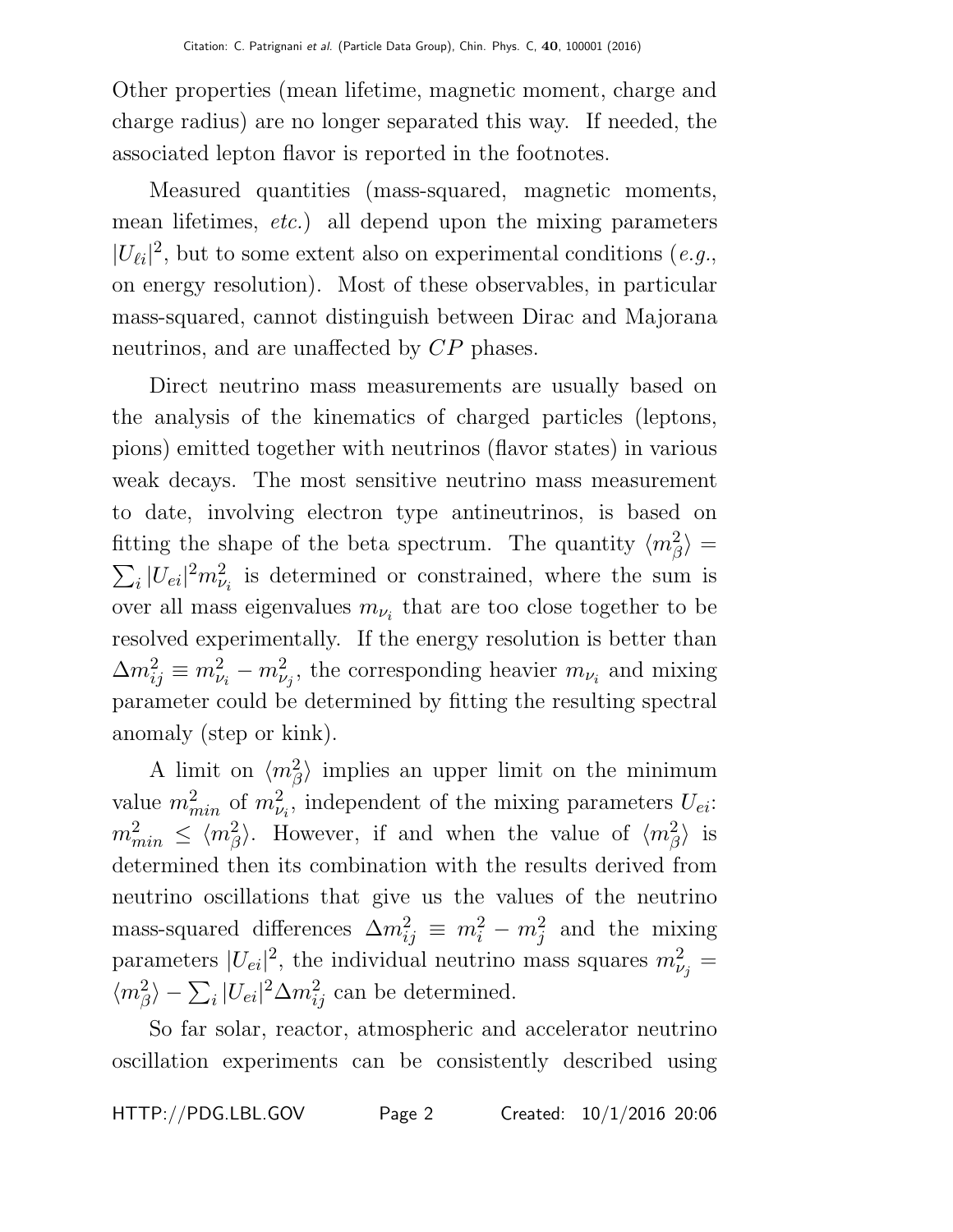three active neutrino flavors, i.e. two mass splittings and three mixing angles. However, several experiments with radioactive sources, reactors, and accelerators imply the possible existence of one or more non-interacting neutrino species that might be observable since they couple weakly to the flavor neutrinos  $|\nu_l\rangle$ .

Combined three neutrino analyses determine the squared mass differences and all three mixing angles to within reasonable accuracy. For given  $|\Delta m_{ij}^2|$  a limit on  $\langle m_{\beta}^2 \rangle$  from beta decay defines an upper limit on the maximum value  $m_{max}$  of  $m_{\nu_i}$ :  $m_{max}^2 \leq \langle m_{\beta}^2 \rangle + \sum_{i < j} |\Delta m_{ij}^2|$ . The analysis of the low energy beta decay of tritium, combined with the oscillation results, thus limits all active neutrino masses. Traditionally, experimental neutrino mass limits obtained from pion decay  $\pi^+ \to \mu^+ + \nu_\mu$ or the shape of the spectrum of decay products of the  $\tau$  lepton did not distinguish between flavor and mass eigenstates. These results are reported as limits of the  $\mu$  and  $\tau$  based neutrino mass. After the determination of the  $|\Delta m_{ij}^2|$ 's and the mixing angles  $\theta_{ij}$ , the corresponding neutrino mass limits are no longer competitive with those derived from low energy beta decays.

The spread of arrival times of the neutrinos from SN1987A, coupled with the measured neutrino energies, provided a timeof-flight limit on a quantity similar to  $\langle m_{\beta} \rangle \equiv \sqrt{\langle m_{\beta}^2 \rangle}$ . This statement, clothed in various degrees of sophistication, has been the basis for a very large number of papers. The resulting limits, however, are no longer comparable with the limits from tritium beta decay.

Constraint on the sum of the neutrino masses can be obtained from the analysis of the cosmic microwave background anisotropy, combined with the galaxy redshift surveys and other data. These limits are reported in a separate table ( Sum

HTTP://PDG.LBL.GOV Page 3 Created: 10/1/2016 20:06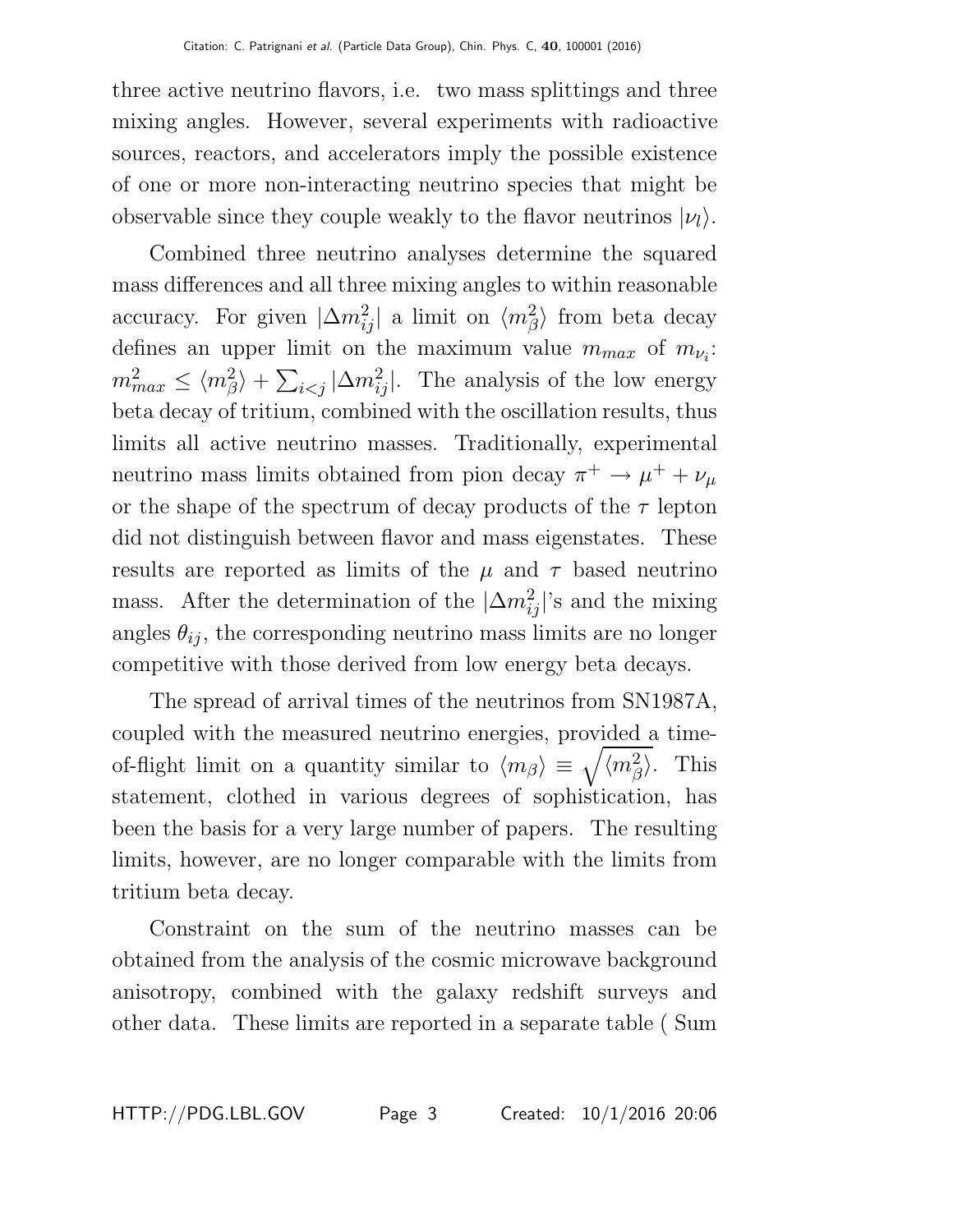of Neutrino Masses,  $m_{tot}$ ). Discussion concerning the model dependence of this limit is continuing.

#### $\overline{\nu}$  MASS (electron based)

Those limits given below are for the square root of  $m_{11}^{2(eff)}$  $v_e^{2(\text{eff})} \equiv \sum_i |U_{ei}|^2$  $m_{\nu_i}^2$ . Limits that come from the kinematics of  $^3$ H $\beta^- \overline{\nu}$  decay are the square roots of the limits for  $m^{2(\text{eff})}_{\mu}$  $v_e$  . Obtained from the measurements reported in the Listings for  $\sqrt{\nu}$  Mass Squared," below.

| VALUE (eV)                                                                    | CL% | <b>DOCUMENT ID</b>          |                 | TECN        | <b>COMMENT</b>          |
|-------------------------------------------------------------------------------|-----|-----------------------------|-----------------|-------------|-------------------------|
| <b>OUR EVALUATION</b><br>$\leq 2$                                             |     |                             |                 |             |                         |
| < 2.05                                                                        | 95  | $1$ ASEEV                   | 11              |             | SPEC $3H \beta$ decay   |
| < 2.3                                                                         | 95  | <sup>2</sup> KRAUS          | 05              | <b>SPEC</b> | $3H \beta$ decay        |
| • • • We do not use the following data for averages, fits, limits, etc. • • • |     |                             |                 |             |                         |
| < 5.8                                                                         | 95  | <sup>3</sup> PAGLIAROLI     | 10              | <b>ASTR</b> | <b>SN1987A</b>          |
| $<$ 21.7                                                                      | 90  | <sup>4</sup> ARNABOLDI      | 03A             | <b>BOLO</b> | $187$ Re $\beta$ -decay |
| < 5.7                                                                         | 95  | <sup>5</sup> LOREDO         | 02              | <b>ASTR</b> | <b>SN1987A</b>          |
| < 2.5                                                                         | 95  | <sup>6</sup> LOBASHEV       | 99              | <b>SPEC</b> | $3H \beta$ decay        |
| < 2.8                                                                         | 95  | <sup>7</sup> WEINHEIMER 99  |                 | <b>SPEC</b> | $3H \beta$ decay        |
| < 4.35                                                                        | 95  | <sup>8</sup> BELESEV        | 95              | <b>SPEC</b> | $3H \beta$ decay        |
| $<$ 12.4                                                                      | 95  | <sup>9</sup> CHING          | 95              | <b>SPEC</b> | $^3$ H $\beta$ decay    |
| $92$                                                                          | 95  | <sup>10</sup> HIDDEMANN     | 95              | <b>SPEC</b> | $3H \beta$ decay        |
| $+32$<br>$-15$<br>15                                                          |     | <b>HIDDEMANN</b>            | 95              | <b>SPEC</b> | $3H \beta$ decay        |
| $<$ 19.6                                                                      | 95  | <b>KERNAN</b>               | 95              | <b>ASTR</b> | <b>SN 1987A</b>         |
| < 7.0                                                                         | 95  | $11$ STOEFFL                | 95              | <b>SPEC</b> | $3H \beta$ decay        |
| < 7.2                                                                         | 95  | <sup>12</sup> WEINHEIMER 93 |                 | <b>SPEC</b> | $3H \beta$ decay        |
| $<$ 11.7                                                                      | 95  | <sup>13</sup> HOLZSCHUH     | 92 <sub>B</sub> | <b>SPEC</b> | $3H \beta$ decay        |
| $<$ 13.1                                                                      | 95  | 14 KAWAKAMI                 | 91              | <b>SPEC</b> | $3H \beta$ decay        |
| < 9.3                                                                         | 95  | <sup>15</sup> ROBERTSON     | 91              | <b>SPEC</b> | $3H \beta$ decay        |
| $<$ 14                                                                        | 95  | AVIGNONE                    | 90              | <b>ASTR</b> | <b>SN 1987A</b>         |
| $<$ 16                                                                        |     | <b>SPERGEL</b>              | 88              | <b>ASTR</b> | SN 1987A                |
| 17<br>to 40                                                                   |     | $16$ BORIS                  | 87              | <b>SPEC</b> | $3H\beta$ decay         |

 $<sup>1</sup>$  ASEEV 11 report the analysis of the entire beta endpoint data, taken with the Troitsk</sup> integrating electrostatic spectrometer between 1997 and 2002 (some of the earlier runs were rejected), using a windowless gaseous tritium source. The fitted value of  $m_{\nu}$ , based on the method of Feldman and Cousins, is obtained from the upper limit of the fit for  $m_V^2$ . Previous analysis problems were resolved by careful monitoring of the tritium gas column density. Supersedes LOBASHEV 99 and BELESEV 95.

 $2$  KRAUS 05 is a continuation of the work reported in WEINHEIMER 99. This result represents the final analysis of data taken from 1997 to 2001. Various sources of systematic uncertainties have been identified and quantified. The background has been reduced compared to the initial running period. A spectral anomaly at the endpoint, reported in LOBASHEV 99, was not observed.

3 PAGLIAROLI 10 is critical of the likelihood method used by LOREDO 02.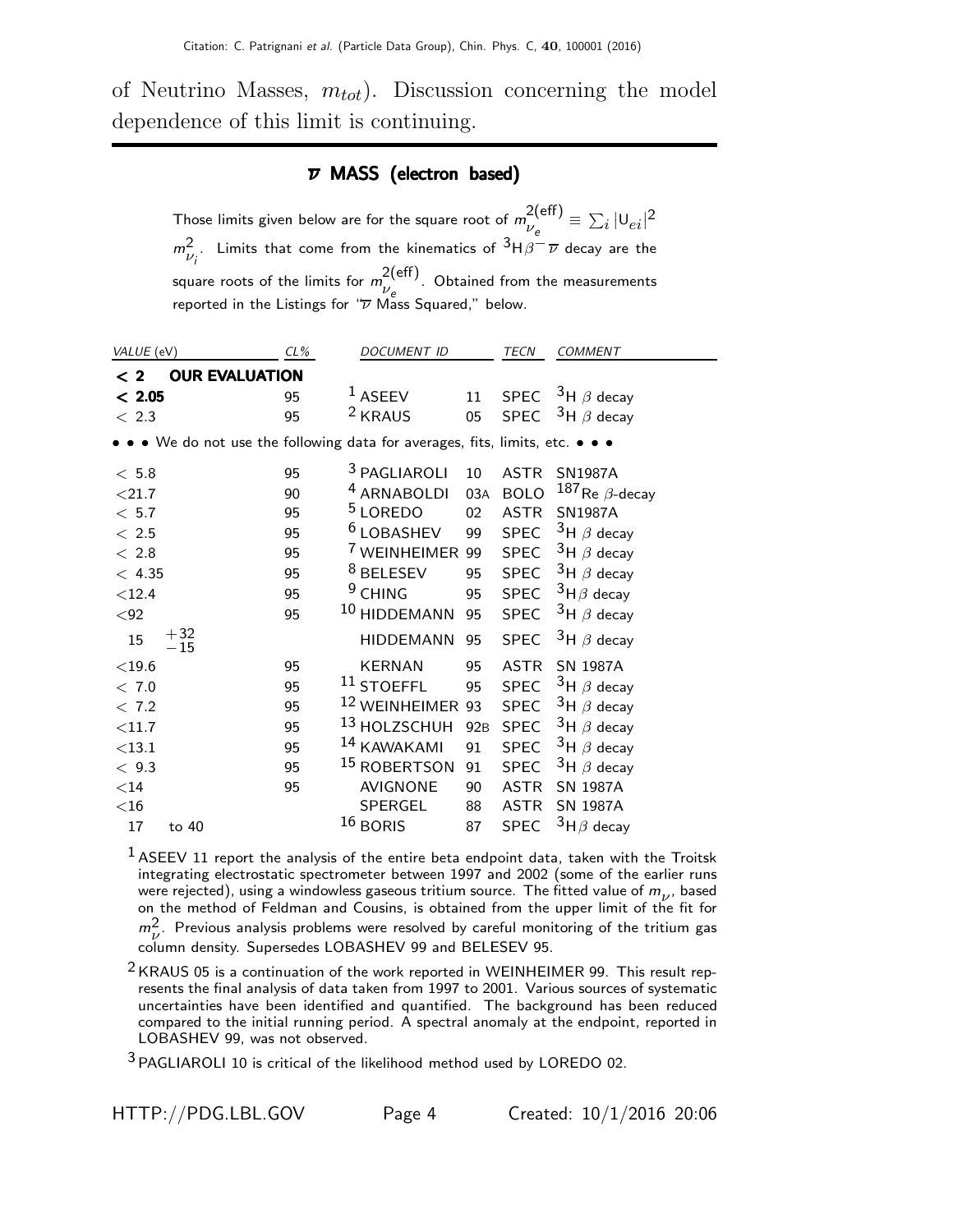- <sup>4</sup> ARNABOLDI 03A etal. report kinematical neutrino mass limit using  $\beta$ -decay of  $^{187}$ Re. Bolometric  $AgReO_4$  micro-calorimeters are used. Mass bound is substantially weaker than those derived from tritium  $\beta$ -decays but has different systematic uncertainties.
- 5 LOREDO 02 updates LOREDO 89.
- $6$  LOBASHEV 99 report a new measurement which continues the work reported in BELE-SEV 95. This limit depends on phenomenological fit parameters used to derive their best fit to  $m_{\nu}^2$ , making unambiguous interpretation difficult. See the footnote under " $\overline{\nu}$  Mass Squared."
- $7$  WEINHEIMER 99 presents two analyses which exclude the spectral anomaly and result in an acceptable  $m^2$ . We report the most conservative limit, but the other is nearly the same. See the footnote under " $\overline{\nu}$  Mass Squared."
- <sup>8</sup> BELESEV 95 (Moscow) use an integral electrostatic spectrometer with adiabatic magnetic collimation and a gaseous tritium sources. A fit to a normal Kurie plot above 18300–18350 eV (to avoid a low-energy anomaly) plus a monochromatic line 7–15 eV below the endpoint yields  $m_{\nu}^2 = -4.1 \pm 10.9 \; \text{eV}^2$ , leading to this Bayesian limit.
- <sup>9</sup> CHING 95 quotes results previously given by SUN 93; no experimental details are given. A possible explanation for consistently negative values of  $m_{\nu}^{2}$  is given.
- $^{10}$ HIDDEMANN 95 (Munich) experiment uses atomic tritium embedded in a metal-dioxide lattice. Bayesian limit calculated from the weighted mean  $m_{\nu}^2 = 221 \pm 4244 \text{ eV}^2$  from the two runs listed below.
- <sup>11</sup> STOEFFL 95 (LLNL) result is the Bayesian limit obtained from the  $m_{\nu}^{2}$  errors given below but with  $m_{\nu}^2$  set equal to 0. The anomalous endpoint accumulation leads to a value of  $m_{\nu}^2$  which is negative by more than 5 standard deviations.
- 12 WEINHEIMER 93 (Mainz) is a measurement of the endpoint of the tritium  $\beta$  spectrum using an electrostatic spectrometer with a magnetic guiding field. The source is molecular tritium frozen onto an aluminum substrate.
- 13 HOLZSCHUH 92B (Zurich) result is obtained from the measurement  $m_{\nu}^{2} = -24 \pm 48 \pm 61$ (1 $\sigma$  errors), in eV<sup>2</sup>, using the PDG prescription for conversion to a limit in  $m_{\nu}$ .
- 14 KAWAKAMI 91 (Tokyo) experiment uses tritium-labeled arachidic acid. This result is the Bayesian limit obtained from the  $m_\nu^2$  limit with the errors combined in quadrature. This was also done in ROBERTSON 91, although the authors report a different procedure.
- 15 ROBERTSON 91 (LANL) experiment uses gaseous molecular tritium. The result is in strong disagreement with the earlier claims by the ITEP group [LUBIMOV 80, BORIS 87 (+BORIS 88 erratum)] that  $m_{\nu}$  lies between 17 and 40 eV. However, the probability of a positive  $m^2$  is only 3% if statistical and systematic error are combined in quadrature.
- 
- 16 See also comment in BORIS 87B and erratum in BORIS 88.

#### ν MASS SQUARED (electron based)

Given troubling systematics which result in improbably negative estimators of  $m_{11}^{2(\text{eff})}$  $\frac{2(\mathsf{eff})}{\nu_e}\,\equiv\,\sum_i|\mathsf{U}_{ei}|^2\,\,m_{\nu_i^{\,-}}^2$  in many experiments, we use only KRAUS 05 and LOBASHEV 99 for our average.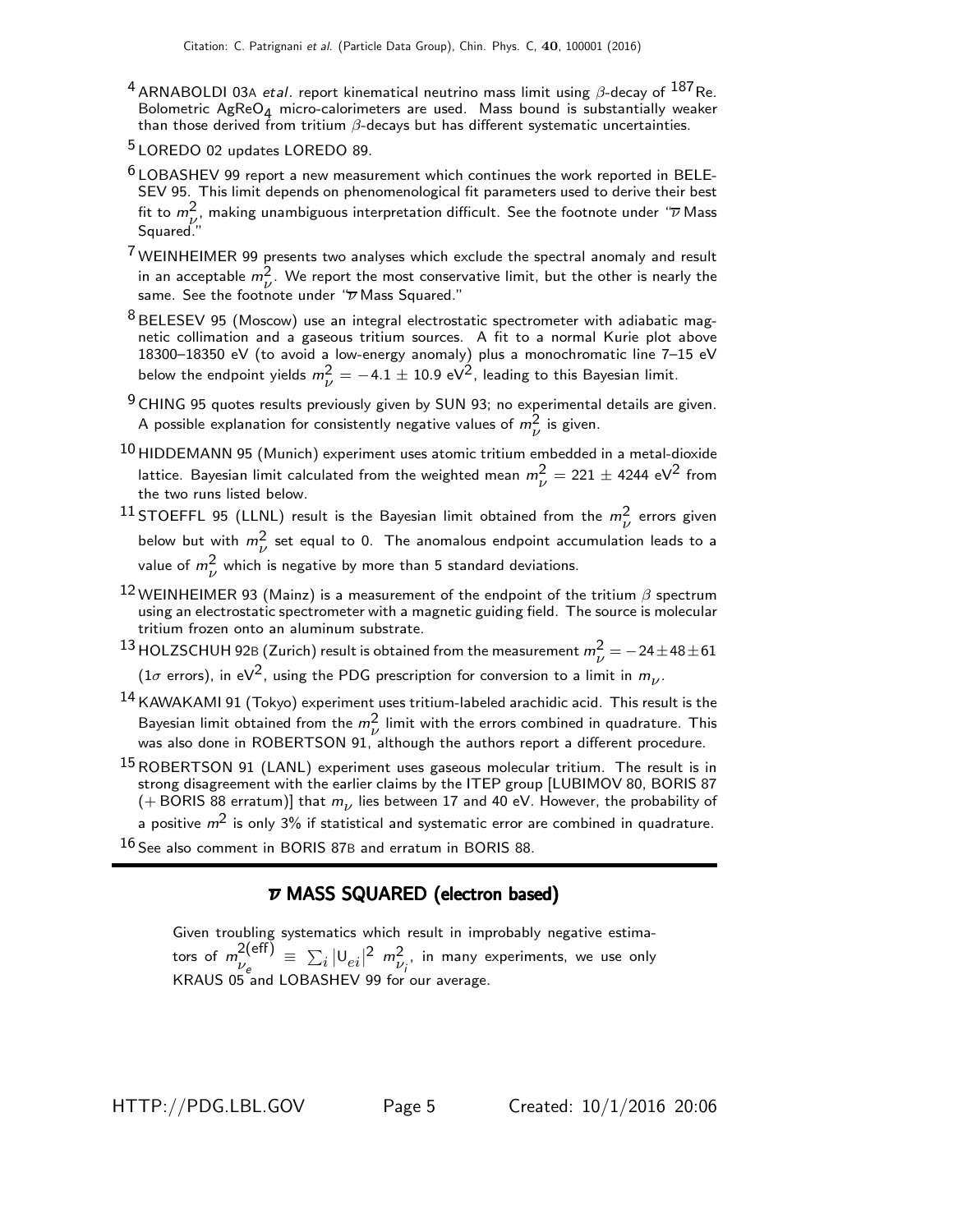| VALUE ( $eV^2$ ) |                                                                               |      |               | $CL\%$                 | <i>DOCUMENT ID</i>         |                 | TECN        | <i>COMMENT</i>   |  |  |
|------------------|-------------------------------------------------------------------------------|------|---------------|------------------------|----------------------------|-----------------|-------------|------------------|--|--|
|                  | $0.6 \pm$                                                                     |      |               | <b>1.9 OUR AVERAGE</b> |                            |                 |             |                  |  |  |
|                  | 0.67 <sub>±</sub>                                                             | 2.53 |               |                        | <sup>1</sup> ASEEV         | 11              | <b>SPEC</b> | $3H \beta$ decay |  |  |
|                  | $0.6 \pm$                                                                     |      | $2.2 \pm 2.1$ |                        | <sup>2</sup> KRAUS         | 05              | <b>SPEC</b> | $3H \beta$ decay |  |  |
|                  | • • • We do not use the following data for averages, fits, limits, etc. • • • |      |               |                        |                            |                 |             |                  |  |  |
| 1.9              | $^{+}$                                                                        |      | 3.4 $\pm$ 2.2 |                        | <sup>3</sup> LOBASHEV      | 99              | <b>SPEC</b> | $3H \beta$ decay |  |  |
| 3.7              | 士                                                                             |      | 5.3 $\pm$ 2.1 |                        | <sup>4</sup> WEINHEIMER    | 99              | <b>SPEC</b> | $3H \beta$ decay |  |  |
| 22               | $^{+}$                                                                        | 4.8  |               |                        | <sup>5</sup> BELESEV       | 95              | <b>SPEC</b> | $3H \beta$ decay |  |  |
| 129              | $\pm 6010$                                                                    |      |               |                        | <sup>6</sup> HIDDEMANN     | 95              | <b>SPEC</b> | $3H \beta$ decay |  |  |
| 313              | $±$ 5994                                                                      |      |               |                        | <sup>6</sup> HIDDEMANN     | 95              | <b>SPEC</b> | $3H \beta$ decay |  |  |
| $-130$           | $^{+}$                                                                        | 20   | ±15           | 95                     | $7$ STOEFFL                | 95              | <b>SPEC</b> | $3H \beta$ decay |  |  |
| 31               | $^{+}$                                                                        | 75   | ±48           |                        | $8$ SUN                    | 93              | <b>SPEC</b> | $3H\beta$ decay  |  |  |
| 39               | $^{+}$                                                                        | 34   | $\pm 15$      |                        | <sup>9</sup> WEINHEIMER 93 |                 | <b>SPEC</b> | $3H \beta$ decay |  |  |
| 24               | $+$                                                                           | 48   | $\pm 61$      |                        | 10 HOLZSCHUH               | 92 <sub>B</sub> | <b>SPEC</b> | $3H \beta$ decay |  |  |
| 65               | 士                                                                             | 85   | $\pm 65$      |                        | 11 KAWAKAMI                | 91              | <b>SPEC</b> | $3H \beta$ decay |  |  |
| $-147$           | $^+$                                                                          | 68   | $+41$         |                        | 12 ROBERTSON               | 91              | <b>SPEC</b> | $3H \beta$ decay |  |  |

 $<sup>1</sup>$  ASEEV 11 report the analysis of the entire beta endpoint data, taken with the Troitsk in-</sup> tegrating electrostatic spectrometer between 1997 and 2002, using a windowless gaseous tritium source. The analysis does not use the two additional fit parameters (see LOBA-SHEV 99) for a step-like structure near the endpoint. Using only the runs where the tritium gas column density was carefully monitored the need for such parameters was eliminated. Supersedes LOBASHEV 99 and BELESEV 95.

 $2$  KRAUS 05 is a continuation of the work reported in WEINHEIMER 99. This result represents the final analysis of data taken from 1997 to 2001. Problems with significantly negative squared neutrino masses, observed in some earlier experiments, have been resolved in this work.

<sup>3</sup> LOBASHEV 99 report a new measurement which continues the work reported in BELE-SEV 95. The data were corrected for electron trapping effects in the source, eliminating the dependence of the fitted neutrino mass on the fit interval. The analysis assuming a pure beta spectrum yields significantly negative fitted  $m_{\nu}^2 \approx -(20\text{--}10) \text{ eV}^2$ . This problem is attributed to a discrete spectral anomaly of about  $6 \times 10^{-11}$  intensity with a time-dependent energy of 5–15 eV below the endpoint. The data analysis accounts for this anomaly by introducing two extra phenomenological fit parameters resulting in a best fit of  $m_\nu^2 = -1.9 \pm 3.4 \pm 2.2 \,\text{eV}^2$  which is used to derive a neutrino mass limit. However, the introduction of phenomenological fit parameters which are correlated with the derived  $m_{\nu}^{2}$  limit makes unambiguous interpretation of this result difficult.

- <sup>4</sup> WEINHEIMER 99 is a continuation of the work reported in WEINHEIMER 93. Using a lower temperature of the frozen tritium source eliminated the dewetting of the  $T_2$ film, which introduced a dependence of the fitted neutrino mass on the fit interval in the earlier work. An indication for a spectral anomaly reported in LOBASHEV 99 has been seen, but its time dependence does not agree with LOBASHEV 99. Two analyses, which exclude the spectral anomaly either by choice of the analysis interval or by using a particular data set which does not exhibit the anomaly, result in acceptable  $m^2$  fits and are used to derive the neutrino mass limit published by the authors. We list the most conservative of the two.
- <sup>5</sup> BELESEV 95 (Moscow) use an integral electrostatic spectrometer with adiabatic magnetic collimation and a gaseous tritium sources. This value comes from a fit to a normal Kurie plot above 18300–18350 eV (to avoid a low-energy anomaly), including the effects of an apparent peak 7–15 eV below the endpoint.

HTTP://PDG.LBL.GOV Page 6 Created: 10/1/2016 20:06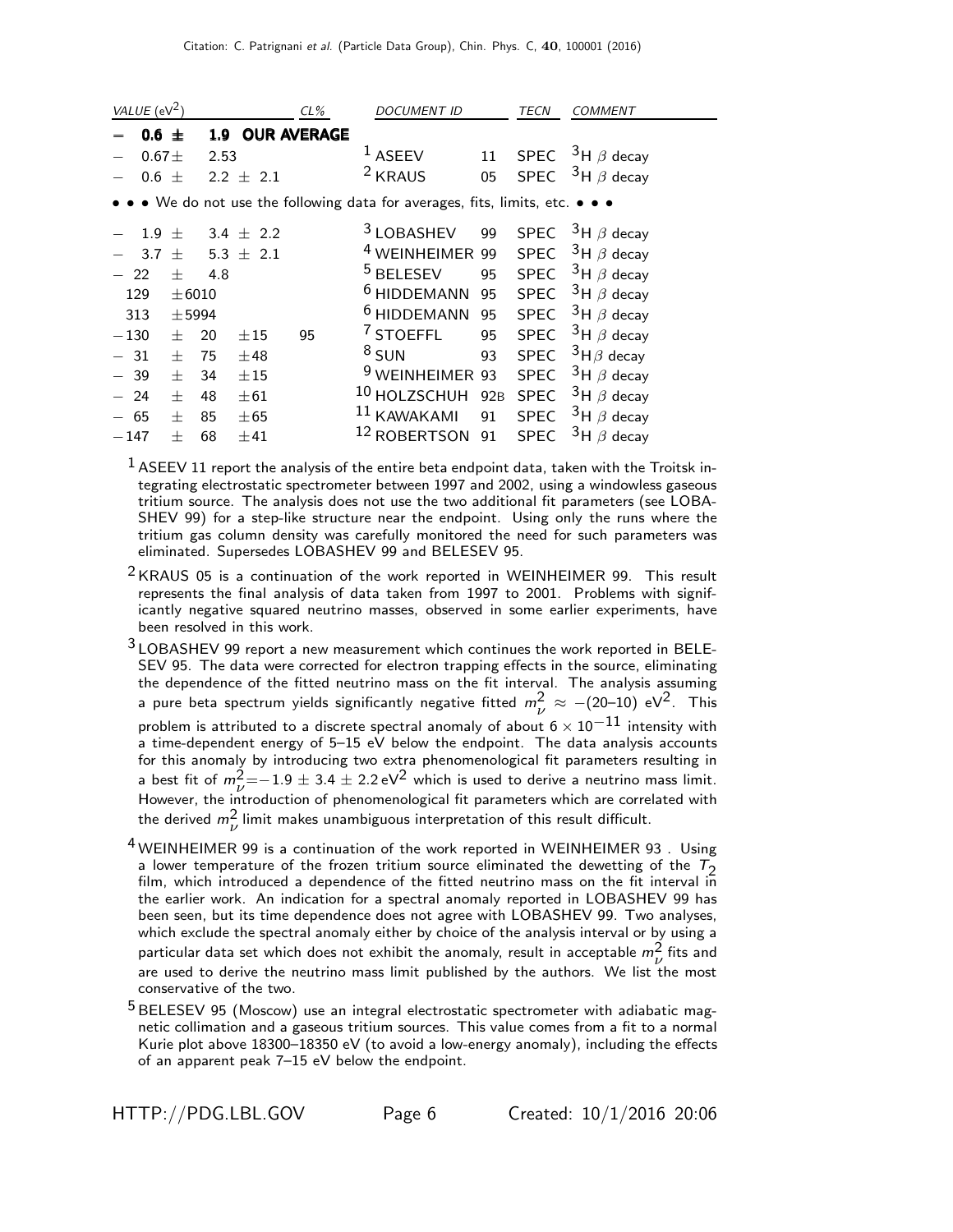- <sup>6</sup> HIDDEMANN 95 (Munich) experiment uses atomic tritium embedded in a metal-dioxide lattice. They quote measurements from two data sets.
- <sup>7</sup> STOEFFL 95 (LLNL) uses a gaseous source of molecular tritium. An anomalous pileup of events at the endpoint leads to the negative value for  $m_{\nu}^{2}$ . The authors acknowledge that "the negative value for the best fit of  $m_{\nu}^{2}$  has no physical meaning" and discuss possible explanations for this effect.

 $8$  SUN 93 uses a tritiated hydrocarbon source. See also CHING 95.

<sup>9</sup> WEINHEIMER 93 (Mainz) is a measurement of the endpoint of the tritium  $\beta$  spectrum using an electrostatic spectrometer with a magnetic guiding field. The source is molecular tritium frozen onto an aluminum substrate.

 $10$  HOLZSCHUH 92B (Zurich) source is a monolayer of tritiated hydrocarbon.

 $11$  KAWAKAMI 91 (Tokyo) experiment uses tritium-labeled arachidic acid.

 $12$  ROBERTSON 91 (LANL) experiment uses gaseous molecular tritium. The result is in strong disagreement with the earlier claims by the ITEP group [LUBIMOV 80, BORIS 87 (+BORIS 88 erratum)] that  $m_{\nu}$  lies between 17 and 40 eV. However, the probability of a positive  $m_{\nu}^2$  is only 3% if statistical and systematic error are combined in quadrature.

## $\nu$  MASS (electron based)

These are measurement of  $m_{\nu}$  (in contrast to  $m_{\overline{\nu}}$ , given above). The masses can be different for a Dirac neutrino in the absence of CPT invariance. The possible distinction between  $\nu$  and  $\overline{\nu}$  properties is usually ignored elsewhere in these Listings.

| VALUE (eV)             | $CL\%$   | <i>DOCUMENT ID</i>                     | <b>TECN</b> | COMMENT                         |
|------------------------|----------|----------------------------------------|-------------|---------------------------------|
| $<$ 460 $<$<br>$<$ 225 | 68<br>95 | YASUMI<br>SPRINGER 87 CNTR 163Ho decay |             | 94 CNTR <sup>163</sup> Ho decay |

#### $\nu$  MASS (muon based)

Limits given below are for the square root of  $m^{2(eff)}$ .  $v_{\mu}^{2\text{(eff)}} \equiv \sum_i |v_{\mu i}|^2 m_{\nu_i}^2$ .

In some of the COSM papers listed below, the authors did not distinguish between weak and mass eigenstates.

OUR EVALUATION is based on OUR AVERAGE for the  $\pi^{\pm}$  mass and the ASSAMAGAN 96 value for the muon momentum for the  $\pi^{+}$  decay at rest. The limit is calculated using the unified classical analysis of FELDMAN 98 for a Gaussian distribution near a physical boundary. WARNING: since  $m^{2(\text{eff})}_{\ldots}$  $\nu_\mu$  is calculated from the differences of large numbers, it and the corresponding limits are extraordinarily sensitive to small changes in the pion mass, the decay muon momentum, and their errors. For example, the limits obtained using JECKELMANN 94, LENZ 98, and the weighted averages are 0.15, 0.29, and 0.19 MeV, respectively.

| <i>VALUE</i> (MeV)                 | CL% | <b>DOCUMENT ID</b> |  | <i>COMMENT</i>                                                |  |  |
|------------------------------------|-----|--------------------|--|---------------------------------------------------------------|--|--|
| $<$ 0.19 (CL = 90%) OUR EVALUATION |     |                    |  |                                                               |  |  |
| $<$ 0.17                           | 90  |                    |  | <sup>1</sup> ASSAMAGAN 96 SPEC $m_{\nu}^2 = -0.016 \pm 0.023$ |  |  |
| HTTP://PDG.LBL.GOV                 |     | Page 7             |  | Created: $10/1/2016$ 20:06                                    |  |  |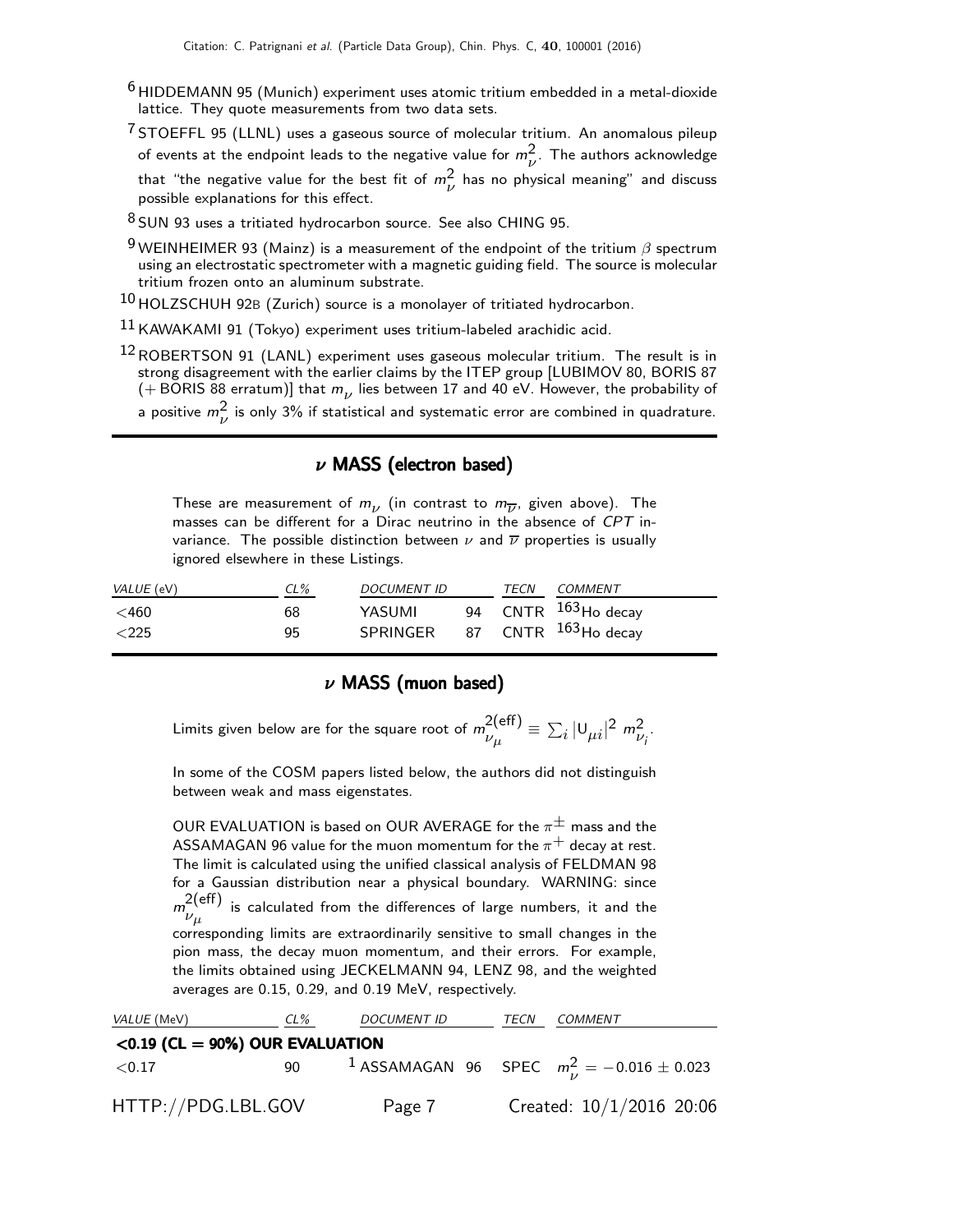• • • We do not use the following data for averages, fits, limits, etc. • • •

| < 0.15   |    | <sup>2</sup> DOLGOV   |    | 95 COSM Nucleosynthesis              |
|----------|----|-----------------------|----|--------------------------------------|
| < 0.48   |    | <sup>3</sup> ENQVIST  | 93 | COSM Nucleosynthesis                 |
| ${<}0.3$ |    | $4$ FULLER            |    | 91 COSM Nucleosynthesis              |
| < 0.42   |    | $4$ LAM               |    | 91 COSM Nucleosynthesis              |
| < 0.50   | 90 | <sup>5</sup> ANDERHUB |    | 82 SPEC $m_{1}^{2} = -0.14 \pm 0.20$ |
| < 0.65   | 90 | CLARK                 |    | 74 ASPK $K_{\mu 3}$ decay            |
|          |    |                       |    |                                      |

 $^1$ ASSAMAGAN 96 measurement of  $\rho_{\mu}$  from  $\pi^+ \rightarrow \ \mu^+ \nu$  at rest combined with JECK-ELMANN 94 Solution B pion mass yields  $m_{\nu}^2 = -0.016 \pm 0.023$  with corresponding Bayesian limit listed above. If Solution A is used,  $m_{\nu}^2 = -0.143 \pm 0.024$  MeV<sup>2</sup>. Replaces ASSAMAGAN 94.

2 DOLGOV 95 removes earlier assumptions (DOLGOV 93) about thermal equilibrium below  $T<sub>QCD</sub>$  for wrong-helicity Dirac neutrinos (ENQVIST 93, FULLER 91) to set more stringent limits.

 $3$  ENQVIST 93 bases limit on the fact that thermalized wrong-helicity Dirac neutrinos would speed up expansion of early universe, thus reducing the primordial abundance. FULLER 91 exploits the same mechanism but in the older calculation obtains a larger production rate for these states, and hence a lower limit. Neutrino lifetime assumed to exceed nucleosynthesis time,  $\sim$  1 s.

 $4$  Assumes neutrino lifetime  $>1$  s. For Dirac neutrinos only. See also ENQVIST 93.

5 ANDERHUB 82 kinematics is insensitive to the pion mass.

#### $\nu$  MASS (tau based)

The limits given below are the square roots of limits for  $m_{11}^{2(eff)}$  $v_{\tau}$  =  $\sum_i |\mathsf{U}_{\tau i}|^2 \; m_{\nu_i}^2.$ 

In some of the ASTR and COSM papers listed below, the authors did not distinguish between weak and mass eigenstates.

| VALUE (MeV)        | CL% | <b>EVTS</b> | <b>DOCUMENT ID</b>                                                            |    | TECN     | <b>COMMENT</b>                                                |
|--------------------|-----|-------------|-------------------------------------------------------------------------------|----|----------|---------------------------------------------------------------|
| < 18.2             | 95  |             | <b>BARATE</b>                                                                 |    | 98F ALEP | 1991-1995 LEP runs                                            |
|                    |     |             | • • • We do not use the following data for averages, fits, limits, etc. • • • |    |          |                                                               |
| < 28               | 95  |             |                                                                               |    |          | <sup>2</sup> ATHANAS 00 CLEO $E_{\text{cm}}^{ee}$ = 10.6 GeV  |
| < 27.6             | 95  |             |                                                                               |    |          | 3 ACKERSTAFF 98T OPAL 1990-1995 LEP runs                      |
| < 30               | 95  | 473         | $4$ AMMAR                                                                     |    |          | 98 CLEO $E_{\text{cm}}^{ee} = 10.6 \text{ GeV}$               |
| < 60               | 95  |             | <sup>5</sup> ANASTASSOV 97                                                    |    |          | CLEO $E_{\text{cm}}^{ee} = 10.6 \text{ GeV}$                  |
| $< 0.37$ or $>22$  |     |             | $6$ FIELDS                                                                    |    |          | 97 COSM Nucleosynthesis                                       |
| < 68               | 95  |             | <sup>7</sup> SWAIN                                                            |    |          | 97 THEO $m_{\tau}$ , $\tau_{\tau}$ , $\tau$ partial<br>widths |
| < 29.9             | 95  |             | <sup>8</sup> ALEXANDER                                                        |    |          | 96M OPAL 1990-1994 LEP runs                                   |
| $<$ 149            |     |             | $9$ BOTTINO                                                                   | 96 |          | THEO $\pi$ , $\mu$ , $\tau$ leptonic decays                   |
| $<$ 1 or $>$ 25    |     |             | 10 HANNESTAD 96C COSM Nucleosynthesis                                         |    |          |                                                               |
| < 71               | 95  |             | $11$ SOBIE                                                                    | 96 |          | THEO $m_{\tau}$ , $\tau_{\tau}$ , B( $\tau^{-} \rightarrow$   |
|                    |     |             |                                                                               |    |          | $e^{-}\overline{\nu}_{e}\nu_{\tau}$                           |
| < 24               | 95  | 25          | <sup>12</sup> BUSKULIC                                                        |    |          | 95H ALEP 1991-1993 LEP runs                                   |
| HTTP://PDG.LBL.GOV |     |             | Page 8                                                                        |    |          | Created: 10/1/2016 20:06                                      |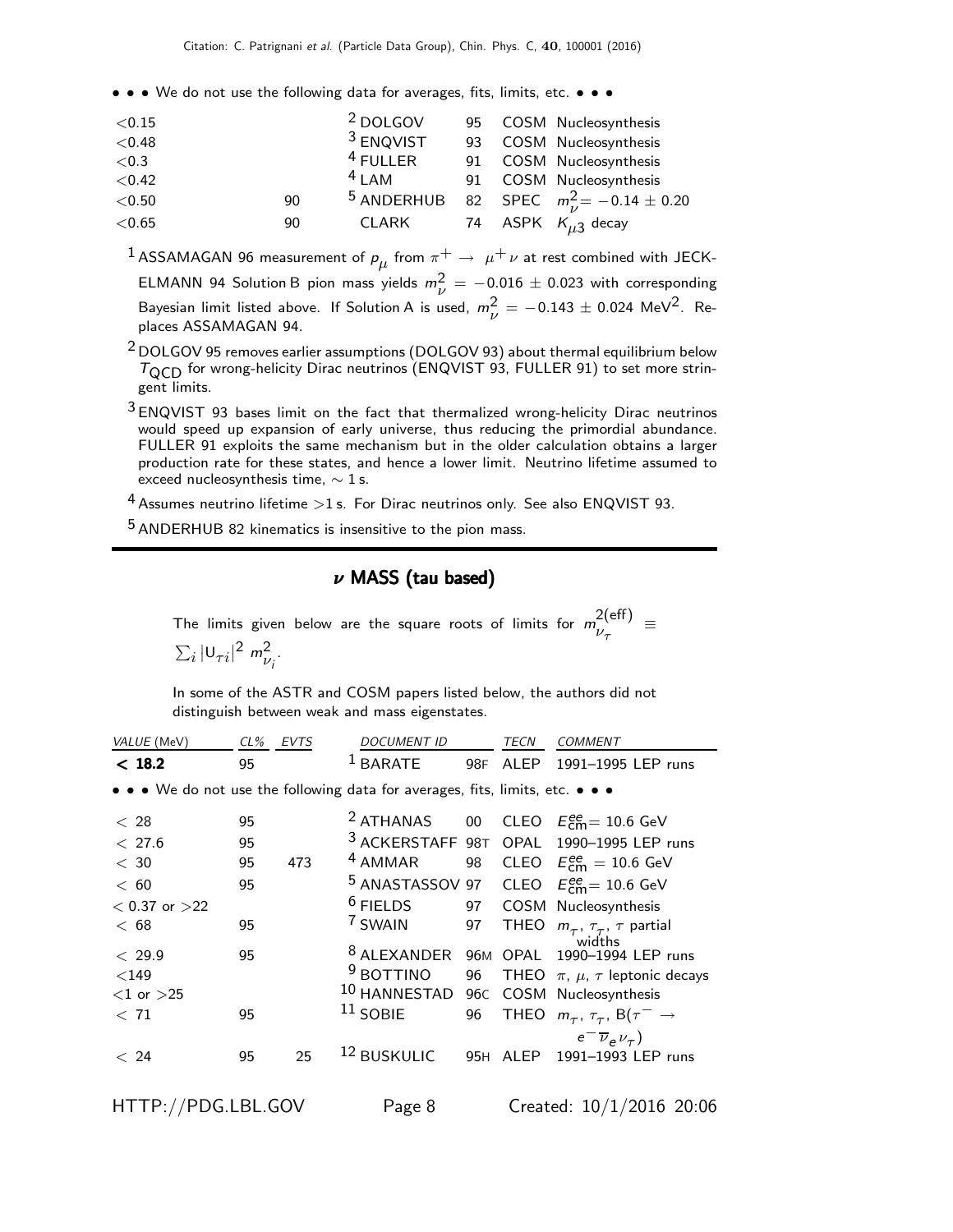| < 0.19            |    |     | 13 DOLGOV              | 95 | COSM Nucleosynthesis                                      |
|-------------------|----|-----|------------------------|----|-----------------------------------------------------------|
| $\langle$ 3       |    |     | $14$ SIGL              | 95 | ASTR SN 1987A                                             |
| $< 0.4$ or $> 30$ |    |     | 15 DODELSON            | 94 | COSM Nucleosynthesis                                      |
| $< 0.1$ or $> 50$ |    |     | 16 KAWASAKI            | 94 | COSM Nucleosynthesis                                      |
| $155 - 225$       |    |     | $17$ PERES             | 94 | THEO $\pi$ , K, $\mu$ , $\tau$ weak decays                |
| < 32.6            | 95 | 113 | $18$ CINABRO           | 93 | CLEO $E_{\text{cm}}^{\text{ee}} \approx 10.6 \text{ GeV}$ |
| $< 0.3$ or $> 35$ |    |     | $19$ DOLGOV            | 93 | COSM Nucleosynthesis                                      |
| < 0.74            |    |     | <sup>20</sup> ENQVIST  | 93 | COSM Nucleosynthesis                                      |
| < 31              | 95 | 19  | <sup>21</sup> ALBRECHT |    | 92M ARG $E_{\text{cm}}^{ee} = 9.4 - 10.6 \text{ GeV}$     |
| < 0.3             |    |     | <sup>22</sup> FULLER   | 91 | COSM Nucleosynthesis                                      |
| $< 0.5$ or $> 25$ |    |     | $23$ KOLB              | 91 | COSM Nucleosynthesis                                      |
| 0.42              |    |     | $22$ LAM               | 91 | COSM Nucleosynthesis                                      |
|                   |    |     |                        |    |                                                           |

<sup>1</sup> BARATE 98F result based on kinematics of 2939  $\tau^ \rightarrow$   $2\pi^- \pi^+ \nu_\tau$  and 52  $\tau^ \rightarrow$  $3\pi^{-} 2\pi^{+} (\pi^{0}) \nu_{\tau}$  decays. If possible 2.5% excited  $s_{1}$  decay is included in 3-prong sample analysis, limit increases to 19.2 MeV.

 $^2$ ATHANAS 00 bound comes from analysis of  $\tau^-\rightarrow~\pi^-\,\pi^+\,\pi^-\,\pi^0\,\nu_\tau^{}$  decays.

 $^3$ ACKERSTAFF 98T use  $\tau\to\;5\pi^\pm\nu_\tau^{}$  decays to obtain a limit of 43.2 MeV (95%CL). They combine this with ALEXANDER 96M value using  $\tau \to 3h^{\pm} \nu_{\tau}$  decays to obtain quoted limit.

 $^4$  AMMAR 98 limit comes from analysis of  $\tau^-\to 3\pi^-2\pi^+\nu_\tau$  and  $\tau^-\to 2\pi^-\pi^+2\pi^0\overline{\nu}_\tau$ decay modes.

<sup>5</sup> ANASTASSOV 97 derive limit by comparing their  $m_\tau$  measurement (which depends on  $m_{\nu_{\tau}}$ ) to BAI 96  $m_{\tau}$  threshold measurement.

 $^6$  FIELDS 97 limit for a Dirac neutrino. For a Majorana neutrino the mass region  $<$  0.93 or >31 MeV is excluded. These bounds assume  $N_{1/2}$  <4 from nucleosynthesis; a wider excluded region occurs with a smaller  $N_{\nu}$  upper limit.

 $7$  SWAIN 97 derive their limit from the Standard Model relationships between the tau mass, lifetime, branching fractions for  $\tau^-\to~e^-\overline\nu_e\nu_\tau,~\tau^-\to~\mu^-\overline\nu_\mu\nu_\tau,~\tau^-\to~\pi^-\nu_\tau,$  and  $\tau^-\to K^-\nu_\tau$ , and the muon mass and lifetime by assuming lepton universality and using

world average values. Limit is reduced to 48 MeV when the CLEO  $\tau$  mass measurement (BALEST 93) is included; see CLEO's more recent  $m_{\nu_{\tau}}$  limit (ANASTASSOV 97).

Consideration of mixing with a fourth generation heavy neutrino yields  $\sin^2\theta_I < 0.016$  $(95%CL)$ .

 $^8$ ALEXANDER 96M bound comes from analyses of  $\tau^-\;\rightarrow\;\;3\pi^-2\pi^+\,\nu_\tau$  and  $\tau^-\;\rightarrow\;$  $h^- h^- h^+ \nu_\tau$  decays.

 $9$  BOTTINO 96 assumes three generations of neutrinos with mixing, finds consistency with massless neutrinos with no mixing based on 1995 data for masses, lifetimes, and leptonic partial widths.

- $10$  HANNESTAD 96C limit is on the mass of a Majorana neutrino. This bound assumes  $N_{\nu}$  < 4 from nucleosynthesis. A wider excluded region occurs with a smaller  $N_{\nu}$  upper limit. This paper is the corrected version of HANNESTAD 96; see the erratum: HANNESTAD 96B.
- $^{11}$  SOBIE 96 derive their limit from the Standard Model relationship between the tau mass, lifetime, and leptonic branching fraction, and the muon mass and lifetime, by assuming lepton universality and using world average values.
- 12 BUSKULIC 95<sup>H</sup> bound comes from a two-dimensional fit of the visible energy and invariant mass distribution of  $\tau\to\,5\pi(\pi^0)\nu_\tau$  decays. Replaced by BARATE 98F.

HTTP://PDG.LBL.GOV Page 9 Created: 10/1/2016 20:06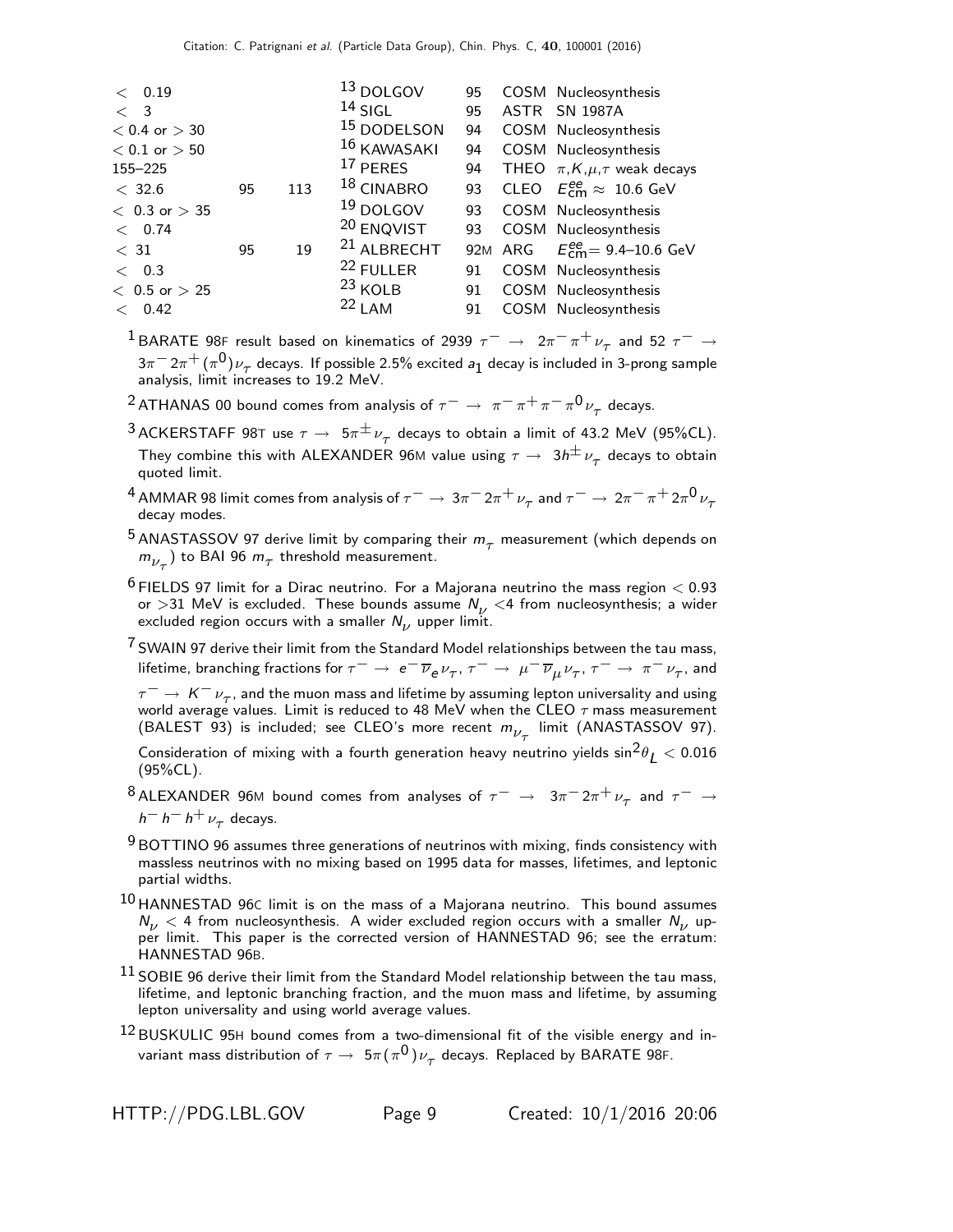- <sup>13</sup> DOLGOV 95 removes earlier assumptions (DOLGOV 93) about thermal equilibrium below  $T<sub>QCD</sub>$  for wrong-helicity Dirac neutrinos (ENQVIST 93, FULLER 91) to set more stringent limits. DOLGOV 96 argues that a possible window near 20 MeV is excluded.
- <sup>14</sup> SIGL 95 exclude massive Dirac or Majorana neutrinos with lifetimes between 10<sup>-3</sup> and  $10^8$  seconds if the decay products are predominantly  $\gamma$  or  $e^+e^-$ .
- <sup>15</sup> DODELSON 94 calculate constraints on  $\nu_{\tau}$  mass and lifetime from nucleosynthesis for 4 generic decay modes. Limits depend strongly on decay mode. Quoted limit is valid for all decay modes of Majorana neutrinos with lifetime greater than about 300 s. For Dirac neutrinos limits change to  $< 0.3$  or  $> 33$ .
- $16$  KAWASAKI 94 excluded region is for Majorana neutrino with lifetime  $>$ 1000 s. Other limits are given as a function of  $\nu_\tau$  lifetime for decays of the type  $\nu_\tau\to~\nu_\mu\phi$  where  $\phi$ is a Nambu-Goldstone boson.
- $17$  PERES 94 used PDG 92 values for parameters to obtain a value consistent with mixing. Reexamination by BOTTINO 96 which included radiative corrections and 1995 PDG parameters resulted in two allowed regions,  $m_3 < 70$  MeV and 140 MeV  $m_3 < 149$ MeV.
- $^{18}$  CINABRO 93 bound comes from analysis of  $\tau^-\rightarrow\;\;\;3\pi^-2\pi^+\,\nu_\tau$  and  $\tau^-\rightarrow\;$  $2\pi^-\pi^+2\pi^0\,\nu_\tau$  decay modes.
- $^{19}$  DOLGOV 93 assumes neutrino lifetime  $>$ 100 s. For Majorana neutrinos, the low mass limit is 0.5 MeV. KAWANO 92 points out that these bounds can be overcome for a Dirac neutrino if it possesses a magnetic moment. See also DOLGOV 96.
- $20$  ENQVIST 93 bases limit on the fact that thermalized wrong-helicity Dirac neutrinos would speed up expansion of early universe, thus reducing the primordial abundance. FULLER 91 exploits the same mechanism but in the older calculation obtains a larger production rate for these states, and hence a lower limit. Neutrino lifetime assumed to exceed nucleosynthesis time,  $\sim$  1 s.
- <sup>21</sup> ALBRECHT 92M reports measurement of a slightly lower  $\tau$  mass, which has the effect of reducing the  $\nu_{\tau}$  mass reported in ALBRECHT 88B. Bound is from analysis of  $\tau^{-} \rightarrow$  $3\pi$ <sup>-</sup>  $2\pi$ <sup>+</sup>  $\nu$ <sub>τ</sub> mode.

 $22$  Assumes neutrino lifetime  $>1$  s. For Dirac neutrinos. See also ENQVIST 93.

<sup>23</sup> KOLB 91 exclusion region is for Dirac neutrino with lifetime  $>1$  s; other limits are given.

# SUM OF NEUTRINO MASSES

Revised January 2016 by K.A. Olive (University of Minnesota).

The limits on low mass  $(m_\nu \lesssim 1 \text{ MeV})$  neutrinos apply to  $m_{\rm tot}$  given by

$$
m_{\rm tot} = \sum_{\nu} (g_{\nu}/2) m_{\nu} ,
$$

where  $g_{\nu}$  is the number of spin degrees of freedom for  $\nu$ plus  $\overline{\nu}$ :  $g_{\nu} = 4$  for neutrinos with Dirac masses;  $g_{\nu} = 2$  for Majorana neutrinos. Stable neutrinos in this mass range make

HTTP://PDG.LBL.GOV Page 10 Created: 10/1/2016 20:06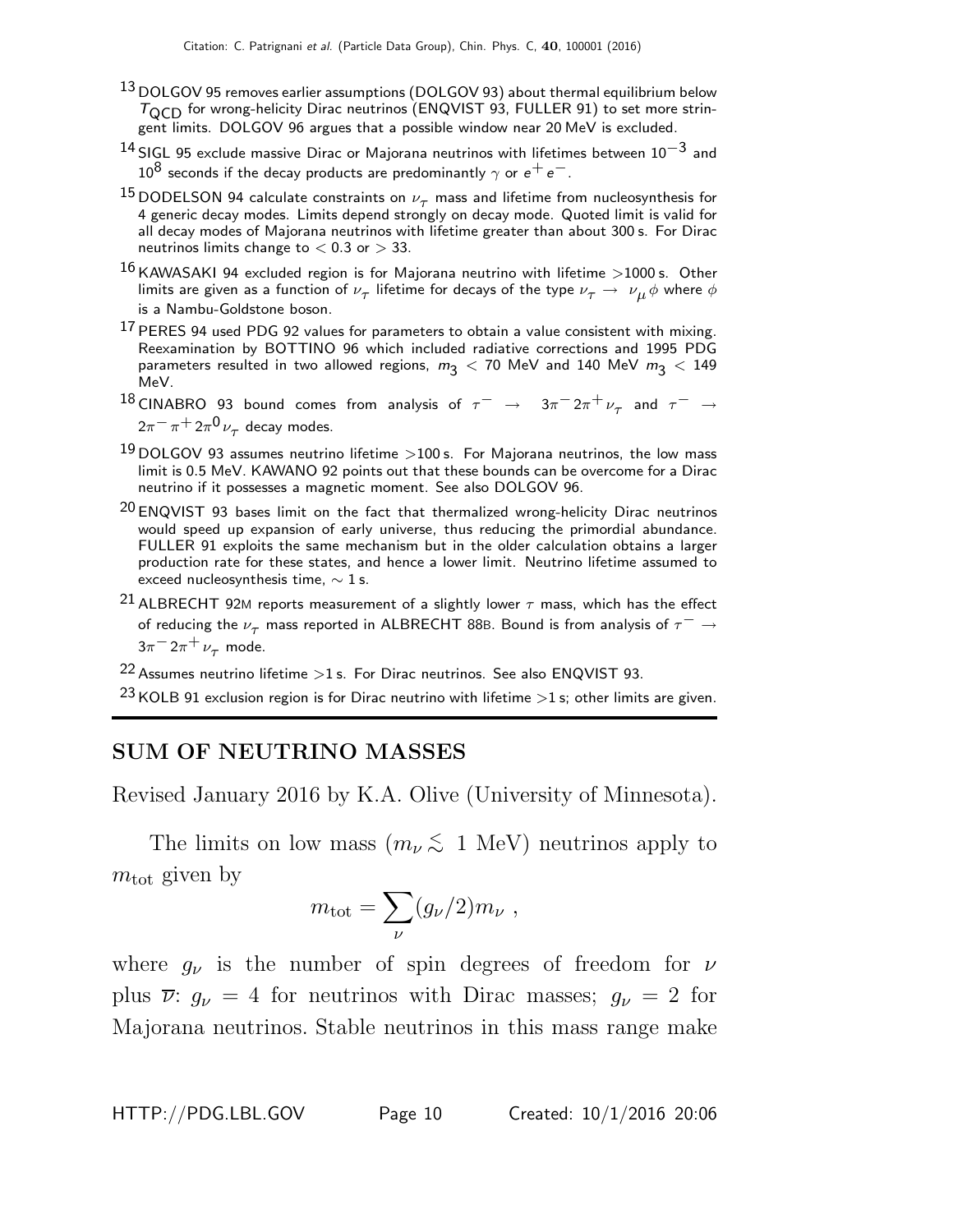a contribution to the total energy density of the Universe which is given by

$$
\rho_{\nu} = m_{\rm tot} n_{\nu} = m_{\rm tot} (3/11) n_{\gamma} ,
$$

where the factor  $3/11$  is the ratio of (light) neutrinos to photons. Writing  $\Omega_{\nu} = \rho_{\nu}/\rho_c$ , where  $\rho_c$  is the critical energy density of the Universe, and using  $n_{\gamma} = 412 \text{ cm}^{-3}$ , we have

$$
\Omega_{\nu}h^2 = m_{\rm tot}/(94~\rm eV) \ .
$$

While an upper limit to the matter density of  $\Omega_m h^2 < 0.12$ would constrain  $m_{\text{tot}} < 11$  eV, much stronger constraints are obtained from a combination of observations of the CMB, the amplitude of density fluctuations on smaller scales from the clustering of galaxies and the Lyman- $\alpha$  forest, baryon acoustic oscillations, and new Hubble parameter data. These combine to give an upper limit of around 0.2 eV, and may, in the near future, be able to provide a lower bound on the sum of the neutrino masses.

#### SUM OF THE NEUTRINO MASSES,  $m_{\text{tot}}$

(Defined in the above note), of effectively stable neutrinos (i.e., those with mean lives greater than or equal to the age of the universe). These papers assumed Dirac neutrinos. When necessary, we have generalized the results reported so they apply to  $m_{\text{tot}}$ . For other limits, see SZA-LAY 76, VYSOTSKY 77, BERNSTEIN 81, FREESE 84, SCHRAMM 84, and COWSIK 85.

|       | VALUE (eV)                                                                                                            | $CL\%$ | <b>DOCUMENT ID</b>                        |    | TECN        | <b>COMMENT</b> |
|-------|-----------------------------------------------------------------------------------------------------------------------|--------|-------------------------------------------|----|-------------|----------------|
|       | $\bullet \bullet \bullet$ We do not use the following data for averages, fits, limits, etc. $\bullet \bullet \bullet$ |        |                                           |    |             |                |
|       | < 0.15                                                                                                                | 95     | <sup>1</sup> PALANQUE- 15 COSM SDSS/BOSS  |    |             |                |
| $\lt$ | 0.12                                                                                                                  | 95     | <sup>2</sup> PALANQUE- 15A COSM SDSS/BOSS |    |             |                |
| $\lt$ | 0.23                                                                                                                  | 95     | $3$ ADE                                   | 14 | COSM Planck |                |
|       | $0.320 \pm 0.081$                                                                                                     |        | $4$ BATTYE                                | 14 | COSM        |                |
|       | $0.35 \pm 0.10$                                                                                                       |        | $5$ BEUTLER 14                            |    | COSM BOSS   |                |
|       | $0.22 \begin{array}{c} +0.09 \\ -0.10 \end{array}$                                                                    |        | <sup>6</sup> COSTANZI                     | 14 | COSM        |                |
|       | 0.22                                                                                                                  | 95     | <sup>7</sup> GIUSARMA                     | 14 | COSM        |                |
|       |                                                                                                                       |        |                                           |    |             |                |

HTTP://PDG.LBL.GOV Page 11 Created: 10/1/2016 20:06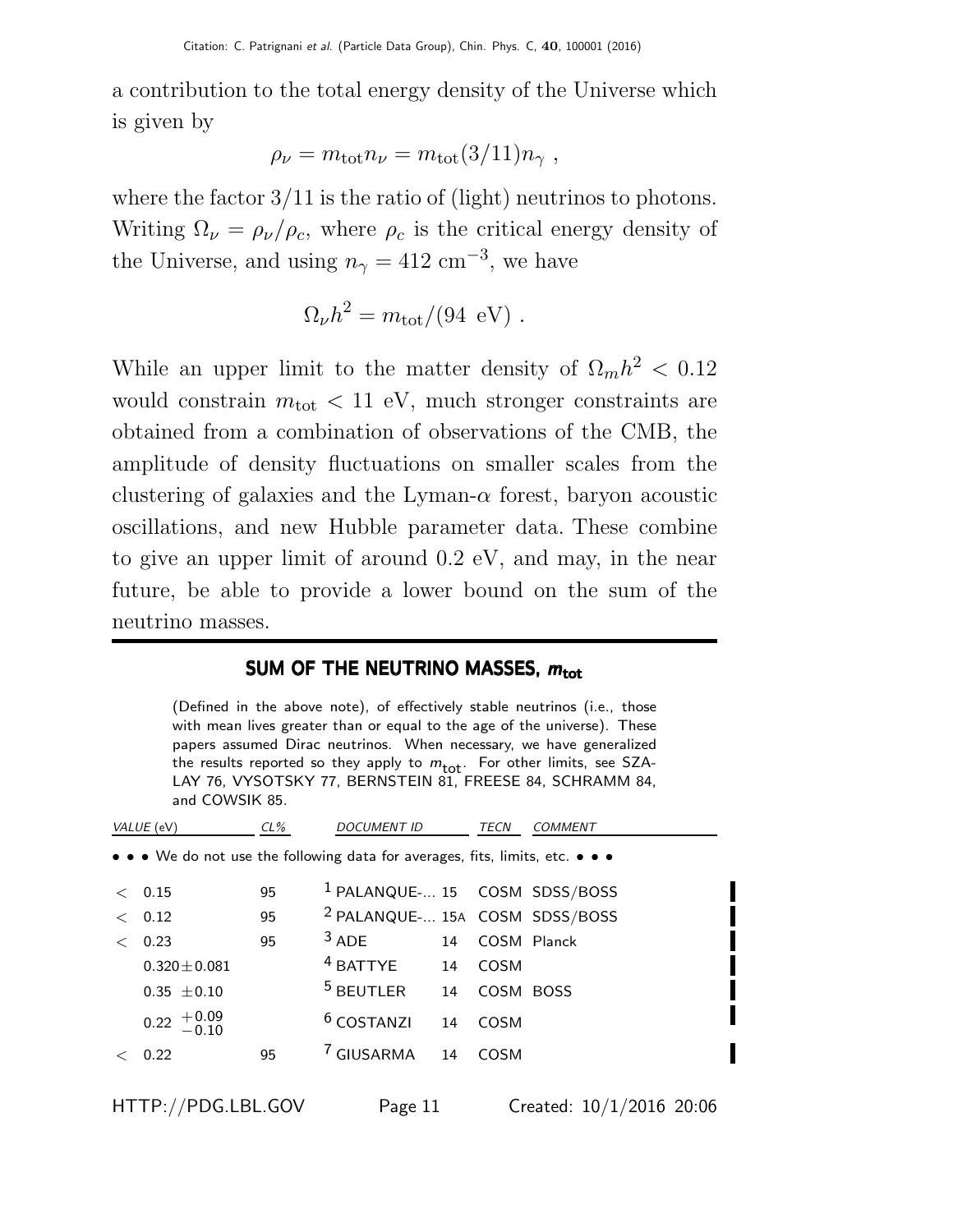|              | $0.32 \pm 0.11$ |    | $8$ HOU                      | 14     | COSM      |                             |
|--------------|-----------------|----|------------------------------|--------|-----------|-----------------------------|
| $\,<\,$      | 0.26            | 95 | <sup>9</sup> LEISTEDT        | 14     | COSM      |                             |
| $\,<\,$      | 0.18            | 95 | $10$ RIEMER-SOR $14$         |        | COSM      |                             |
| $\lt$        | 0.24            | 68 | <sup>11</sup> MORESCO        | 12     | COSM      |                             |
| $\lt$        | 0.29            | 95 | $12$ XIA                     | 12     | COSM      |                             |
| $\lt$        | 0.81            | 95 | $13$ SAITO                   | 11     | COSM SDSS |                             |
| $\lt$        | 0.44            | 95 | 14 HANNESTAD 10              |        | COSM      |                             |
| $\lt$        | 0.6             | 95 | <sup>15</sup> SEKIGUCHI      | 10     | COSM      |                             |
| $\lt$        | 0.28            | 95 | <sup>16</sup> THOMAS         | 10     | COSM      |                             |
| $\lt$        | $1.1\,$         |    | <sup>17</sup> ICHIKI         | 09     | COSM      |                             |
| $\lt$        | 1.3             | 95 | 18 KOMATSU                   | 09     |           | COSM WMAP                   |
| $\lt$        | 1.2             |    | <sup>19</sup> TERENO         | 09     | COSM      |                             |
| $\lt$        | 0.33            |    | 20 VIKHLININ                 | 09     | COSM      |                             |
| $\lt$        | 0.28            |    | <sup>21</sup> BERNARDIS      | 08     | COSM      |                             |
|              | $< 0.17 - 2.3$  |    | <sup>22</sup> FOGLI          | 07     | COSM      |                             |
| $\lt$        | 0.42            | 95 | <sup>23</sup> KRISTIANSEN 07 |        | COSM      |                             |
|              | $< 0.63 - 2.2$  |    | <sup>24</sup> ZUNCKEL        | 07     | COSM      |                             |
|              | $<$ 0.24 $\,$   | 95 | $25$ CIRELLI                 | 06     | COSM      |                             |
| $\,<\,$      | 0.62            | 95 | <sup>26</sup> HANNESTAD      | 06     | COSM      |                             |
| $\lt$        | $1.2\,$         |    | <sup>27</sup> SANCHEZ        | 06     | COSM      |                             |
| $\lt$        | 0.17            | 95 | $25$ SELJAK                  | 06     | COSM      |                             |
| $\lt$        | 2.0             | 95 | <sup>28</sup> ICHIKAWA       | 05     | COSM      |                             |
| $\lt$        | 0.75            |    | <sup>29</sup> BARGER         | 04     | COSM      |                             |
| $\lt$        | 1.0             |    | 30 CROTTY                    | 04     | COSM      |                             |
| $\lt$        | 0.7             |    | 31 SPERGEL                   | 03     |           | COSM WMAP                   |
| $\lt$        | 0.9             |    | 32 LEWIS                     | 02     | COSM      |                             |
| $\lt$        | 4.2             |    | 33 WANG                      | 02     | COSM CMB  |                             |
| $\lt$        | 2.7             |    | 34 FUKUGITA                  | $00\,$ | COSM      |                             |
| $\lt$        | 5.5             |    | 35 CROFT                     | 99     |           | ASTR Ly $\alpha$ power spec |
| $<$ 180 $\,$ |                 |    | SZALAY                       | 74     | COSM      |                             |
| $<132$       |                 |    | <b>COWSIK</b>                | 72     | COSM      |                             |
| $<$ 280 $\,$ |                 |    | <b>MARX</b>                  | 72     | COSM      |                             |
| $<$ 400      |                 |    | <b>GERSHTEIN</b>             | 66     | COSM      |                             |

<sup>1</sup> Constrains the total mass of neutrinos using the Lyman  $\alpha$  forest power spectrum obtained by BOSS. The analysis includes CMB data from Planck, WMAP, ACT, and SPT. Limit improves to 0.14 when BAO data are included. Superseded by PALANQUE-DELABROUILLE 15A.

 $2$  Constrains the total mass of neutrinos using the Lyman- $\alpha$  forest power spectrum obtained by BOSS. The analysis includes CMB data from Plank, ACT, and SPT.Limit is unchanged when BAO data are included. Supersedes PALANQUE-DELABROUILLE 15.

3 Constrains the total mass of neutrinos from Planck CMB data along with WMAP polarization, high L, and BAO data.

<sup>4</sup> Finite neutrino mass fit to resolve discrepancy between CMB and lensing measurements.

<sup>5</sup> Fit to the total mass of neutrinos from BOSS data along with WMAP CMB data and data from other BAO constraints and weak lensing.

 $6$  Fit to the total mass of neutrinos from Planck CMB data along with BAO.

<sup>7</sup> Constrains the total mass of neutrinos from Planck CMB data combined with baryon acoustic oscillation data from BOSS and HST data on the Hubble parameter.

 $^8$  Fit based on the SPT-SZ survey combined with CMB, BAO, and  $H_0$  data.

 $9$  Constraints the total mass of neutrinos (marginalizing over the effective number of neutrino species) from CMB, CMB lensing, BAO, and galaxy clustering data.

| HTTP://PDG.LBL.GOV |  |
|--------------------|--|
|--------------------|--|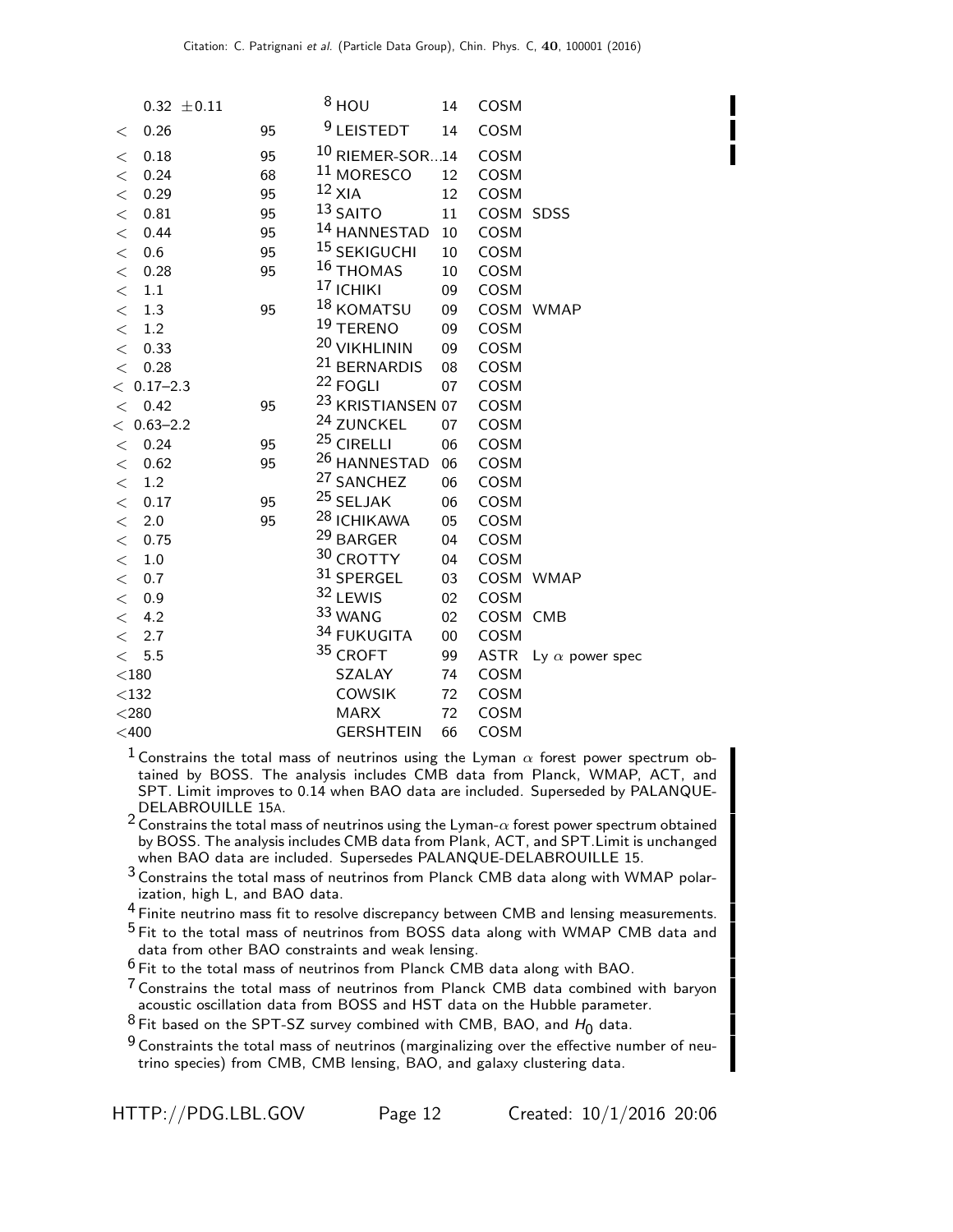- $10$  Constrains the total mass of neutrinos from Planck CMB data combined with baryon acoustic oscillation data from BOSS, 6dFGS, SDSS, WiggleZ data on the galaxy power spectrum, and HST data on the Hubble parameter. The limit is increased to 0.25 eV if a lower bound to the sum of neutrino masses of 0.04 eV is assumed.
- $11$  Constrains the total mass of neutrinos from observational Hubble parameter data with seven-year WMAP data and the most recent estimate of  $H_0^{\vphantom{\dagger}}$  .
- $12$  Constrains the total mass of neutrinos from the CFHTLS combined with seven-year WMAP data and a prior on the Hubble parameter. Limit is relaxed to 0.41 eV when small scales affected by non-linearities are removed.
- $13$  Constrains the total mass of neutrinos from the Sloan Digital Sky Survey and the five-year WMAP data.
- $14$  Constrains the total mass of neutrinos from the 7-year WMAP data including SDSS and HST data. Limit relaxes to 1.19 eV when CMB data is used alone. Supersedes HANNESTAD 06.
- <sup>15</sup> Constrains the total mass of neutrinos from a combination of CMB data, a recent measurement of  $H_0$  (SHOES), and baryon acoustic oscillation data from SDSS.
- $^{16}$  Constrains the total mass of neutrinos from SDSS MegaZ LRG DR7 galaxy clustering data combined with CMB, HST, supernovae and baryon acoustic oscillation data. Limit relaxes to 0.47 eV when the equation of state parameter,  $w \neq 1$ .
- 17 Constrains the total mass of neutrinos from weak lensing measurements when combined with CMB. Limit improves to 0.54 eV when supernovae and baryon acoustic oscillation observations are included. Assumes ΛCDM model.
- $^{18}$  Constrains the total mass of neutrinos from five-year WMAP data. Limit improves to 0.67 eV when supernovae and baryon acoustic oscillation observations are included. Limits quoted assume the ΛCDM model. Supersedes SPERGEL 07.
- $19$  Constrains the total mass of neutrinos from weak lensing measurements when combined with CMB. Limit improves to 0.03  $<\Sigma m_{\nu}<$  0.54 eV when supernovae and baryon<br>acoustic oscillation observations are included. The slight preference for massive neutrinos at the two-sigma level disappears when systematic errors are taken into account. Assumes ΛCDM model.
- $20$  Constrains the total mass of neutrinos from recent Chandra X-ray observations of galaxy clusters when combined with CMB, supernovae, and baryon acoustic oscillation measurements. Assumes flat universe and constant dark-energy equation of state, w.
- $21$  Constraints the total mass of neutrinos from recent CMB and SOSS LRG power spectrum data along with bias mass relations from SDSS, DEEP2, and Lyman-Break Galaxies. It assumes ΛCDM model. Limit degrades to 0.59 eV in a more general wCDM model.
- $22$  Constrains the total mass of neutrinos from neutrino oscillation experiments and cosmological data. The most conservative limit uses only WMAP three-year data, while the most stringent limit includes CMB, large-scale structure, supernova, and Lyman-alpha data.
- <sup>23</sup> Constrains the total mass of neutrinos from recent CMB, large scale structure, SN1a, and baryon acoustic oscillation data. The limit relaxes to 1.75 when WMAP data alone is used with no prior. Paper shows results with several combinations of data sets. Supersedes KRISTIANSEN 06.
- $^{24}$  Constrains the total mass of neutrinos from the CMB and the large scale structure data. The most conservative limit is obtained when generic initial conditions are allowed.
- $25$  Constrains the total mass of neutrinos from recent CMB, large scale structure, Lymanalpha forest, and SN1a data.
- $26$  Constrains the total mass of neutrinos from recent CMB and large scale structure data. See also GOOBAR 06. Superseded by HANNESTAD 10.
- $27$  Constrains the total mass of neutrinos from the CMB and the final 2dF Galaxy Redshift Survey.

HTTP://PDG.LBL.GOV Page 13 Created: 10/1/2016 20:06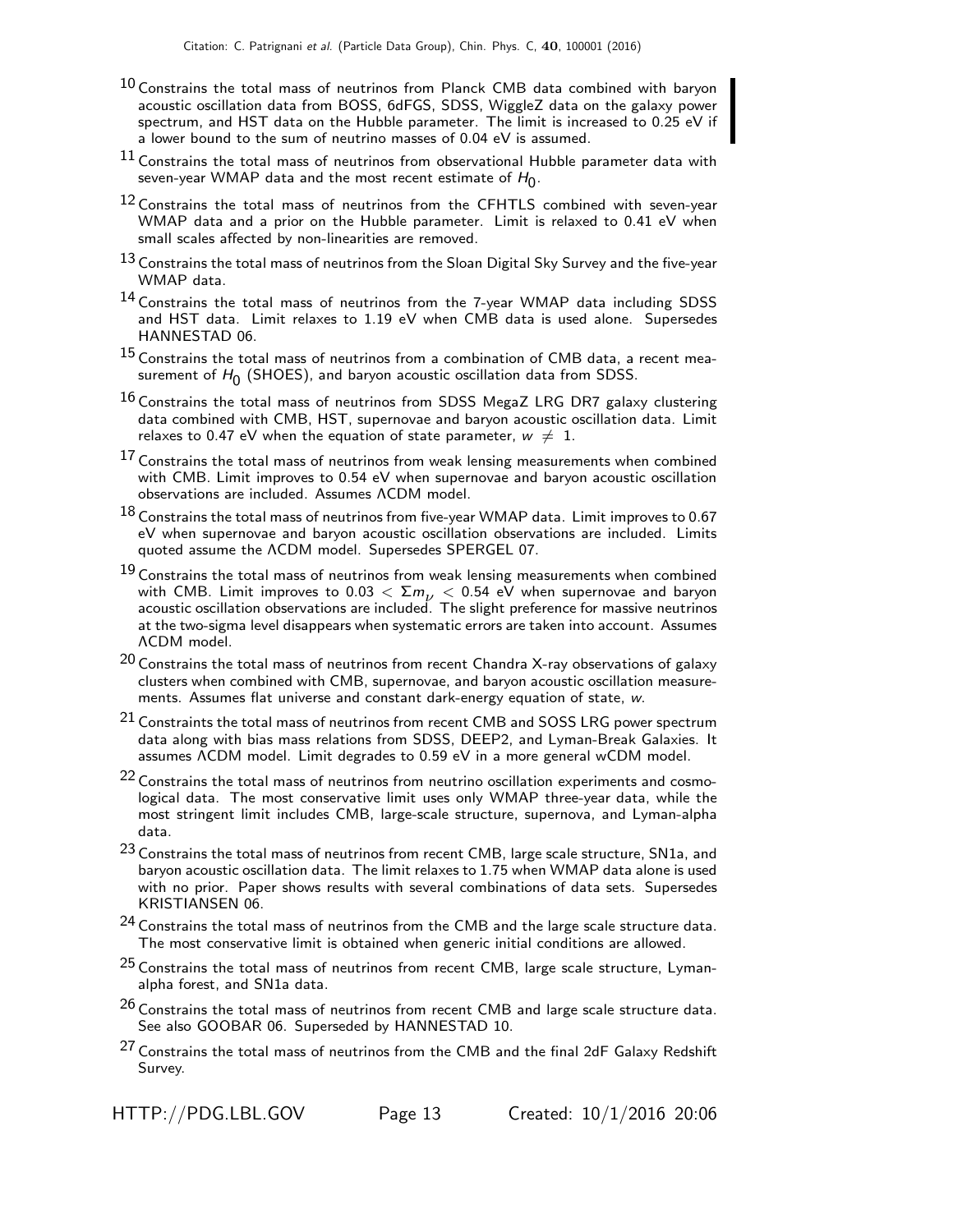- $^{28}$  Constrains the total mass of neutrinos from the CMB experiments alone, assuming <code>ACDM</code> Universe. FUKUGITA 06 show that this result is unchanged by the 3-year WMAP data.
- $29$  Constrains the total mass of neutrinos from the power spectrum of fluctuations derived from the Sloan Digital Sky Survey and the 2dF galaxy redshift survey, WMAP and 27 other CMB experiments and measurements by the HST Key project.
- $30$  Constrains the total mass of neutrinos from the power spectrum of fluctuations derived from the Sloan Digital Sky Survey, the 2dF galaxy redshift survey, WMAP and ACBAR. The limit is strengthened to 0.6 eV when measurements by the HST Key project and supernovae data are included.
- 31 Constrains the fractional contribution of neutrinos to the total matter density in the Universe from WMAP data combined with other CMB measurements, the 2dfGRS data, and Lyman  $\alpha$  data. The limit does not noticeably change if the Lyman  $\alpha$  data are not used.
- 32 LEWIS 02 constrains the total mass of neutrinos from the power spectrum of fluctuations derived from the CMB, HST Key project, 2dF galaxy redshift survey, supernovae type Ia, and BBN.
- 33 WANG 02 constrains the total mass of neutrinos from the power spectrum of fluctuations derived from the CMB and other cosmological data sets such as galaxy clustering and the Lyman  $\alpha$  forest.
- $34$  FUKUGITA 00 is a limit on neutrino masses from structure formation. The constraint is based on the clustering scale  $\sigma_8$  and the COBE normalization and leads to a conservative limit of 0.9 eV assuming 3 nearly degenerate neutrinos. The quoted limit is on the sum of the light neutrino masses.
- 35 CROFT 99 result based on the power spectrum of the Ly  $\alpha$  forest. If  $\Omega_{\text{matter}} < 0.5$ , the limit is improved to  $m_{\nu}$  < 2.4 ( $\Omega_{\text{matter}}/0.17$ –1) eV.

#### Limits on MASSES of Light Stable Right-Handed ν (with necessarily suppressed interaction strengths)

| $\mathbf{v}$ . The contract of the contract of the contract of the contract of the contract of the contract of the contract of the contract of the contract of the contract of the contract of the contract of the contract of th<br><i>VALUE</i> (eV) | <i>DOCUMENT ID</i>     | COMMENT<br><i>TECN</i>                               |
|--------------------------------------------------------------------------------------------------------------------------------------------------------------------------------------------------------------------------------------------------------|------------------------|------------------------------------------------------|
| • • • We do not use the following data for averages, fits, limits, etc. • • •                                                                                                                                                                          |                        |                                                      |
| $<$ 100–200<br>$<$ 200–2000                                                                                                                                                                                                                            | $1$ OLIVE<br>$1$ OLIVE | 82 $\sim$ COSM Dirac $\nu$<br>82 COSM Majorana $\nu$ |

 $^1$ Depending on interaction strength  $\emph{G}_{\pmb{R}}$  where  $\emph{G}_{\pmb{R}} <$   $\emph{G}_{\pmb{F}}.$ 

#### Limits on MASSES of Heavy Stable Right-Handed ν (with necessarily suppressed interaction strengths)

| .                                                                             |                        |      |                                                     |  |
|-------------------------------------------------------------------------------|------------------------|------|-----------------------------------------------------|--|
| <i>VALUE</i> (GeV)                                                            | DOCUMENT ID            | TECN | COMMENT                                             |  |
| • • • We do not use the following data for averages, fits, limits, etc. • • • |                        |      |                                                     |  |
| >10<br>$>$ 100                                                                | $1$ OLIVE<br>$1$ OLIVE |      | 82 COSM $G_R/G_F < 0.1$<br>82 COSM $G_R/G_F < 0.01$ |  |
|                                                                               |                        |      |                                                     |  |

 $<sup>1</sup>$  These results apply to heavy Majorana neutrinos and are summarized by the equation:</sup>  $m_{\nu}$   $>$  1.2 GeV (G $_{F}/$ G $_{R}$ ). The bound saturates, and if G $_{R}$  is too small no mass range is allowed.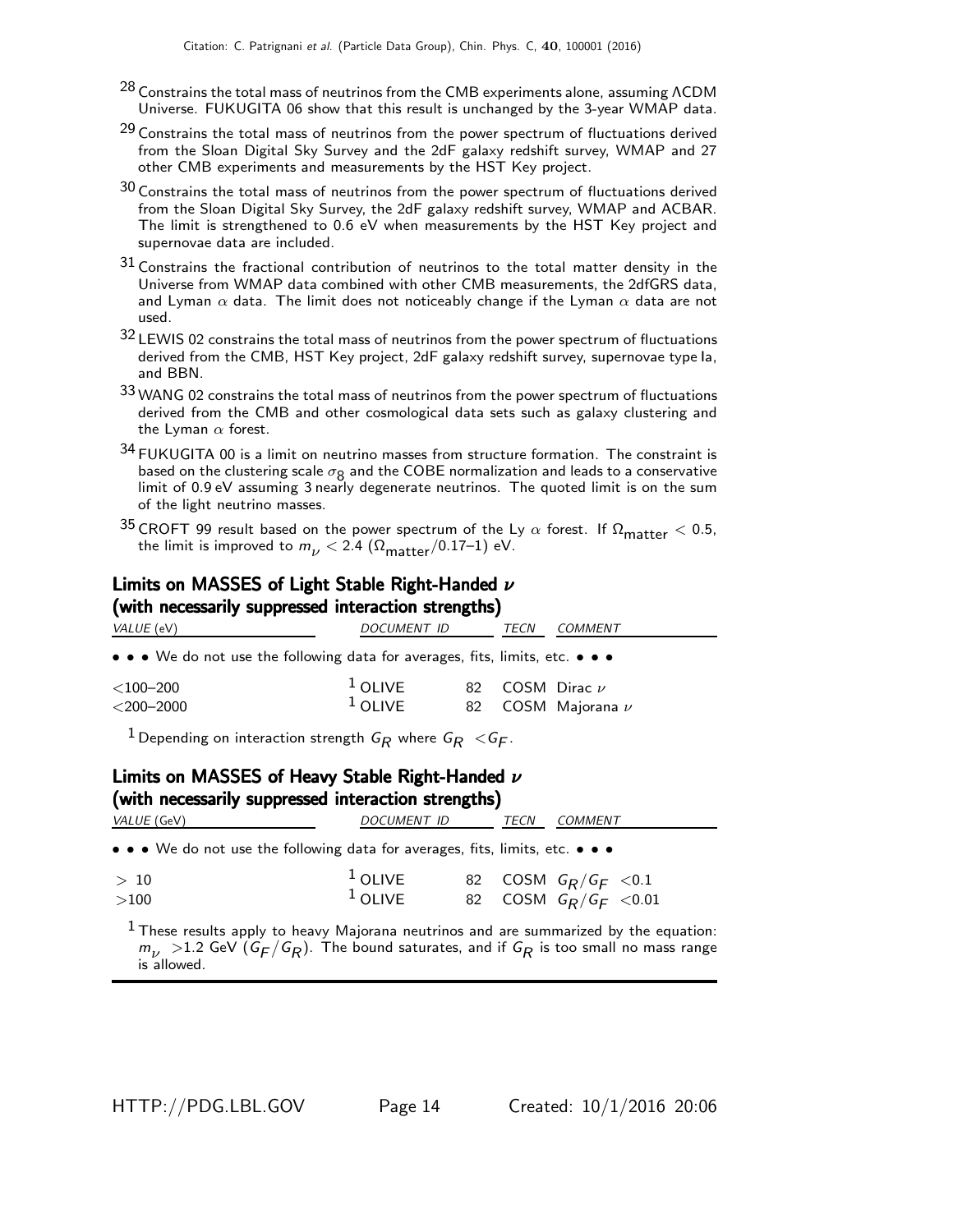#### ν CHARGE

|          | VALUE (units: electron charge) CL%                                            |    | DOCUMENT ID                               |    | TECN | COMMENT                      |
|----------|-------------------------------------------------------------------------------|----|-------------------------------------------|----|------|------------------------------|
|          | • • • We do not use the following data for averages, fits, limits, etc. • • • |    |                                           |    |      |                              |
|          | ${<}2.1\times10^{-12}$                                                        | 90 | $1$ CHEN                                  |    |      | 14A TEXO Nuclear reactor     |
|          | ${<}1.5\times10^{-12}$                                                        | 90 | <sup>2</sup> STUDENIKIN                   | 14 |      | Nuclear reactor              |
|          | ${<}3.7\times10^{-12}$                                                        | 90 | <sup>3</sup> GNINENKO                     |    |      | 07 RVUE Nuclear reactor      |
|          | $\langle 2 \ \times 10^{-14}$                                                 |    | $4$ RAFFELT                               | 99 |      | ASTR Red giant luminosity    |
|          | $<$ 6 $~\times 10^{-14}$                                                      |    | $5$ RAFFELT 99                            |    |      | ASTR Solar cooling           |
|          | $< 4 \times 10^{-4}$                                                          |    | $6$ BABU<br>94                            |    |      | RVUE BEBC beam dump          |
|          | $<$ 3 $\times$ 10 <sup>-4</sup>                                               |    | <sup>7</sup> DAVIDSON                     |    |      | 91 RVUE SLAC $e^-$ beam dump |
|          | $<$ 2 $~\times 10^{-15}$                                                      |    | <sup>8</sup> BARBIELLINI 87 ASTR SN 1987A |    |      |                              |
| $\leq$ 1 | $\times$ 10 $^{-13}$                                                          |    | <sup>9</sup> BERNSTEIN                    |    |      | 63 ASTR Solar energy losses  |

<sup>1</sup> CHEN 14A use the Multi-Configuration RRPA method to analyze reactor  $\overline{\nu}_e$  scattering on Ge atoms with 300 eV recoil energy threshold to obtain this limit.

<sup>2</sup> STUDENIKIN 14 uses the limit on  $\mu_{\nu}$  from BEDA 13 and the 2.8 keV threshold of the electron recoil energy to obtain this limit.

<sup>3</sup> GNINENKO 07 use limit on  $\overline{\nu}_{\rho}$  magnetic moment from LI 03B to derive this result. The limit is considerably weaker than the limits on the charge of  $\nu_{\bm e}$  and  $\overline{\nu}_{\bm e}$  from various astrophysics considerations.

 $4$  This RAFFELT 99 limit applies to all neutrino flavors which are light enough ( $<$ 5 keV) to be emitted from globular-cluster red giants.

<sup>5</sup> This RAFFELT 99 limit is derived from the helioseismological limit on a new energy-loss channel of the Sun, and applies to all neutrino flavors which are light enough  $(<1 \text{ keV})$ to be emitted from the sun.

 $6$  BABU 94 use COOPER-SARKAR 92 limit on  $\nu$  magnetic moment to derive quoted result. It applies to  $\nu_{\tau}$ .

 $7$  DAVIDSON 91 use data from early SLAC electron beam dump experiment to derive charge limit as a function of neutrino mass. It applies to  $\nu_{_{\cal T}}.$ 

8 Exact BARBIELLINI 87 limit depends on assumptions about the intergalactic or galactic magnetic fields and about the direct distance and time through the field. It applies to  $\nu_{\bm{e}}.$ 

<sup>9</sup> The limit applies to all flavors.

### ν (MEAN LIFE) / MASS

Measures  $\left[\sum|\nu_{\ell j}|^2\;{\sf F}_j\;m_j\right]^{-1}$ , where the sum is over mass eigenstates which cannot be resolved experimentally. Some of the limits constrain the radiative decay and are based on the limit of the corresponding photon flux. Other apply to the decay of a heavier neutrino into the lighter one and a Majoron or other invisible particle. Many of these limits apply to any  $\nu$  within the indicated mass range.

Limits on the radiative decay are either directly based on the limits of the corresponding photon flux, or are derived from the limits on the neutrino magnetic moments. In the later case the transition rate for  $\nu_i \rightarrow \nu_i + \gamma$ 

is constrained by  $\Gamma_{ij}=\frac{1}{\tau_{ij}}=$  $(m_i^2 - m_j^2)^3$  $m_i^3$  $\mu_{ij}^2$  where  $\mu_{ij}$  is the neutrino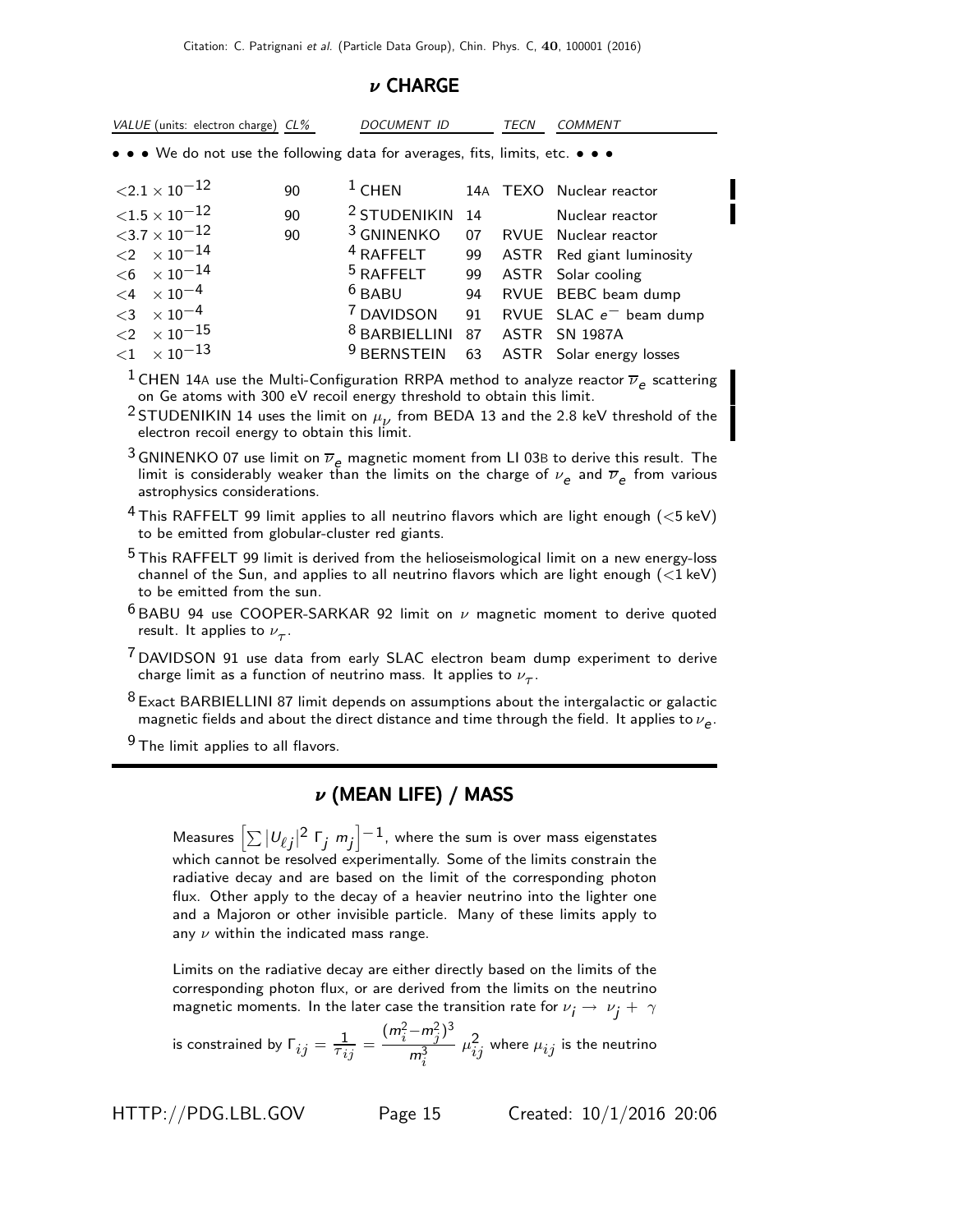transition moment in the mass eigenstates basis. Typically, the limits on lifetime based on the magnetic moments are many orders of magnitude more restrictive than limits based on the nonobservation of photons.

|           | VALUE (s/eV)       |                                     | $CL\%$ | <b>DOCUMENT ID</b>                                                            |                 | TECN                    | COMMENT                                            |
|-----------|--------------------|-------------------------------------|--------|-------------------------------------------------------------------------------|-----------------|-------------------------|----------------------------------------------------|
| $\geq$    | 15.4               |                                     | 90     | <sup>1</sup> KRAKAUER                                                         | 91              |                         | CNTR $\nu_{\mu}$ , $\overline{\nu}_{\mu}$ at LAMPF |
| >         | $\overline{7}$     | $\times 10^9$                       |        | <sup>2</sup> RAFFELT                                                          | 85              | <b>ASTR</b>             |                                                    |
|           | $> 300$            |                                     | 90     | $3$ REINES                                                                    | 74              | CNTR $\overline{\nu}_e$ |                                                    |
|           |                    |                                     |        | • • • We do not use the following data for averages, fits, limits, etc. • • • |                 |                         |                                                    |
|           | $> 10^5 - 10^{10}$ |                                     | 95     | <sup>4</sup> CECCHINI                                                         | $11\,$          |                         | ASTR $\nu_2 \rightarrow \nu_1$ radiative decay     |
|           |                    |                                     | 90     | <sup>5</sup> MIRIZZI                                                          | 07              | <b>CMB</b>              | radiative decay                                    |
|           |                    |                                     | 90     | $6$ MIRIZZI                                                                   | 07              | <b>CIB</b>              | radiative decay                                    |
|           |                    |                                     |        | 7 WONG                                                                        | 07              | <b>CNTR</b>             | Reactor $\overline{\nu}_e$                         |
| >         | 0.11               |                                     | 90     | $8 \times 1$ N                                                                | 05              | <b>CNTR</b>             | Reactor $\nu_e$                                    |
|           |                    |                                     |        | $9 \times 10^{-1}$                                                            | 05              | <b>CNTR</b>             | Reactor $\nu_{\rho}$                               |
| >         | 0.004              |                                     | 90     | 10 AHARMIM                                                                    | 04              | SNO                     | quasidegen. $\nu$ masses                           |
| >         | 4.4                | $\times$ 10 $^{-5}$                 | 90     | 10 AHARMIM                                                                    | 04              | SNO                     | hierarchical $\nu$ masses                          |
| $\gtrsim$ | 100                |                                     | 95     | <sup>11</sup> CECCHINI                                                        | 04              | <b>ASTR</b>             | Radiative decay for $\nu$<br>$mass > 0.01$ eV      |
| $\,>$     | 0.067              |                                     | 90     | <sup>12</sup> EGUCHI                                                          | 04              | <b>KLND</b>             | quasidegen. $\nu$ masses                           |
| >         | 1.1                | $\times$ 10 <sup>-3</sup>           | 90     | <sup>12</sup> EGUCHI                                                          | 04              | <b>KLND</b>             | hierarchical $\nu$ masses                          |
| $\geq$    | 8.7                | $\times$ $10^{-5}$                  | 99     | 13 BANDYOPA                                                                   | 03              | <b>FIT</b>              | nonradiative decay                                 |
|           | $\geq 4200$        |                                     | 90     | $14$ DERBIN                                                                   | 02B             | CNTR                    | Solar $pp$ and Be $\nu$                            |
| >         | 2.8                | $\times$ 10 $^{-5}$                 | 99     | 15 JOSHIPURA                                                                  | 02B             | <b>FIT</b>              | nonradiative decay                                 |
|           |                    |                                     |        | $^{16}$ DOLGOV                                                                | 99              | COSM                    |                                                    |
|           |                    |                                     |        | <sup>17</sup> BILLER                                                          | 98              | ASTR                    | $m_{\nu}$ = 0.05–1 eV                              |
| $\rm{>}$  |                    | 2.8 $\times 10^{15}$                |        | 18,19 BLUDMAN                                                                 | 92              | <b>ASTR</b>             | $m_{\nu}$ < 50 eV                                  |
|           |                    | none $10^{-12}$ - $5 \times 10^{4}$ |        | 20 DODELSON                                                                   | 92              | <b>ASTR</b>             | $m_{\nu}$ =1-300 keV                               |
|           |                    | $<~10^{-12}$ or $>~5\times10^4$     |        | 20 DODELSON                                                                   | 92              | <b>ASTR</b>             | $m_{\nu}$ =1-300 keV                               |
|           |                    |                                     |        | <sup>21</sup> GRANEK                                                          | 91              | COSM                    | Decaying $L^0$                                     |
| >         | 6.4                |                                     | 90     | 22 KRAKAUER                                                                   | 91              | <b>CNTR</b>             | $\nu_e$ at LAMPF                                   |
| >         | 1.1                | $\times$ $10^{15}$                  |        | 23 WALKER                                                                     | 90              | <b>ASTR</b>             | $m_{\nu}$ = 0.03 – $\sim$ 2 MeV                    |
| >         | 6.3                | $\times$ 10 $^{15}$                 |        | 19,24 CHUPP                                                                   | 89              | <b>ASTR</b>             | $m_{\nu}$ < 20 eV                                  |
| >         | 1.7                | $\times$ 10 $^{15}$                 |        | $19$ KOLB                                                                     | 89              | <b>ASTR</b>             | $m_{1/2}$ < 20 eV                                  |
|           |                    |                                     |        | <sup>25</sup> RAFFELT                                                         | 89              | <b>RVUE</b>             | $\overline{\nu}$ (Dirac, Majorana)                 |
|           |                    |                                     |        | 26 RAFFELT                                                                    | 89 <sub>B</sub> | <b>ASTR</b>             |                                                    |
| >         | 8.3                | $\times$ $10^{14}$                  |        | <sup>27</sup> VONFEILIT                                                       | 88              | <b>ASTR</b>             |                                                    |
| >         | 22                 |                                     | 68     | <sup>28</sup> OBERAUER                                                        | 87              |                         | $\overline{\nu}_R$ (Dirac)                         |
| $\rm{>}$  | 38                 |                                     | 68     | <sup>28</sup> OBERAUER                                                        | 87              |                         | $\overline{\nu}$ (Majorana)                        |
| >         | 59                 |                                     | 68     | <sup>28</sup> OBERAUER                                                        | 87              |                         | $\overline{\nu}_I$ (Dirac)                         |
| >         | $30\,$             |                                     | 68     | KETOV                                                                         | 86              |                         | CNTR $\overline{\nu}$ (Dirac)                      |
| >         | 20                 |                                     | 68     | <b>KETOV</b>                                                                  | 86              |                         | CNTR $\overline{\nu}$ (Majorana)                   |
|           |                    |                                     |        | <sup>29</sup> BINETRUY                                                        | 84              |                         | COSM $m_{\nu} \sim 1$ MeV                          |
| >         | 0.11               |                                     | 90     | 30 FRANK                                                                      | 81              |                         | CNTR $\nu\overline{\nu}$ LAMPF                     |
| >         | $\overline{2}$     | $\times$ $10^{21}$                  |        | 31 STECKER                                                                    | 80              | <b>ASTR</b>             | $m_{\nu}$ = 10–100 eV                              |
| >         | $1.0\,$            | $\times$ 10 <sup>-2</sup>           | 90     | 30 BLIETSCHAU                                                                 | 78              | <b>HLBC</b>             | $\nu_{\mu}$ , CERN GGM                             |
| $\,>$     | 1.7                | $\times\,10^{-2}$                   | 90     | 30 BLIETSCHAU                                                                 | 78              | <b>HLBC</b>             | $\overline{\nu}_{\mu}$ , CERN GGM                  |
| $<\,$     | 3                  | $\times$ $10^{-11}$                 |        | $32$ FALK                                                                     | 78              | <b>ASTR</b>             | $m_{\nu}$ <10 MeV                                  |
| >         | 2.2                | $\times$ $10^{-3}$                  | 90     | 30 BARNES                                                                     | 77              | DBC                     | $\nu$ , ANL 12-ft                                  |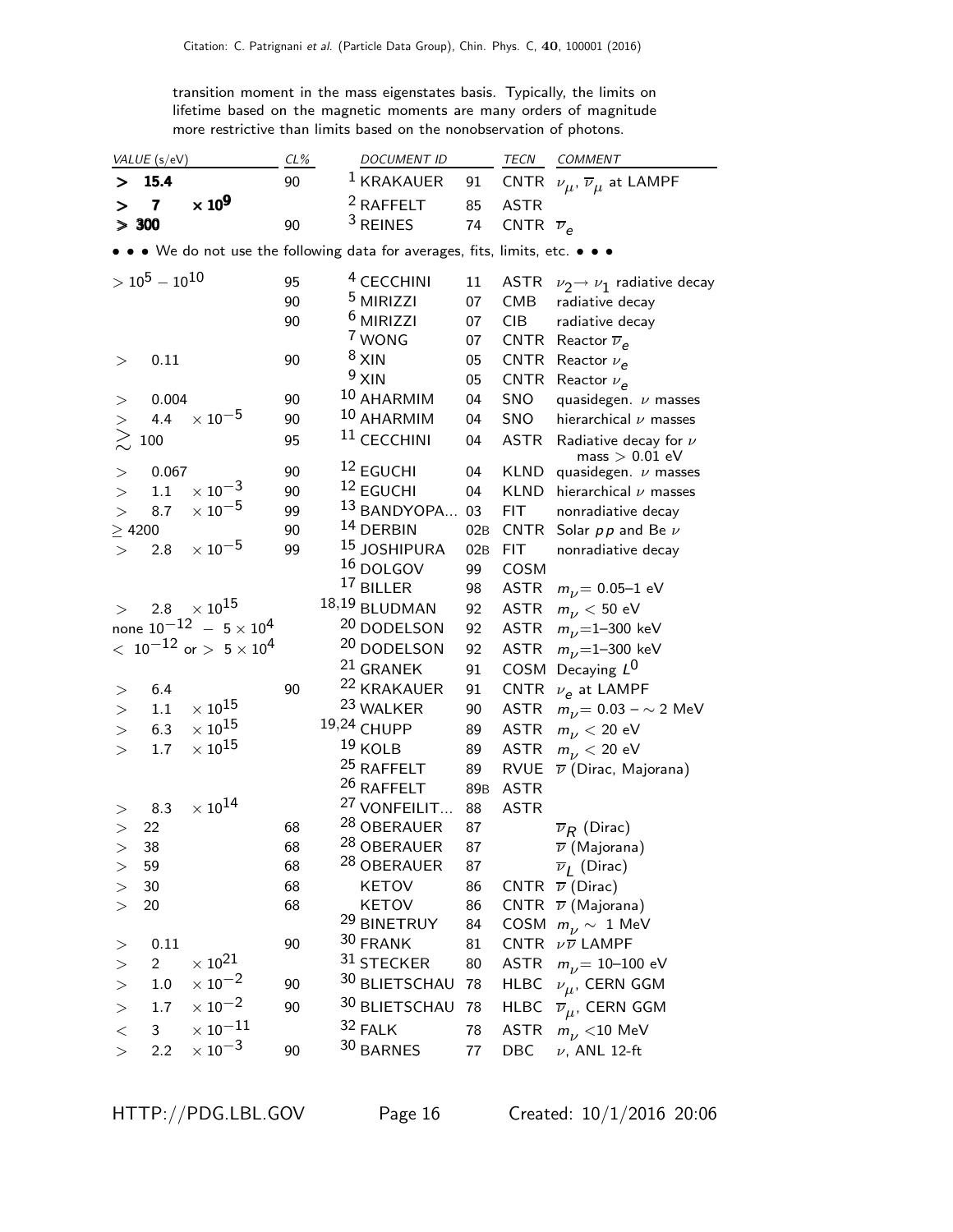|  |  | <sup>33</sup> COWSIK 77 ASTR                                                                    |  |  |
|--|--|-------------------------------------------------------------------------------------------------|--|--|
|  |  | $>$ 3. $\times 10^{-3}$ 90 <sup>30</sup> BELLOTTI 76 HLBC $\nu$ , CERN GGM                      |  |  |
|  |  | $>$ 1.3 $\times$ 10 <sup>-2</sup> 90 <sup>30</sup> BELLOTTI 76 HLBC $\overline{\nu}$ , CERN GGM |  |  |

 $^{\displaystyle 1}$ KRAKAUER 91 quotes the limit  $\tau/m_{\nu_1}^{}$   $\,$   $>$   $(0.75a^2$   $\,+\,$  21.65a  $+$  26.3) s/eV, where a is a parameter describing the asymmetry in the neutrino decay defined as  $dN_{\gamma}/d{\rm cos}\theta$  $= (1/2)(1 + a \cos\theta)$  The parameter  $a = 0$  for a Majorana neutrino, but can vary from  $-1$  to 1 for a Dirac neutrino. The bound given by the authors is the most conservative (which applies for  $a = -1$ ).

- <sup>2</sup> RAFFELT 85 limit on the radiative decay is from solar x- and  $\gamma$ -ray fluxes. Limit depends on  $\nu$  flux from  $p p$ , now established from GALLEX and SAGE to be  $> 0.5$  of expectation.
- $3$ REINES 74 looked for  $\nu$  of nonzero mass decaying radiatively to a neutral of lesser mass  $+ \gamma$ . Used liquid scintillator detector near fission reactor. Finds lab lifetime 6  $\times$  10<sup>1</sup> s or more. Above value of (mean life)/mass assumes average effective neutrino energy of 0.2 MeV. To obtain the limit  $6 \times 10^7$  s REINES 74 assumed that the full  $\overline{\nu}_e$  reactor flux could be responsible for yielding decays with photon energies in the interval 0.1 MeV – 0.5 MeV. This represents some overestimate so their lower limit is an over-estimate of the lab lifetime (VOGEL 84). If so, OBERAUER 87 may be comparable or better.
- <sup>4</sup> CECCHINI 11 search for radiative decays of solar neutrinos into visible photons during the 2006 total solar eclipse. The range of (mean life)/mass values corresponds to a range of  $\nu_1$  masses between  $10^{-4}$  and 0.1 eV.
- $5$  MIRIZZI 07 determine a limit on the neutrino radiative decay from analysis of the maximum allowed distortion of the CMB spectrum as measured by the COBE/FIRAS. For the decay  $\nu_2\to\,\nu_1$  the lifetime limit is  $\lesssim$  4  $\times$  10 $^{20}$  s for  $m_{min}\,\lesssim\,$  0.14 eV. For transition with the  $|\Delta m_{31}|$  mass difference the lifetime limit is  $\sim$  2  $\times$  10 $^{19}$  s for  $m_{min}~ \lesssim ~0.14$ eV and  $\sim 5 \times 10^{20}$  s for  $m_{min} \gtrsim 0.14$  eV.
- $6$  MIRIZZI 07 determine a limit on the neutrino radiative decay from analysis of the cosmic infrared background (CIB) using the Spitzer Observatory data. For transition with the  $|\Delta m_{31}|$  mass difference they obtain the lifetime limit  $\sim$  10 $^{20}$  s for  $m_{min}$   $\lesssim$  0.14 eV.
- $7$  WONG 07 use their limit on the neutrino magnetic moment together with the assumed experimental value of  $\Delta m_{13}^2 \sim 2 \times 10^{-3}$  eV<sup>2</sup> to obtain  $\tau_{13}/m_{1}^3 > 3.2 \times 10^{27}$  s/eV<sup>3</sup> for the radiative decay in the case of the inverted mass hierarchy. Similarly to RAFFELT 89 this limit can be violated if electric and magnetic moments are equal to each other. Analogous, but numerically somewhat different limits are obtained for  $\tau_{23}$  and  $\tau_{21}$ .
- $\frac{8}{10}$ XIN 05 search for the  $\gamma$  from radiative decay of  $\nu_e$  produced by the electron capture on 51Cr. No events were seen and the limit on  $\tau/m_{\nu}$  was derived. This is a weaker limit on the decay of  $\nu_{\bm{e}}$  than KRAKAUER 91.
- $^{9}$  XIN 05 use their limit on the neutrino magnetic moment of  $\nu_e$  together with the assumed experimental value of  $\Delta m^2_{1,3} \, \sim \, 2 \times 10^{-3}$  eV $^2$  to obtain  $\tau_{13}/m^3_1 \, > \, 1 \times 10^{23}$  s/eV $^3$  for the radiative decay in the case of the inverted mass hierarchy. Similarly to RAFFELT 89 this limit can be violated if electric and magnetic moments are equal to each other. Analogous, but numerically somewhat different limits are obtained for  $\tau_{23}$  and  $\tau_{21}$ . Again, this limit is specific for  $\nu_e$ .
- $^{10}$  AHARMIM 04 obtained these results from the solar  $\overline{\nu}_e$  flux limit set by the SNO measurement assuming  $\nu_2$  decay through nonradiative process  $\nu_2 \rightarrow \overline{\nu}_1 X$ , where  $X$  is a Majoron or other invisible particle. Limits are given for the cases of quasidegenerate and hierarchical neutrino masses.
- $<sup>11</sup>$  CECCHINI 04 obtained this bound through the observations performed on the occasion</sup> of the 21 June 2001 total solar eclipse, looking for visible photons from radiative decays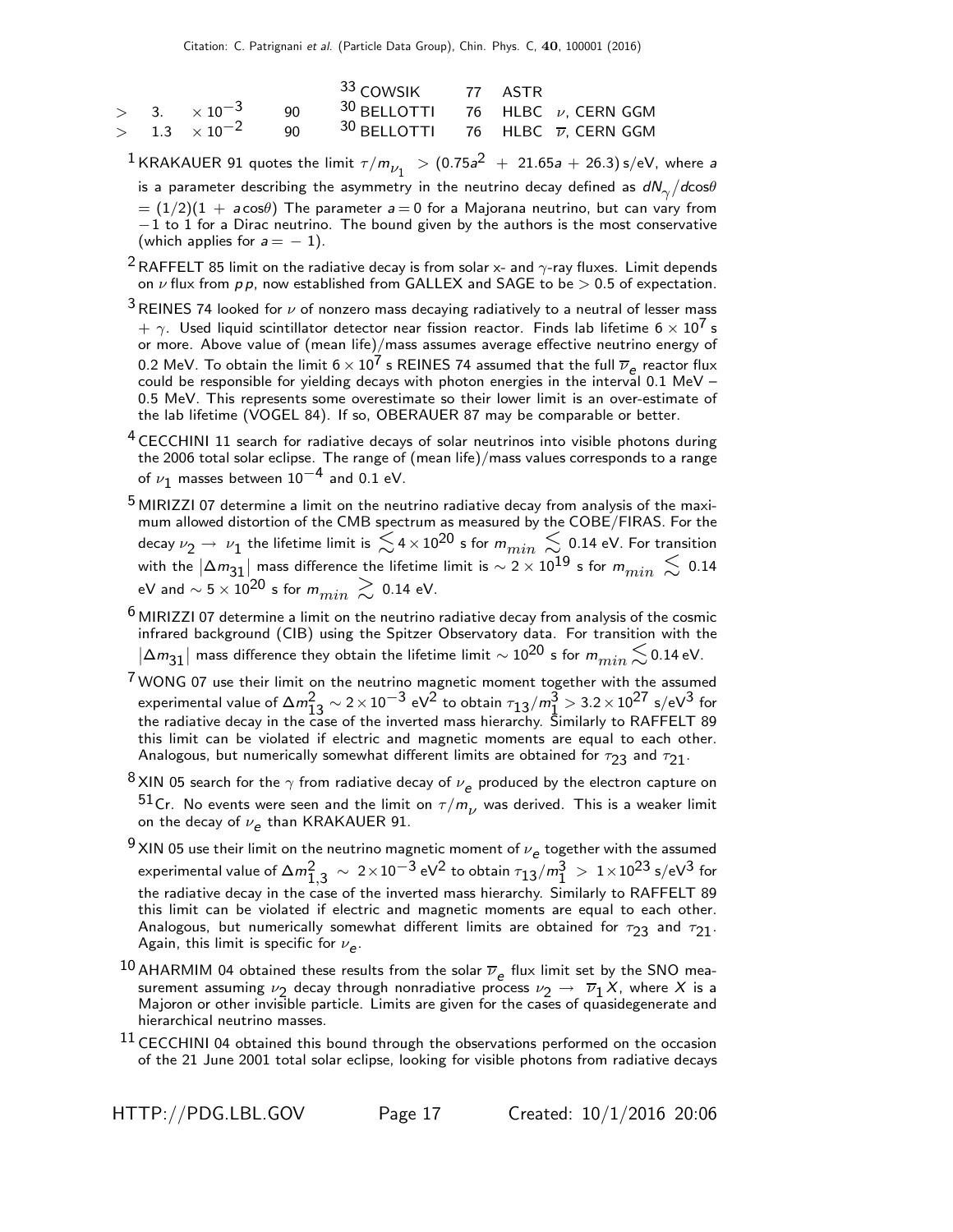of solar neutrinos. Limit is a  $\tau/m_{\nu_2}$  in  $\nu_2 \rightarrow \nu_1 \gamma$ . Limit ranges from  $\sim$   $\,$  100 to  $\,$  $10^7$  s/eV for  $0.01 < m_{\nu_1} < 0.1$  eV.

- <sup>12</sup> EGUCHI 04 obtained these results from the solar  $\overline{v}_e$  flux limit set by the KamLAND measurement assuming  $\nu_2$  decay through nonradiative process  $\nu_2 \rightarrow \overline{\nu}_1 X$ , where X is a Majoron or other invisible particle. Limits are given for the cases of quasidegenerate and hierarchical neutrino masses.
- 13 The ratio of the lifetime over the mass derived by BANDYOPADHYAY 03 is for  $\nu_2$ . They obtained this result using the following solar-neutrino data: total rates measured in Cl and Ga experiments, the Super-Kamiokande's zenith-angle spectra, and SNO's day and night spectra. They assumed that  $\nu_1$  is the lowest mass, stable or nearly stable neutrino state and  $\nu_2$  decays through nonradiative Majoron emission process,  $\nu_2 \rightarrow \overline{\nu}_1 + J$ , or through nonradiative process with all the final state particles being sterile. The best fit is obtained in the region of the LMA solution.
- <sup>14</sup> DERBIN 02B (also BACK 03B) obtained this bound for the radiative decay from the results of background measurements with Counting Test Facility (the prototype of the Borexino detector). The laboratory gamma spectrum is given as  $d{\sf N}_{\gamma}/d\cos\theta{=}\left(1/2\right)\left(1+ \right.$ αcos $θ$ ) with  $α=0$  for a Majorana neutrino, and  $α$  varying to  $-1$  to 1 for a Dirac neutrino. The listed bound is for the case of  $\alpha{=}0$ . The most conservative bound  $1.5\times10^3$  s eV $^{-1}$ is obtained for the case of  $\alpha=-1$ .
- $^{15}$  The ratio of the lifetime over the mass derived by JOSHIPURA 02B is for  $\nu_2$ . They obtained this result from the total rates measured in all solar neutrino experiments. They assumed that  $\nu_{\bf 1}$  is the lowest mass, stable or nearly stable neutrino state and  $\nu_{\bf 2}$ decays through nonradiative process like Majoron emission decay,  $\nu_2\rightarrow~\nu_1' +~J$  where

 $\nu'_{1}$  state is sterile. The exact limit depends on the specific solution of the solar neutrino problem. The quoted limit is for the LMA solution.

- $^{16}$  DOLGOV 99 places limits in the (Majorana)  $\tau$ -associated  $\nu$  mass-lifetime plane based on nucleosynthesis. Results would be considerably modified if neutrino oscillations exist.
- <sup>17</sup> BILLER 98 use the observed TeV  $\gamma$ -ray spectra to set limits on the mean life of any radiatively decaying neutrino between 0.05 and 1 eV. Curve shows  $\tau_{\nu}/\rm B_{\gamma} > 0.15\!\times\!10^{21}$  s at 0.05 eV,  $>1.2\times10^{21}$  s at 0.17 eV,  $>$  3  $\times$   $10^{21}$  s at 1 eV, where B $_{\gamma}$  is the branching ratio to photons.
- $18$  BLUDMAN 92 sets additional limits by this method for higher mass ranges. Cosmological limits are also obtained.
- $^{19}$  Limit on the radiative decay based on nonobservation of  $\gamma$ 's in coincidence with  $\nu$ 's from SN 1987A.
- $20$  DODELSON 92 range is for wrong-helicity keV mass Dirac  $\nu$ 's from the core of neutron star in SN 1987A decaying to  $\nu$ 's that would have interacted in KAM2 or IMB detectors.
- $^{21}$ GRANEK 91 considers heavy neutrino decays to  $\gamma\nu_L$  and  $3\nu_L$ , where  $m_{\nu_L}^{} <$ 100 keV. Lifetime is calculated as a function of heavy neutrino mass, branching ratio into  $\gamma\nu_{\bm{L}}$ , and  $m_{\nu_L}$  .
- $^{22}$  KRAKAUER 91 quotes the limit for  $\nu_{\bf e}$ ,  $\tau/m_{\nu}$   $>$   $(0.3a^2~+~9.8a+15.9)$  s/eV, where a is a parameter describing the asymmetry in the radiative neutrino decay defined as  $d{\sf N}_{\gamma}/d$ cos $\theta=(1/2)(1\,+\,a\,$ cos $\theta)$   $a\,{=}\,0$  for a Majorana neutrino, but can vary from  $-1$ to  $1$  for a Dirac neutrino. The bound given by the authors is the most conservative (which applies for  $a = -1$ ).

23 WALKER 90 uses SN 1987A  $\gamma$  flux limits after 289 days.

 $24$  CHUPP 89 should be multiplied by a branching ratio (about 1) and a detection efficiency (about 1/4), and pertains to radiative decay of any neutrino to a lighter or sterile neutrino.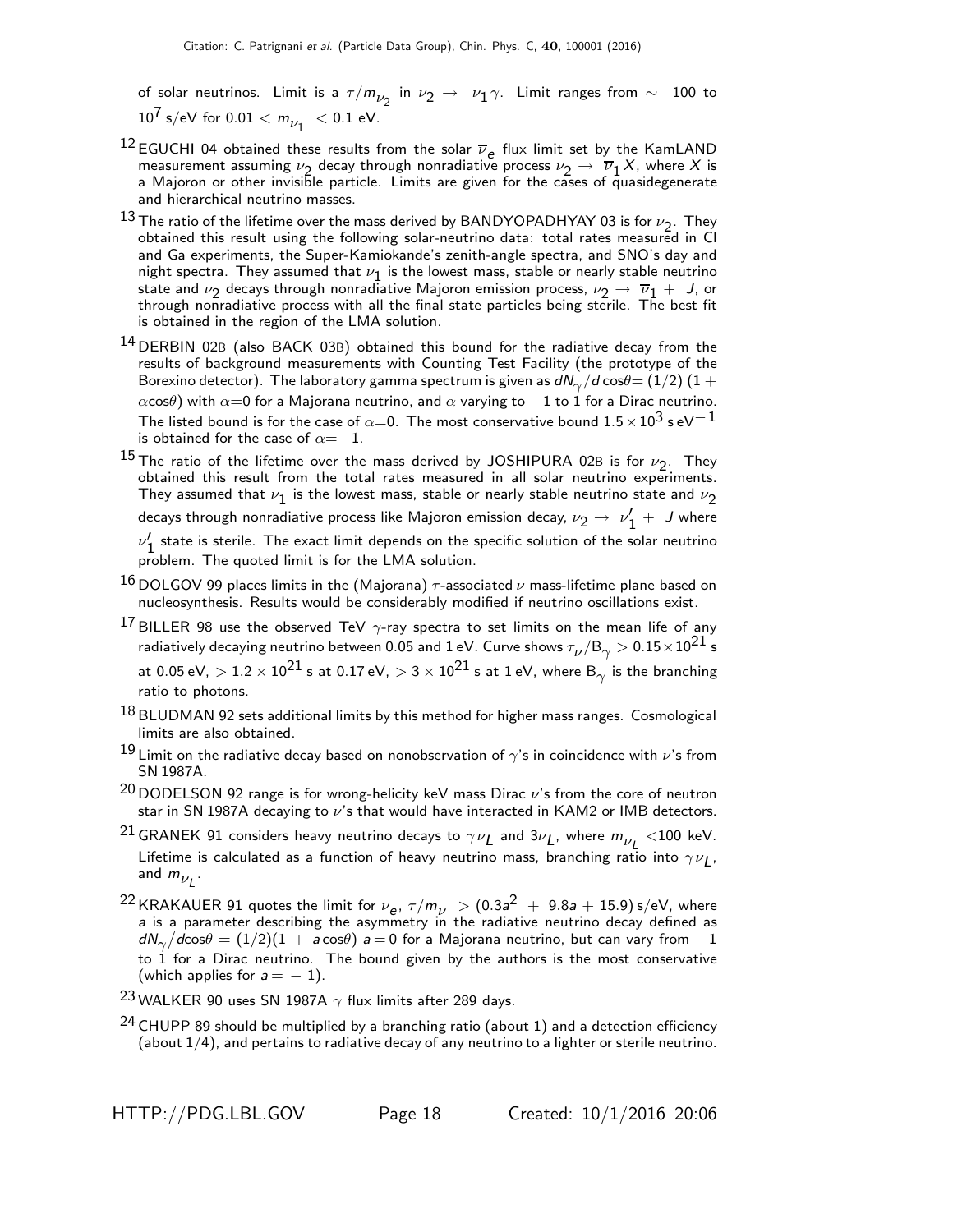- <sup>25</sup> RAFFELT 89 uses KYULDJIEV 84 to obtain  $\tau m^3 > ~3 \times 10^{18}$  s eV<sup>3</sup> (based on  $\overline{\nu}_e \, e^$ cross sections). The bound for the radiative decay is not valid if electric and magnetic transition moments are equal for Dirac neutrinos.
- $^{26}$ RAFFELT 89B analyze stellar evolution and exclude the region 3  $\times$   $10^{12}$   $<$   $~\tau m^3$  $< 3 \times 10^{21}$  s eV<sup>3</sup>.
- 27 Model-dependent theoretical analysis of SN 1987A neutrinos. Quoted limit is for  $\left[\sum_j|\mathit{U}_{\ell j}|^2\; \Gamma_j\;m_j\right]^{-1}$ , where  $\ell\!=\!\mu$ ,  $\tau$ . Limit is 3.3  $\times$  10 $^{14}$  s/eV for  $\ell\!=\!e$ .
- <sup>28</sup> OBERAUER 87 looks for photons and  $e^+e^-$  pairs from radiative decays of reactor neutrinos.
- <sup>29</sup> BINETRUY 84 finds  $\tau < 10^8$  s for neutrinos in a radiation-dominated universe.
- $^{30}$  These experiments look for  $\nu_{\bm k} \rightarrow \ \nu_{\bm j} \gamma$  or  $\overline{\nu}_{\bm k} \rightarrow \ \overline{\nu}_{\bm j} \gamma.$
- 31 STECKER 80 limit based on UV background; result given is  $\tau > 4 \times 10^{22}$  s at  $m_{\nu} = 20$  eV.
- 32 FALK 78 finds lifetime constraints based on supernova energetics.
- $33$  COWSIK 77 considers variety of scenarios. For neutrinos produced in the big bang, present limits on optical photon flux require  $\tau > 10^{23}$  s for  $m_{\nu} \sim 1$  eV. See also COWSIK 79 and GOLDMAN 79.

#### $\nu$  MAGNETIC MOMENT

The coupling of neutrinos to an electromagnetic field is a characterized by a 3×3 matrix  $\lambda$  of the magnetic ( $\mu$ ) and electric (d) dipole moments  $(\lambda = \mu - id)$ . For Majorana neutrinos the matrix  $\lambda$  is antisymmetric and only transition moments are allowed, while for Dirac neutrinos  $\lambda$  is a general 3×3 matrix. In the standard electroweak theory extended to include neutrino masses (see FUJIKAWA 80)  $\mu_{\nu} = 3eG_F m_{\nu}/(8\pi^2\sqrt{2}) =$  $3.2 \times 10^{-19} (m_\nu / \text{eV}) \mu_B^{}$ , i.e. it is unobservably small given the known small neutrino masses. In more general models there is no longer a proportionality between neutrino mass and its magnetic moment, even though only massive neutrinos have nonvanishing magnetic moments without fine tuning.

Laboratory bounds on  $\lambda$  are obtained via elastic  $\nu$ -e scattering, where the scattered neutrino is not observed. The combinations of matrix elements of  $\lambda$  that are constrained by various experiments depend on the initial neutrino flavor and on its propagation between source and detector (e.g., solar  $\nu_e$  and reactor  $\overline{\nu}_e$  do not constrain the same combinations). The listings below therefore identify the initial neutrino flavor.

Other limits, e.g. from various stellar cooling processes, apply to all neutrino flavors. Analogous flavor independent, but weaker, limits are obtained from the analysis of  $e^+e^- \rightarrow \nu \overline{\nu} \gamma$  collider experiments.

| VALUE $(10^{-10} \mu_B)$ | CL% | <b>DOCUMENT ID</b>                                                      |  | TECN COMMENT                                                   |
|--------------------------|-----|-------------------------------------------------------------------------|--|----------------------------------------------------------------|
| < 0.29                   | 90  | $1$ BEDA                                                                |  | 13 CNTR Reactor $\overline{\nu}_e$                             |
| $\lt$ 6.8                | 90  |                                                                         |  | <sup>2</sup> AUERBACH 01 LSND $\nu_e e$ , $\nu_u e$ scattering |
| < 3900                   | 90  | <sup>3</sup> SCHWIENHO01 DONU $\nu_{\tau}e^- \rightarrow \nu_{\tau}e^-$ |  |                                                                |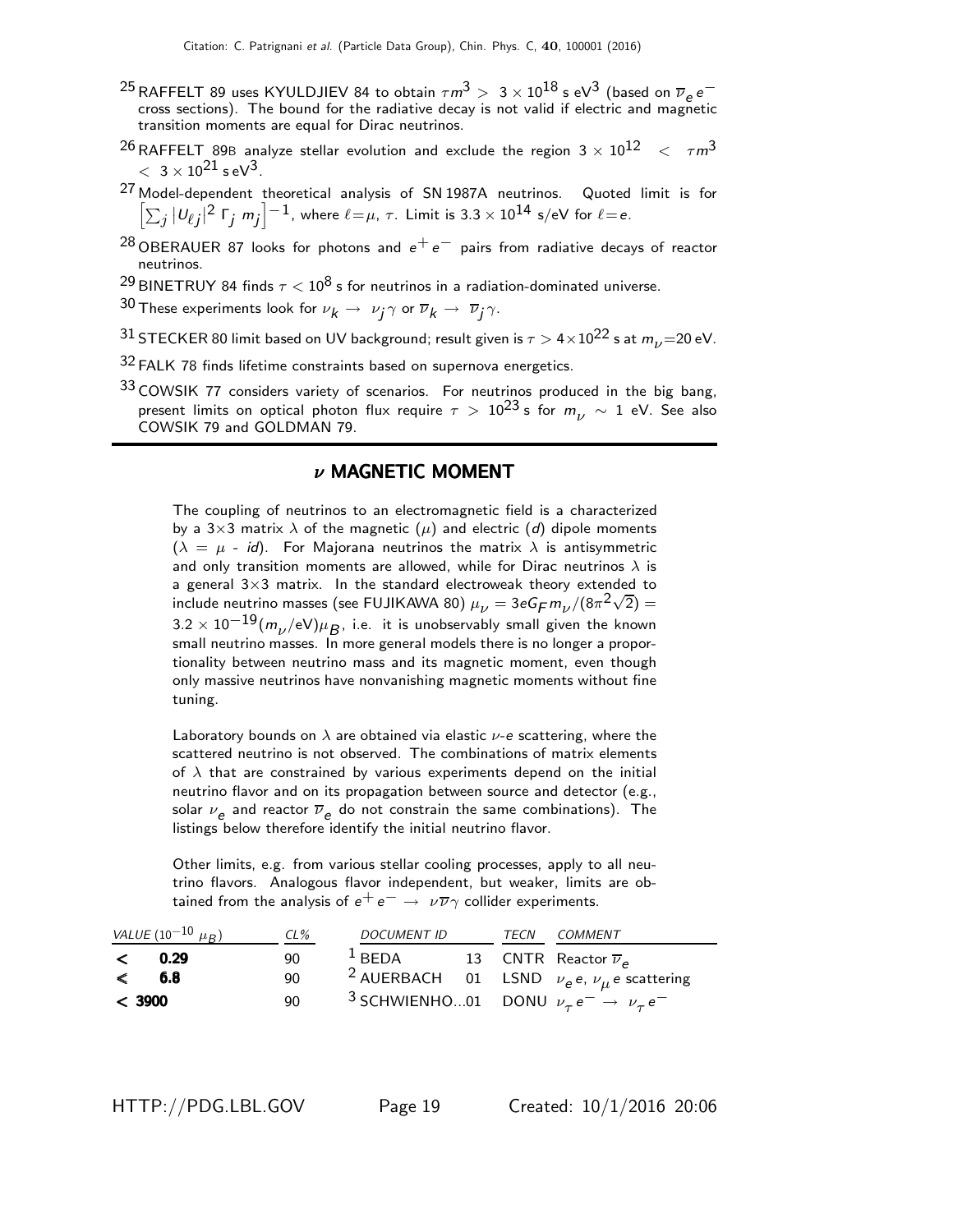• • • We do not use the following data for averages, fits, limits, etc. • • •

|                 |                   |    |         | <sup>4</sup> ARCEO-DIAZ 15 |                 |             |                                                            |
|-----------------|-------------------|----|---------|----------------------------|-----------------|-------------|------------------------------------------------------------|
| $\,<\,$         | 0.022             | 90 |         |                            |                 |             | ASTR Red giants                                            |
| $<\,$           | 0.1               | 95 |         | <sup>5</sup> CORSICO       | 14              | <b>ASTR</b> |                                                            |
| $\,<$           | 0.05              | 95 |         | $6$ MILLER-BER 14B         |                 | <b>ASTR</b> |                                                            |
| $\,<$           | 0.045             | 95 |         | <sup>7</sup> VIAUX         | 13A             | <b>ASTR</b> | Globular cluster M5                                        |
| $\,<$           | 0.32              | 90 |         | $8$ BEDA                   | 10              | <b>CNTR</b> | Reactor $\overline{\nu}_P$                                 |
| $\lt$           | 2.2               | 90 |         | $9$ DENIZ                  | 10              | <b>TEXO</b> | Reactor $\overline{\nu}_e$                                 |
|                 | $< 0.011 - 0.027$ |    |         | 10 KUZNETSOV               | 09              | <b>ASTR</b> | $\nu_I \rightarrow \nu_R$ in SN1987A                       |
| $<\,$           | 0.54              | 90 |         | 11 ARPESELLA               | 08A             | <b>BORX</b> | Solar $\nu$ spectrum shape                                 |
| $<\,$           | 0.58              | 90 |         | $12$ BEDA                  | 07              | CNTR        | Reactor $\overline{\nu}_e$                                 |
| $\,<$           | 0.74              | 90 |         | $13$ WONG                  | 07              |             | CNTR Reactor $\overline{\nu}_e$                            |
| $\lt$           | 0.9               | 90 |         | <sup>14</sup> DARAKTCH 05  |                 |             | Reactor $\overline{\nu}_e$                                 |
| $\lt$           | 130               | 90 |         | $15$ XIN                   | 05              |             | CNTR Reactor $\nu_e$                                       |
| $\,<$           | 37                | 95 |         | $^{16}$ GRIFOLS            | 04              | <b>FIT</b>  | Solar ${}^{8}B \nu$ (SNO NC)                               |
| $\,<$           | 3.6               | 90 |         | $17$ LIU                   | 04              |             | SKAM Solar $\nu$ spectrum shape                            |
| $\lt$           | 1.1               | 90 |         | $18$ LIU                   | 04              |             | SKAM Solar $\nu$ spectrum shape                            |
|                 |                   |    |         |                            |                 |             | (LMA region)                                               |
| $<\,$           | 5.5               | 90 |         | $19$ BACK                  | 03B             |             | CNTR Solar $p p$ and Be $\nu$                              |
| $<\,$           | 1.0               | 90 |         | <sup>20</sup> DARAKTCH 03  |                 |             | Reactor $\overline{\nu}_e$                                 |
| $\lt$           | 1.3               | 90 | $21$ LI |                            | 03B             |             | CNTR Reactor $\overline{\nu}_e$                            |
| $\lt$           | $\overline{c}$    | 90 |         | <sup>22</sup> GRIMUS       | 02              | <b>FIT</b>  | $solar + reactor (Majo-$<br>rana $\nu$ )                   |
| < 80000         |                   | 90 |         | <sup>23</sup> TANIMOTO     | $00\,$          | RVUE        | $e^+e^- \rightarrow \nu \overline{\nu} \gamma$             |
| $< 0.01 - 0.04$ |                   |    |         | 24 AYALA                   | 99              | ASTR        | $\nu_I \rightarrow \nu_R$ in SN 1987A                      |
| $<\,$           | 1.5               | 90 |         | <sup>25</sup> BEACOM       | 99              |             | SKAM $\nu$ spectrum shape                                  |
| $\,<\,$         | 0.03              |    |         | 26 RAFFELT                 | 99              |             | ASTR Red giant luminosity                                  |
| $\lt$           | 4                 |    |         | <sup>27</sup> RAFFELT      | 99              |             | ASTR Solar cooling                                         |
| $<$ 44000       |                   | 90 |         | ABREU                      | 97J             | <b>DLPH</b> | $e^+e^- \rightarrow \nu \overline{\nu} \gamma$ at LEP      |
| $<$ 33000       |                   | 90 |         | <sup>28</sup> ACCIARRI     | 97Q             | L3          | $e^+e^- \rightarrow \nu \overline{\nu} \gamma$ at LEP      |
| <               | 0.62              |    |         | 29 ELMFORS                 | 97              |             | COSM Depolarization in early                               |
|                 |                   |    |         |                            |                 |             | universe plasma                                            |
| $<$ 27000       |                   | 95 |         | 30 ESCRIBANO               | 97              |             | RVUE $\Gamma(Z \to \nu \nu)$ at LEP                        |
| $\,<\,$         | 30                | 90 |         | <b>VILAIN</b>              | 95 <sub>B</sub> | CHM2        | $\nu_{\mu} e \rightarrow \nu_{\mu} e$                      |
| $<$ 55000       |                   | 90 |         | GOULD                      | 94              | <b>RVUE</b> | $e^+e^- \rightarrow \nu \overline{\nu} \gamma$ at LEP      |
| $\lt$           | 1.9               | 95 |         | 31 DERBIN                  | 93              |             | CNTR Reactor $\overline{\nu}e \rightarrow \overline{\nu}e$ |
| < 5400          |                   | 90 |         | 32 COOPER-                 | 92              |             | BEBC $\nu_{\tau} e^- \rightarrow \nu_{\tau} e^-$           |
| $\,<\,$         | 2.4               | 90 |         | <sup>33</sup> VIDYAKIN     | 92              |             | CNTR Reactor $\overline{\nu}e \rightarrow \overline{\nu}e$ |
| $<$ 56000       |                   | 90 |         | <b>DESHPANDE</b>           | 91              |             | RVUE $e^+e^- \rightarrow \nu \overline{\nu} \gamma$        |
| $\,<\,$         | 100               | 95 |         | 34 DORENBOS                | 91              |             | CHRM $\nu_{\mu} e \rightarrow \nu_{\mu} e$                 |
| $<\,$           | 8.5               | 90 |         | <b>AHRENS</b>              | 90              |             | CNTR $\nu_{\mu} e \rightarrow \nu_{\mu} e$                 |
| $<\,$           | 10.8              | 90 |         | 35 KRAKAUER                | 90              |             | CNTR LAMPF $\nu e \rightarrow \nu e$                       |
| $\,<\,$         | 7.4               | 90 |         | 35 KRAKAUER                | 90              |             | CNTR LAMPF $(\nu_{\mu}, \overline{\nu}_{\mu})$ e           |
| $<\,$           | 0.02              |    |         | 36 RAFFELT                 | 90              | ASTR        | elast.<br>Red giant luminosity                             |
| $\lt$           | 0.1               |    |         | 37 RAFFELT                 | 89 <sub>B</sub> | <b>ASTR</b> | Cooling helium stars                                       |
|                 |                   |    |         | 38 FUKUGITA                | 88              |             | COSM Primordial magn. fields                               |
| $<$ 40000       |                   | 90 |         | 39 GROTCH                  | 88              | <b>RVUE</b> | $e^+e^- \rightarrow \nu \overline{\nu} \gamma$             |
|                 | .3                |    |         | 37 RAFFELT                 | 88B             | <b>ASTR</b> | He burning stars                                           |
| $\leq$<br>$<\,$ | 0.11              |    |         | 37 FUKUGITA                | 87              | <b>ASTR</b> | Cooling helium stars                                       |
|                 |                   |    |         |                            |                 |             |                                                            |

|<br>|<br>|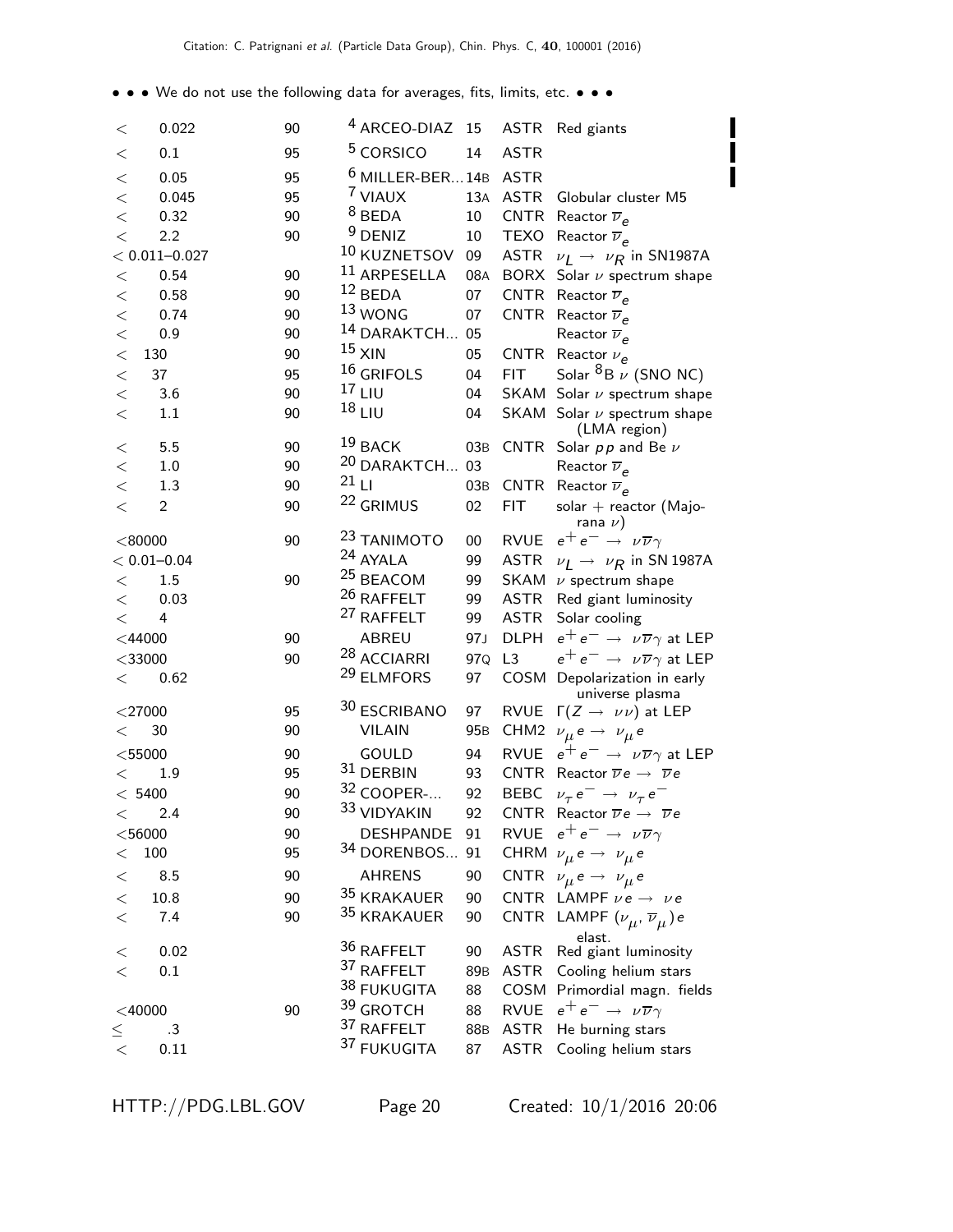| $\lt$        | 0.0006        |                                 |  | <sup>40</sup> NUSSINOV 87 ASTR Cosmic EM back-<br>grounds           |
|--------------|---------------|---------------------------------|--|---------------------------------------------------------------------|
|              | $< 0.1 - 0.2$ | MORGAN                          |  | 81 COSM <sup>4</sup> He abundance                                   |
| $\lt$ $\sim$ | 0.85          |                                 |  | BEG 78 ASTR Stellar plasmons                                        |
|              | $<$ 0.6       |                                 |  | $41$ SUTHERLAND 76 ASTR Red giants + degener-<br>ate dwarfs         |
| < 81         |               | $42$ KIM                        |  | 74 RVUE $\overline{\nu}_{\mu} e \rightarrow \overline{\nu}_{\mu} e$ |
| $\lt$ 1      |               | BERNSTEIN 63 ASTR Solar cooling |  |                                                                     |
| $\lt$        | 14            | COWAN                           |  | 57 CNTR Reactor $\overline{\nu}$                                    |

<sup>1</sup> BEDA 13 report  $\overline{\nu}_e e^-$  scattering results, using the Kalinin Nuclear Power Plant and a shielded Ge detector. The recoil electron spectrum is analyzed between 2.5 and 55 keV. Supersedes BEDA 07. Supersedes BEDA 10. This is the most stringent limit on the magnetic moment of reactor  $\overline{\nu}_{e}$ .

- $^2$  AUERBACH 01 limit is based on the LSND  $\nu_{\bm{e}}$  and  $\nu_{\bm{\mu}}$  electron scattering measurements. The limit is slightly more stringent than KRAKAUER 90.
- <sup>3</sup> SCHWIENHORST 01 quote an experimental sensitivity of  $4.9 \times 10^{-7}$ .
- $4$  ARCEO-DIAZ 15 constrains the neutrino magnetic moment from observation of the tip of the red giant branch in the globular cluster  $\omega$ -Centauri.
- 5 CORSICO 14 constrains the neutrino magnetic moment from observations of white drarf pulsations.
- 6 MILLER-BERTOLAMI 14<sup>B</sup> constrains the neutrino magnetic moment from observations of the white dwarf luminosity function of the Galactic disk.
- $7$  VIAUX 13A constrains the neutrino magnetic moment from observations of the globular cluster M5.
- <sup>8</sup> BEDA 10 report  $\overline{\nu}_e e^-$  scattering results, using the Kalinin Nuclear Power Plant and a shielded Ge detector. The recoil electron spectrum is analyzed between 2.9 and 45 keV. Supersedes BEDA 07. Superseded by BEDA 13.
- $^{9}$  DENIZ 10 observe reactor  $\overline{\nu}_e$  e scattering with recoil kinetic energies 3–8 MeV using CsI(Tl) detectors. The observed rate and spectral shape are consistent with the Standard Model prediction, leading to the reported constraint on  $\overline{\nu}_{\rho}$  magnetic moment.
- $^{10}$ KUZNETSOV 09 obtain a limit on the flavor averaged magnetic moment of Dirac neutrinos from the time averaged neutrino signal of SN1987A. Improves and supersedes the analysis of BARBIERI 88 and AYALA 99.
- $11$  ARPESELLA 08A obtained this limit using the shape of the recoil electron energy spectrum from the Borexino 192 live days of solar neutrino data.
- $^{12}$ BEDA 07 performed search for electromagnetic  $\overline{\nu}_e$ -e scattering at Kalininskaya nuclear reactor. A Ge detector with active and passive shield was used and the electron recoil spectrum between 3.0 and 61.3 keV analyzed. Superseded by BEDA 10.
- $^{13}$  WONG 07 performed search for non-standard  $\overline{\nu}_{e^-}$ e scattering at the Kuo-Sheng nuclear reactor. Ge detector equipped with active anti-Compton shield is used. Most stringent laboratory limit on magnetic moment of reactor  $\overline{\nu}_e.$  Supersedes LI 03B.
- <sup>14</sup> DARAKTCHIEVA 05 present the final analysis of the search for non-standard  $\overline{\nu}_e$ -e scattering component at Bugey nuclear reactor. Full kinematical event reconstruction of both the kinetic energy above 700 keV and scattering angle of the recoil electron, by use of TPC. Most stringent laboratory limit on magnetic moment. Supersedes DARAK-TCHIEVA 03.
- 15 XIN 05 evaluated the  $\nu_e$  flux at the Kuo-Sheng nuclear reactor and searched for nonstandard  $\nu_e$ -e scattering. Ge detector equipped with active anti-Compton shield was used. This laboratory limit on magnetic moment is considerably less stringent than the limits for reactor  $\overline{\nu}_{e}$ , but is specific to  $\nu_{e}$ .

HTTP://PDG.LBL.GOV Page 21 Created: 10/1/2016 20:06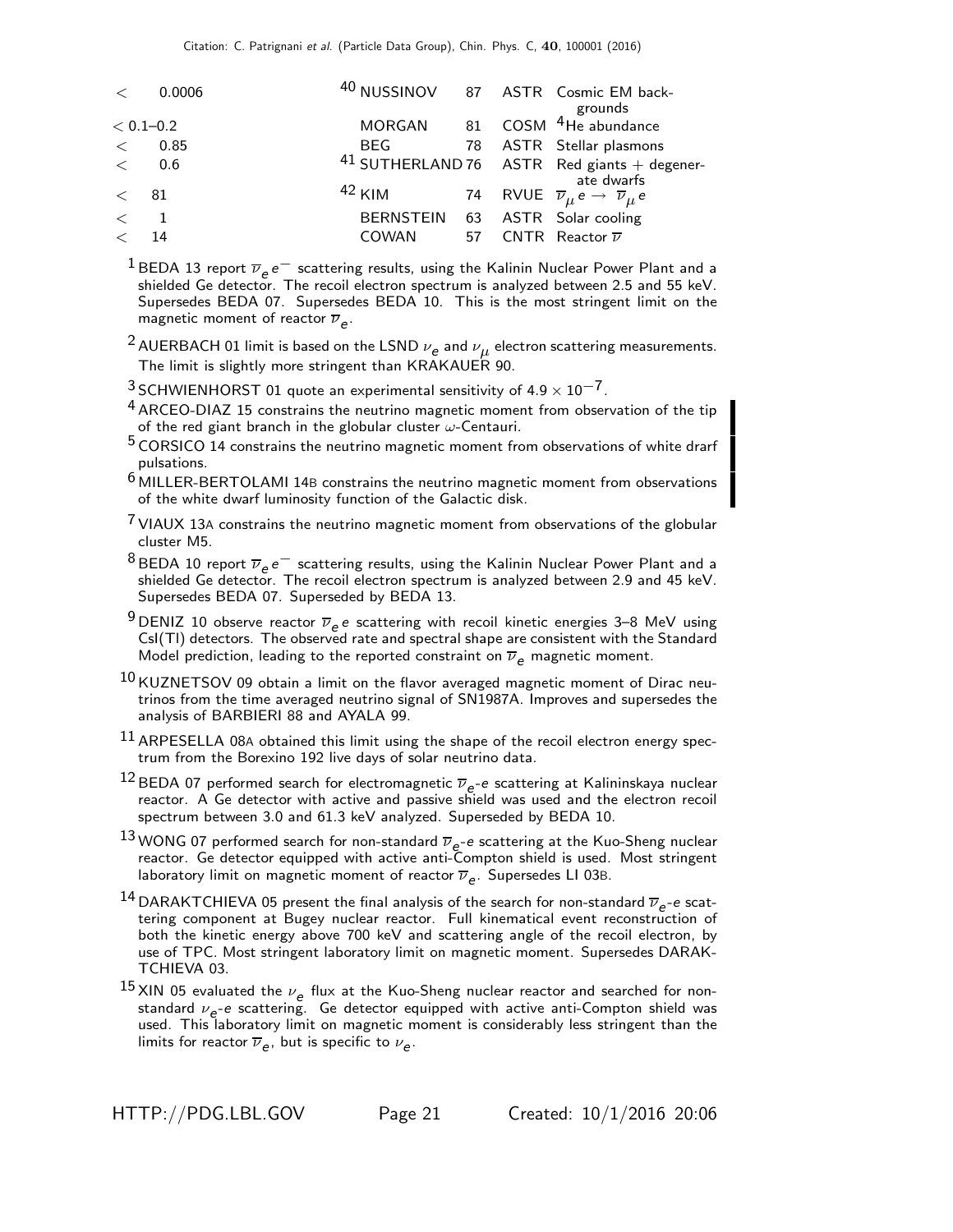- $^{16}$  GRIFOLS 04 obtained this bound using the SNO data of the solar  $^{8}$ B neutrino flux measured with deuteron breakup. This bound applies to  $\mu_{\text{eff}} = (\mu_{21}^2 + \mu_{22}^2 + \mu_{23}^2)^{1/2}$ .
- $^{17}$  LIU 04 obtained this limit using the shape of the recoil electron energy spectrum from the Super-Kamiokande-I 1496 days of solar neutrino data. Neutrinos are assumed to have only diagonal magnetic moments,  $\mu_{\nu 1} = \mu_{\nu 2}$ . This limit corresponds to the oscillation parameters in the vacuum oscillation region.
- $18$  LIU 04 obtained this limit using the shape of the recoil electron energy spectrum from the Super-Kamiokande-I 1496 live-day solar neutrino data, by limiting the oscillation parameter region in the LMA region allowed by solar neutrino experiments plus KamLAND.  $\mu_{\nu 1} = \mu_{\nu 2}$  is assumed. In the LMA region, the same limit would be obtained even if neutrinos have off-diagonal magnetic moments.
- $19$  BACK 03B obtained this bound from the results of background measurements with Counting Test Facility (the prototype of the Borexino detector). Standard Solar Model flux was assumed. This  $\mu_{\nu}$  can be different from the reactor  $\mu_{\nu}$  in certain oscillation scenarios (see BEACOM 99).
- <sup>20</sup> DARAKTCHIEVA 03 searched for non-standard  $\overline{\nu}_e$ -e scattering component at Bugey nuclear reactor. Full kinematical event reconstruction by use of TPC. Superseded by DARAKTCHIEVA 05.
- $^{21}$  LI 03B used Ge detector in active shield near nuclear reactor to test for nonstandard  $\overline{v}_{e}$ -e scattering.
- <sup>22</sup> GRIMUS 02 obtain stringent bounds on all Majorana neutrino transition moments from a simultaneous fit of LMA-MSW oscillation parameters and transition moments to global solar neutrino data  $+$  reactor data. Using only solar neutrino data, a 90% CL bound of  $6.3 \times 10^{-10}$   $\mu$ <sub>B</sub> is obtained.
- <sup>23</sup> TANIMOTO 00 combined  $e^+e^- \rightarrow \nu \overline{\nu} \gamma$  data from VENUS, TOPAZ, and AMY.
- 24 AYALA 99 improves the limit of BARBIERI 88.
- $25$  BEACOM 99 obtain the limit using the shape, but not the absolute magnitude which is affected by oscillations, of the solar neutrino spectrum obtained by Superkamiokande (825 days). This  $\mu_{\nu}$  can be different from the reactor  $\mu_{\nu}$  in certain oscillation scenarios.
- $26$  RAFFELT 99 is an update of RAFFELT 90. This limit applies to all neutrino flavors which are light enough  $(< 5 \text{ keV})$  to be emitted from globular-cluster red giants. This limit pertains equally to electric dipole moments and magnetic transition moments, and it applies to both Dirac and Majorana neutrinos.
- $^{27}$  RAFFELT 99 is essentially an update of BERNSTEIN 63, but is derived from the helioseismological limit on a new energy-loss channel of the Sun. This limit applies to all neutrino flavors which are light enough  $\left(\langle 1 \text{ keV} \rangle \right)$  to be emitted from the Sun. This limit pertains equally to electric dipole and magnetic transition moments, and it applies to both Dirac and Majorana neutrinos.
- 28 ACCIARRI 97Q result applies to both direct and transition magnetic moments and for  $q^2 = 0$ .
- $^{29}$  ELMFORS 97 calculate the rate of depolarization in a plasma for neutrinos with a magnetic moment and use the constraints from a big-bang nucleosynthesis on additional degrees of freedom.
- 30 Applies to absolute value of magnetic moment.
- $31$  DERBIN 93 determine the cross section for 0.6–2.0 MeV electron energy as (1.28  $\pm$ 0.63)  $\times \sigma_{weak}$ . However, the (reactor on – reactor off)/(reactor off) is only  $\sim 1/100$ .
- $^{32}$  COOPER-SARKAR 92 assume  $f_{D_{\cal S}}/f_\pi$   $=$  2 and  $D_{\cal S}^{},$   $\overline{D}_{\cal S}^{}$  production cross section  $=$ 2.6  $\mu$ b to calculate  $\nu$  flux.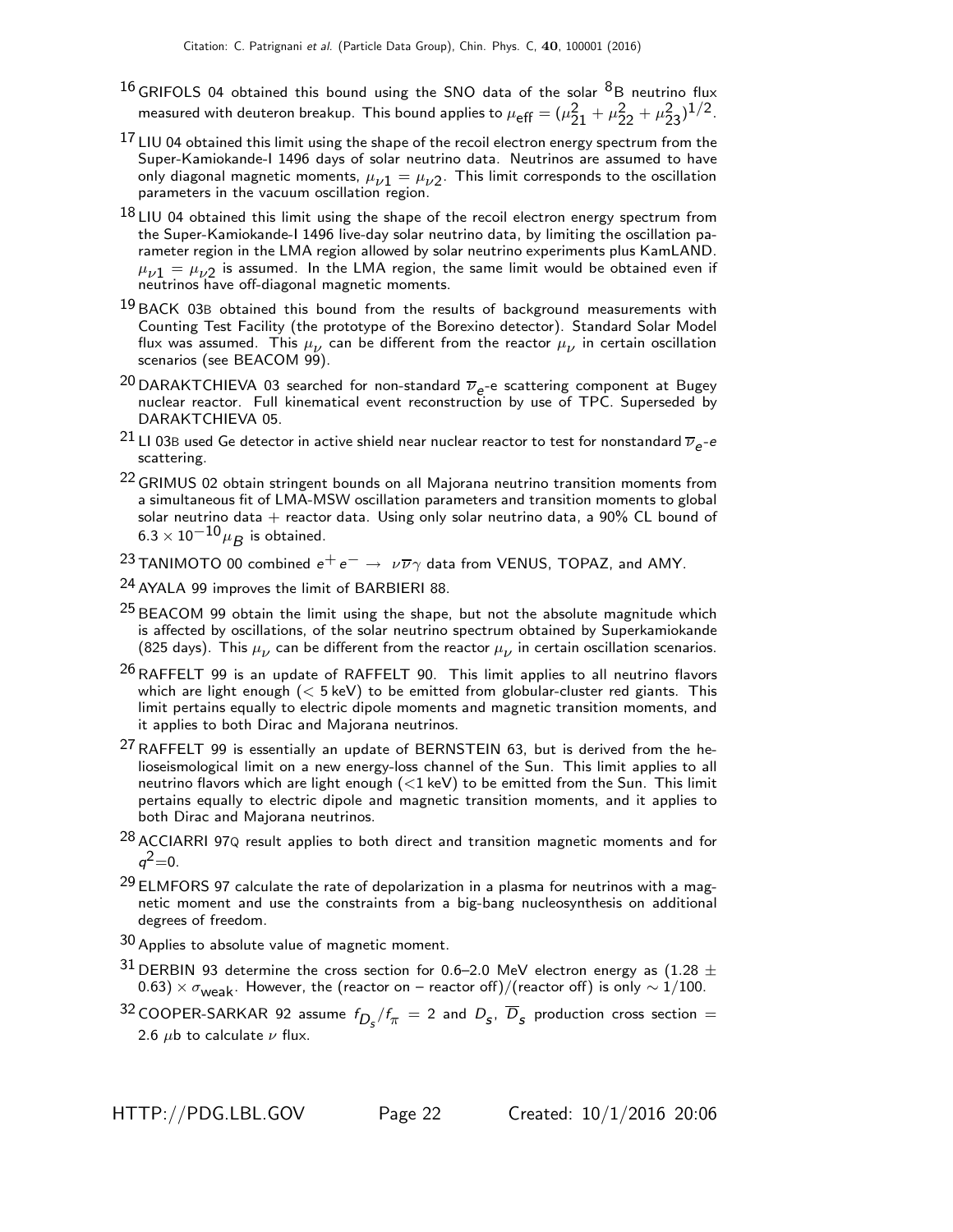- 33 VIDYAKIN 92 limit is from a  $e\overline{\nu}_e$  elastic scattering experiment. No experimental details are given except for the cross section from which this limit is derived. Signal/noise was 1/10. The limit uses  $\sin^2\theta_{\rm M}$  = 0.23 as input.
- $^{34}$  DORENBOSCH 91 corrects an incorrect statement in DORENBOSCH 89 that the  $\nu$ magnetic moment is  $< 1 \times 10^{-9}$  at the 95%CL. DORENBOSCH 89 measures both  $\nu_{\mu}$  e and  $\overline{\nu} e$  elastic scattering and assume  $\mu(\nu) = \mu(\overline{\nu})$ .
- 35 KRAKAUER 90 experiment fully reported in ALLEN 93.
- $36$  RAFFELT 90 limit applies for a diagonal magnetic moment of a Dirac neutrino, or for a transition magnetic moment of a Majorana neutrino. In the latter case, the same analysis gives  $<$  1.4  $\times$  10 $^{-12}$ . Limit at 95%CL obtained from  $\delta M_{_{\rm C}}$ .

37 Significant dependence on details of stellar models.

 $38$  FUKUGITA 88 find magnetic dipole moments of any two neutrino species are bounded by  $\mu~<~10^{-16}~[10^{-9}~{\text{G}}/{\text{B}}_{0}]$  where  ${\text{B}}_{0}$  is the present-day intergalactic field strength.

39 GROTCH 88 combined data from MAC, ASP, CELLO, and Mark J.

<sup>40</sup> For  $m_{\nu}$  = 8–200 eV. NUSSINOV 87 examines transition magnetic moments for  $\nu_{\mu}$   $\rightarrow$  $\nu_{\mathsf{e}}$  and obtain  $<\,3\,{\times}\,10^{-15}$  for  $m_{\nu}\,>\,$  16 eV and  $<\,6\,{\times}\,10^{-14}$  for  $m_{\nu}\,>\,$  4 eV.

<sup>41</sup> We obtain above limit from SUTHERLAND 76 using their limit  $f < 1/3$ .

 $^{42}$ KIM 74 is a theoretical analysis of  $\overline{\nu}_{\mu}$  reaction data.

#### NEUTRINO CHARGE RADIUS SQUARED

We report limits on the so-called neutrino charge radius squared. While the straight-forward definition of a neutrino charge radius has been proven to be gauge-dependent and, hence, unphysical (LEE 77C), there have been recent attempts to define a physically observable neutrino charge radius (BERNABEU 00, BERNABEU 02). The issue is still controversial (FU-JIKAWA 03, BERNABEU 03). A more general interpretation of the experimental results is that they are limits on certain nonstandard contributions to neutrino scattering.

| VALUE $(10^{-32}$ cm <sup>2</sup> )                                           | $CL\%$ | <b>DOCUMENT ID</b>    |     | TECN | <b>COMMENT</b>                                             |
|-------------------------------------------------------------------------------|--------|-----------------------|-----|------|------------------------------------------------------------|
| $-2.1$ to 3.3                                                                 | 90     | 1<br><b>DENIZ</b>     | 10  |      | TEXO Reactor $\overline{\nu}_e e$                          |
| • • • We do not use the following data for averages, fits, limits, etc. • • • |        |                       |     |      |                                                            |
| $-0.53$ to 0.68                                                               | 90     | <sup>2</sup> HIRSCH   | 03  |      | $\nu_{\mu}$ e scat.                                        |
| $-8.2$ to 9.9                                                                 | 90     | <sup>3</sup> HIRSCH   | 03  |      | anomalous $e^+e^- \rightarrow \nu \overline{\nu} \gamma$   |
| $-2.97$ to 4.14                                                               | 90     | <sup>4</sup> AUERBACH | 01  |      | LSND $\nu_e e \rightarrow \nu_e e$                         |
| $-0.6$ to 0.6                                                                 | 90     | <b>VILAIN</b>         | 95B |      | CHM2 $\nu_{\mu}$ e elastic scat.                           |
| $0.9 \pm 2.7$                                                                 |        | ALLEN                 | 93  |      | CNTR LAMPF $\nu e \rightarrow \nu e$                       |
| 2.3<br>$\lt$                                                                  | 95     | <b>MOURAO</b>         | 92  |      | ASTR $HOME/KAM2 \nu$ rates                                 |
| 7.3<br>$\lt$                                                                  | 90     | <sup>5</sup> VIDYAKIN | 92  |      | CNTR Reactor $\overline{\nu}e \rightarrow \overline{\nu}e$ |
| 1.1 $\pm 2.3$                                                                 |        | ALLEN                 | 91  |      | CNTR Repl. by ALLEN 93                                     |
| $-1.1 \pm 1.0$                                                                |        | <sup>6</sup> AHRENS   | 90  |      | CNTR $\nu_{\mu}$ e elastic scat.                           |
| $-0.3 \pm 1.5$                                                                |        | $6$ DORENBOS 89       |     |      | CHRM $\nu_{\mu}$ e elastic scat.                           |
|                                                                               |        | <sup>7</sup> GRIFOLS  |     |      | 89B ASTR SN 1987A                                          |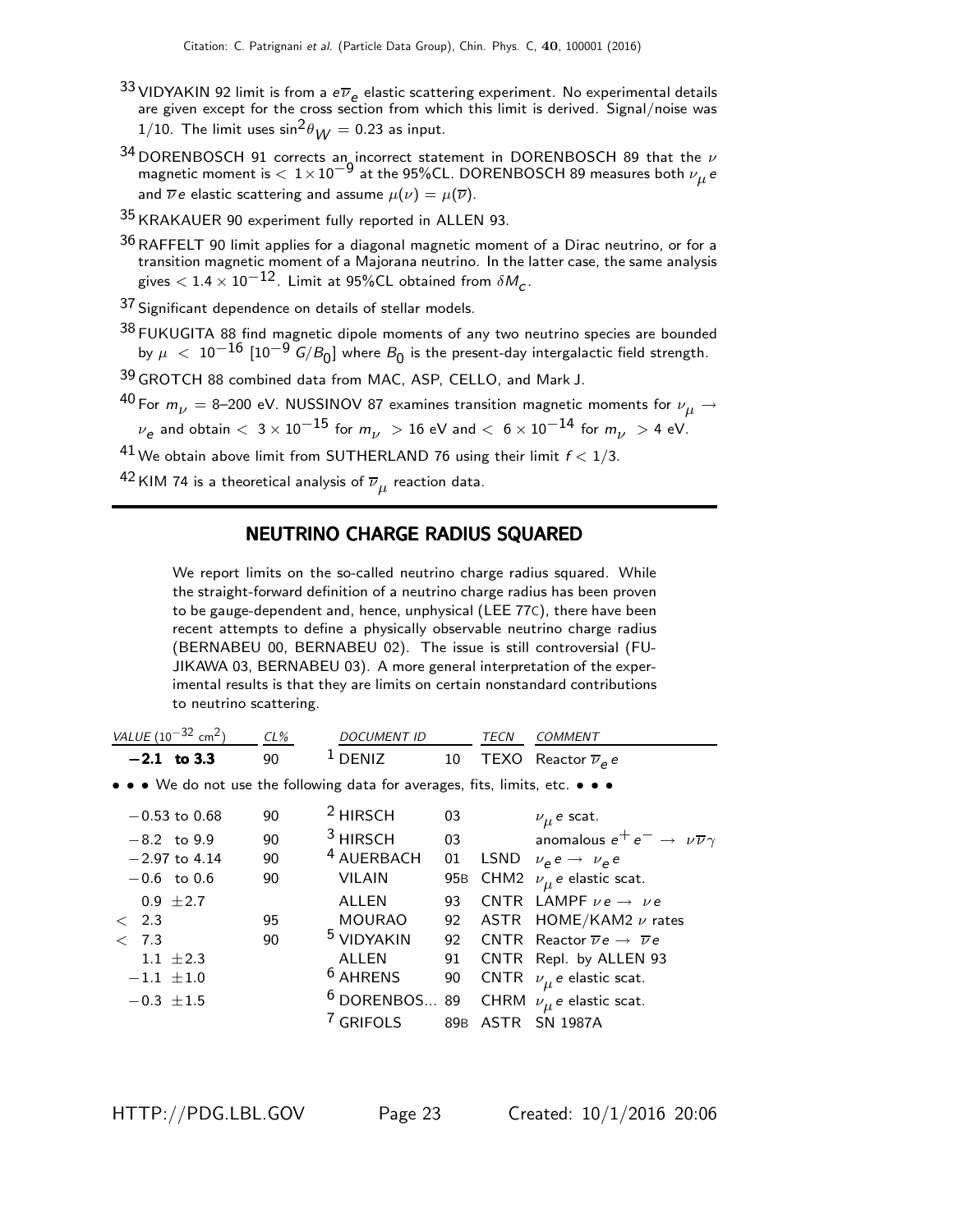- <sup>1</sup> DENIZ 10 observe reactor  $\overline{\nu}_e e$  scattering with recoil kinetic energies 3–8 MeV using CsI(Tl) detectors. The observed rate and spectral shape are consistent with the Standard Model prediction, leading to the reported constraint on  $\overline{\nu}_e$  charge radius.
- $^2$ Based on analysis of CCFR 98 results. Limit is on  $\langle r_\mathrm{L}^2 \rangle$  $\langle r \rangle + \langle r^2 \rangle$  $\left\langle\begin{smallmatrix}Z\ A\end{smallmatrix}\right\rangle$ . The CHARM II and E734 at BNL results are reanalyzed, and weaker bounds on the charge radius squared than previously published are obtained. The NuTeV result is discussed; when tentatively interpreted as  $\nu_{\boldsymbol{\mu}}$  charge radius it implies  $\langle$ r $_{V}^2$  $\binom{2}{V}$  +  $\langle r_{A}^{2}$  $\left\langle \frac{2}{A} \right\rangle = (4.20 \pm 1.64) \times 10^{-33}$  cm<sup>2</sup>.
- $3$  Results of LEP-2 are interpreted as limits on the axial-vector charge radius squared of a Majorana  $\nu_{\tau}$ . Slightly weaker limits for both vector and axial-vector charge radius squared are obtained for the Dirac case, and somewhat weaker limits are obtained from the analysis of lower energy data (LEP-1.5 and TRISTAN).
- $^4$  AUERBACH 01 measure  $\nu_e e$  elastic scattering with LSND detector. The cross section agrees with the Standard Model expectation, including the charge and neutral current interference. The 90% CL applies to the range shown.
- <sup>5</sup> VIDYAKIN 92 limit is from a  $e\overline{\nu}$  elastic scattering experiment. No experimental details are given except for the cross section from which this limit is derived. Signal/noise was 1/10. The limit uses  $\sin^2 \theta_W = 0.23$  as input.
- $6$  Result is obtained from reanalysis given in ALLEN 91, followed by our reduction to obtain  $1 \sigma$  errors.

 $^7$ GRIFOLS 89B sets a limit of  $\langle r^2 \rangle < 0.2 \times 10^{-32}$  cm $^2$  for right-handed neutrinos.

#### REFERENCES FOR Neutrino Properties

| ARCEO-DIAZ        | 15  | ASP 70 1             | S. Arceo-Diaz et al.                          |                    |
|-------------------|-----|----------------------|-----------------------------------------------|--------------------|
| PALANQUE-         | 15  | JCAP 1502 045        | N. Palanque-Delabrouille et al.               |                    |
| PALANQUE-         | 15A | JCAP 1511 011        | N. Palanque-Delabrouille et al.               |                    |
| ADE               | 14  | AA 571 A16           | P.A.R. Ade et al.                             | (Planck Collab.)   |
| <b>BATTYE</b>     | 14  | PRL 112 051303       | R.A. Battye, A. Moss                          | (MCHS, NOTT)       |
| <b>BEUTLER</b>    | 14  | MNRAS 444 3501       | F. Beutler et al.                             | (BOSS Collab.)     |
| <b>CHEN</b>       | 14A | PR D90 011301        | J.-W. Chen et al.                             | (TEXONO Collab.)   |
| <b>CORSICO</b>    | 14  | JCAP 1408 054        | A.H. Corsico                                  |                    |
| COSTANZI          | 14  | JCAP 1410 081        | M. Costanzi et al.                            | (TRST, TRSTI)      |
| GIUSARMA          | 14  | PR D90 043507        | E. Giusarma et al.                            |                    |
| HOU               | 14  | APJ 782 74           | Z. Hou et al.                                 |                    |
| <b>LEISTEDT</b>   | 14  | PRL 113 041301       | B. Leistedt, H.V. Peiris, L. Verde            |                    |
| MILLER-BER        | 14B | AA 562 A123          | M.M. Miller Bertolami                         | (MPIG, LAPL)       |
| RIEMER-SOR 14     |     | PR D89 103505        | S. Riemer-Sorensen, D. Parkinson, T. M. Davis |                    |
| <b>STUDENIKIN</b> | 14  | EPL 107 21001        | A.I. Studenikin                               |                    |
| <b>BEDA</b>       | 13  | PPNL 10 139          | A.G. Beda et al.                              | (GEMMA Collab.)    |
| <b>VIAUX</b>      | 13A | PRL 111 231301       | N. Viaux et al.                               |                    |
| MORESCO           | 12  | JCAP 1207 053        | M. Moresco et al.                             |                    |
| XIA               | 12  | JCAP 1206 010        | J.-Q. Xia et al.                              |                    |
| ASEEV             | 11  | PR D84 112003        | V.N. Aseev et al.                             |                    |
| <b>CECCHINI</b>   | 11  | ASP 34 486           | S. Cecchini et al.                            |                    |
| <b>SAITO</b>      | 11  | PR D83 043529        | S. Saito, M. Takada, A. Taruya                |                    |
| <b>BEDA</b>       | 10  | <b>PPNL 7 406</b>    | A.G. Beda et al.                              | (GEMMA Collab.)    |
| <b>DENIZ</b>      | 10  | PR D81 072001        | M. Deniz et al.                               | (TEXONO Collab.)   |
| HANNESTAD         | 10  | JCAP 1008 001        | S. Hannestad <i>et al.</i>                    |                    |
| PAGLIAROLI        | 10  | ASP 33 287           | G. Pagliaroli, F. Rossi-Torres, E. Vissani    | $(INFN+)$          |
| <b>SEKIGUCHI</b>  | 10  | JCAP 1003 015        | T. Sekiguchi et al.                           |                    |
| <b>THOMAS</b>     | 10  | PRL 105 031301       | S.A. Thomas, F.B. Abdalla, O. Lahav           | (LOUC)             |
| <b>ICHIKI</b>     | 09  | PR D79 023520        | K. Ichiki, M. Takada, T. Takahashi            |                    |
| <b>KOMATSU</b>    | 09  | APJS 180 330         | E. Komatsu et al.                             |                    |
| <b>KUZNETSOV</b>  | 09  | <b>IJMP A24 5977</b> | A.V. Kuznetsov, N.V. Mikheev, A.A. Okrugin    | (YARO)             |
| <b>TERENO</b>     | 09  | AA 500 657           | I. Tereno et al.                              |                    |
| <b>VIKHLININ</b>  | 09  | APJ 692 1060         | A. Vikhlinin et al.                           |                    |
| ARPESELLA         | 08A | PRL 101 091302       | C. Arpesella et al.                           | (Borexino Collab.) |
| <b>BERNARDIS</b>  | 08  | PR D78 083535        | F. De Bernardis et al.                        |                    |
| <b>BEDA</b>       | 07  | PAN 70 1873          | A.G. Beda et al.                              |                    |
|                   |     |                      |                                               |                    |

Translated from YAF 70 1925.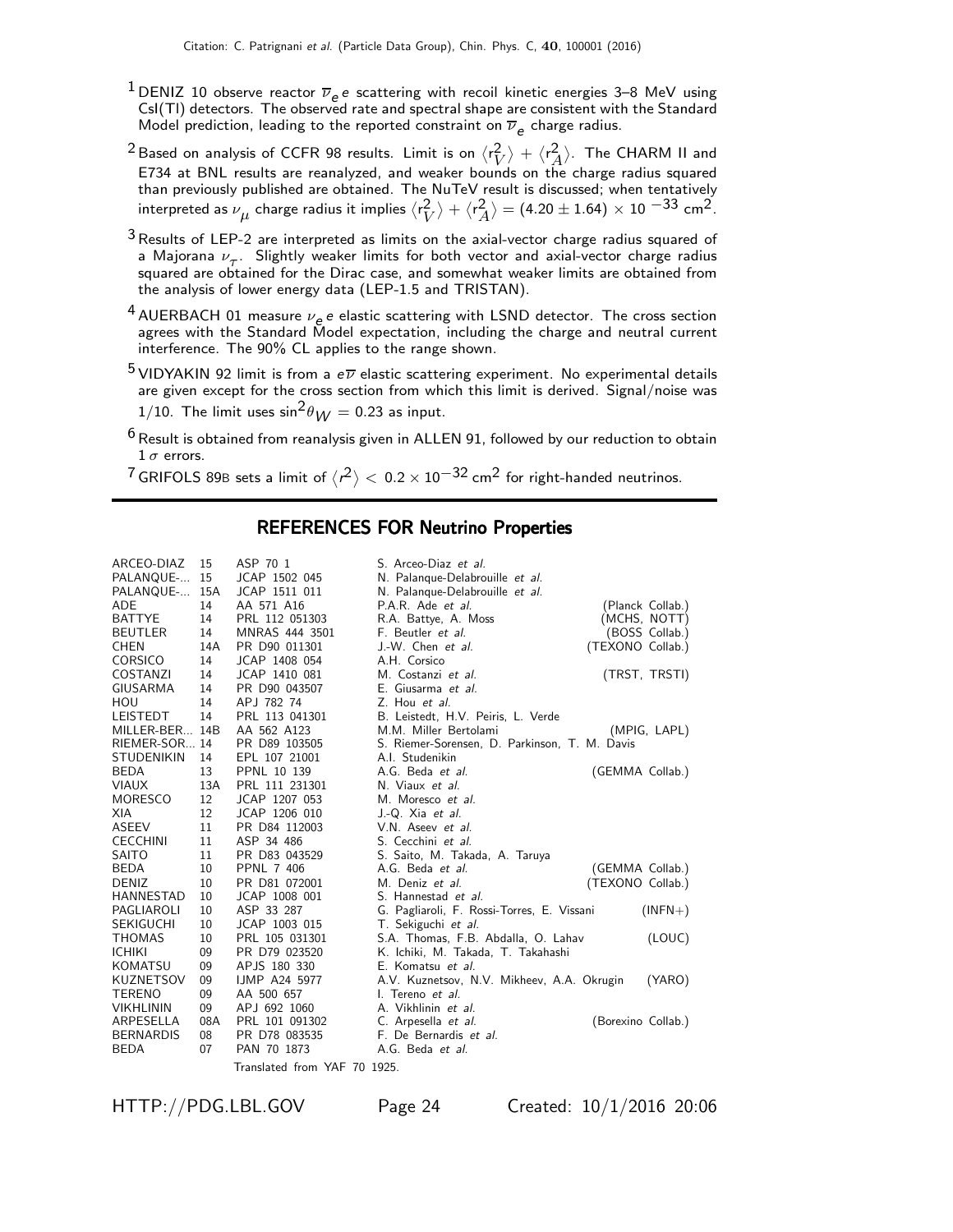| <b>FOGLI</b><br>GNINENKO<br>KRISTIANSEN<br>MIRIZZI<br>SPERGEL<br>WONG<br>ZUNCKEL<br><b>CIRELLI</b><br><b>FUKUGITA</b> | 07<br>07<br>- 07<br>07<br>07<br>07<br>07<br>06<br>06 | PR D75 053001<br>PR D75 075014<br>PR D75 083510<br>PR D76 053007<br>APJS 170 377<br>PR D75 012001<br>JCAP 0708 004<br>JCAP 0612 013<br>PR D74 027302 | G.L. Fogli et al.<br>S.N. Gninenko, N.V. Krasnikov, A. Rubbia<br>J. Kristiansen, O. Elgaroy, H. Dahle<br>A. Mirizzi, D. Montanino, P.D. Serpico<br>D.N. Spergel et al.<br>H.T. Wong et al.<br>(TEXONO Collab.)<br>C. Zunckel, P. Ferreira<br>M. Cirelli <i>et al.</i><br>M. Fukugita <i>et al.</i> |
|-----------------------------------------------------------------------------------------------------------------------|------------------------------------------------------|------------------------------------------------------------------------------------------------------------------------------------------------------|----------------------------------------------------------------------------------------------------------------------------------------------------------------------------------------------------------------------------------------------------------------------------------------------------|
| GOOBAR<br>HANNESTAD<br>KRISTIANSEN<br>SANCHEZ<br>SELJAK                                                               | 06<br>06<br>06<br>06<br>06                           | JCAP 0606 019<br>JCAP 0611 016<br>PR D74 123005<br>MNRAS 366 189<br>JCAP 0610 014                                                                    | A. Goobar et al.<br>S. Hannestad, G. Raffelt<br>J. Kristiansen, O. Elgaroy, H. Eriksen<br>A.G. Sanchez et al.<br>U. Seljak, A. Slosar, P. McDonald                                                                                                                                                 |
| DARAKTCH<br><b>ICHIKAWA</b><br><b>KRAUS</b><br>XIN                                                                    | 05<br>05<br>05<br>05                                 | PL B615 153<br>PR D71 043001<br>EPJ C40 447<br>PR D72 012006                                                                                         | Z. Daraktchieva <i>et al.</i><br>(MUNU Collab.)<br>K. Ichikawa, M. Fukugita, M. Kawasaki<br>(ICRR)<br>Ch. Kraus et al.<br>B. Xin et al.<br>(TEXONO Collab.)                                                                                                                                        |
| AHARMIM<br>BARGER<br><b>CECCHINI</b><br>CROTTY                                                                        | 04<br>04<br>04<br>04                                 | PR D70 093014<br>PL B595 55<br>ASP 21 183<br>PR D69 123007                                                                                           | B. Aharmim et al.<br>(SNO Collab.)<br>V. Barger, D. Marfatia, A. Tregre<br>S. Cecchini <i>et al.</i><br>$(BGNA+)$<br>P. Crotty, J. Lesgourgues, S. Pastor                                                                                                                                          |
| EGUCHI<br>GRIFOLS<br>LIU<br>ARNABOLDI                                                                                 | 04<br>04<br>04<br>03A                                | PRL 92 071301<br>PL B587 184<br>PRL 93 021802<br>PRL 91 161802                                                                                       | K. Eguchi <i>et al.</i><br>(KamLAND Collab.)<br>J.A. Grifols, E. Masso, S. Mohanty<br>(BARC, AHMED)<br>(Super-Kamiokande Collab.)<br>D.W. Liu et al.<br>C. Arnaboldi et al.                                                                                                                        |
| BACK<br>BANDYOPA<br>BERNABEU<br>DARAKTCH                                                                              | 03B<br>03<br>03<br>03                                | PL B563 35<br>PL B555 33<br>hep-ph/0303202<br>PL B564 190                                                                                            | H.O. Back et al.<br>(Borexino Collab.)<br>A. Bandyopadhyay, S. Choubey, S. Goswami<br>$(SAHA+)$<br>J. Bernabeu, J. Papavassiliou, J. Vidal<br>Z. Daraktchieva et al.<br>(MUNU Collab.)                                                                                                             |
| FUJIKAWA<br><b>HIRSCH</b><br>LI.<br>SPERGEL                                                                           | 03<br>03<br>03B<br>03                                | hep-ph/0303188<br>PR D67 033005<br>PRL 90 131802<br>APJS 148 175                                                                                     | K. Fujikawa, R. Shrock<br>M. Hirsch, E. Nardi, D. Restrepo<br>H.B. Li et al.<br>(TEXONO Collab.)<br>D.N. Spergel et al.                                                                                                                                                                            |
| BERNABEU<br>Also<br>DERBIN                                                                                            | 02<br>02B                                            | PRL 89 101802<br>PRL 89 229902 (errat.)<br><b>JETPL 76 409</b>                                                                                       | J. Bernabeu, J. Papavassiliou, J. Vidal<br>J. Bernabeu, J. Papavassiliou, J. Vidal<br>A.V. Derbin, O.Ju. Smirnov                                                                                                                                                                                   |
| <b>GRIMUS</b><br>JOSHIPURA<br>LEWIS<br>LOREDO                                                                         | 02<br>02B<br>02<br>02                                | Translated from ZETFP 76 483.<br>NP B648 376<br>PR D66 113008<br>PR D66 103511<br>PR D65 063002                                                      | W. Grimus et al.<br>A.S. Joshipura, E. Masso, S. Mohanty<br>A. Lewis, S. Bridle<br>T.J. Loredo, D.Q. Lamb                                                                                                                                                                                          |
| WANG<br>AUERBACH<br>SCHWIENHO 01<br>ATHANAS                                                                           | 02<br>01<br>00                                       | PR D65 123001<br>PR D63 112001<br>PL B513 23<br>PR D61 052002                                                                                        | X. Wang, M. Tegmark, M. Zaldarriaga<br>L.B. Auerbach et al.<br>(LSND Collab.)<br>(DONUT Collab.)<br>R. Schwienhorst et al.<br>M. Athanas et al.<br>(CLEO Collab.)                                                                                                                                  |
| BERNABEU<br>FUKUGITA<br>TANIMOTO<br><b>AYALA</b>                                                                      | 00<br>00<br>00<br>99                                 | PR D62 113012<br>PRL 84 1082<br>PL B478 1<br>PR D59 111901                                                                                           | J. Bernabeu <i>et al.</i><br>M. Fukugita, G.C. Liu, N. Sugiyama<br>N. Tanimoto et al.<br>A. Ayala, J.C. D'Olivo, M. Torres                                                                                                                                                                         |
| BEACOM<br>CROFT<br><b>DOLGOV</b><br>LOBASHEV<br>RAFFELT                                                               | 99<br>99<br>99<br>99<br>99                           | PRL 83 5222<br>PRL 83 1092<br>NP B548 385<br>PL B460 227<br>PRPL 320 319                                                                             | J.F. Beacom, P. Vogel<br>R.A.C. Croft, W. Hu, R. Dave<br>A.D. Dolgov et al.<br>V.M. Lobashev et al.<br>G.G. Raffelt                                                                                                                                                                                |
| WEINHEIMER<br>ACKERSTAFF<br>AMMAR<br>BARATE<br>BILLER                                                                 | 99<br>98T<br>98<br>98F<br>98                         | PL B460 219<br>EPJ C5 229<br>PL B431 209<br>EPJ C2 395<br>PRL 80 2992                                                                                | Ch. Weinheimer et al.<br>K. Ackerstaff et al.<br>(OPAL Collab.)<br>R. Ammar <i>et al.</i><br>(CLEO Collab.)<br>R. Barate <i>et al.</i><br>(ALEPH Collab.)<br>S.D. Biller et al.<br>(WHIPPLE Collab.)<br>G.J. Feldman, R.D. Cousins                                                                 |
| FELDMAN<br>LENZ<br>ABREU<br>ACCIARRI<br>ANASTASSOV<br>Also                                                            | 98<br>98<br>97 J<br>97Q<br>97                        | PR D57 3873<br>PL B416 50<br>ZPHY C74 577<br>PL B412 201<br>PR D55 2559                                                                              | S. Lenz <i>et al.</i><br>P. Abreu <i>et al.</i><br>(DELPHI Collab.)<br>M. Acciarri <i>et al.</i><br>(L3 Collab.)<br>A. Anastassov et al.<br>(CLEO Collab.)                                                                                                                                         |
| <b>ELMFORS</b><br>ESCRIBANO<br><b>FIELDS</b><br>SWAIN<br>ALEXANDER                                                    | 97<br>97<br>97<br>97<br>96M                          | PR D58 119903 (erratum)A. Anastassov et al.<br>NP B503 3<br>PL B395 369<br>ASP 6 169<br>PR D55 R1<br>ZPHY C72 231                                    | (CLEO Collab.)<br>P. Elmfors et al.<br>R. Escribano, E. Masso<br>(BARC, PARIT)<br>B.D. Fields, K. Kainulainen, K.A. Olive<br>$(NDAM+)$<br>J. Swain, L. Taylor<br>(NEAS)<br>G. Alexander et al.<br>(OPAL Collab.)                                                                                   |

HTTP://PDG.LBL.GOV Page 25 Created: 10/1/2016 20:06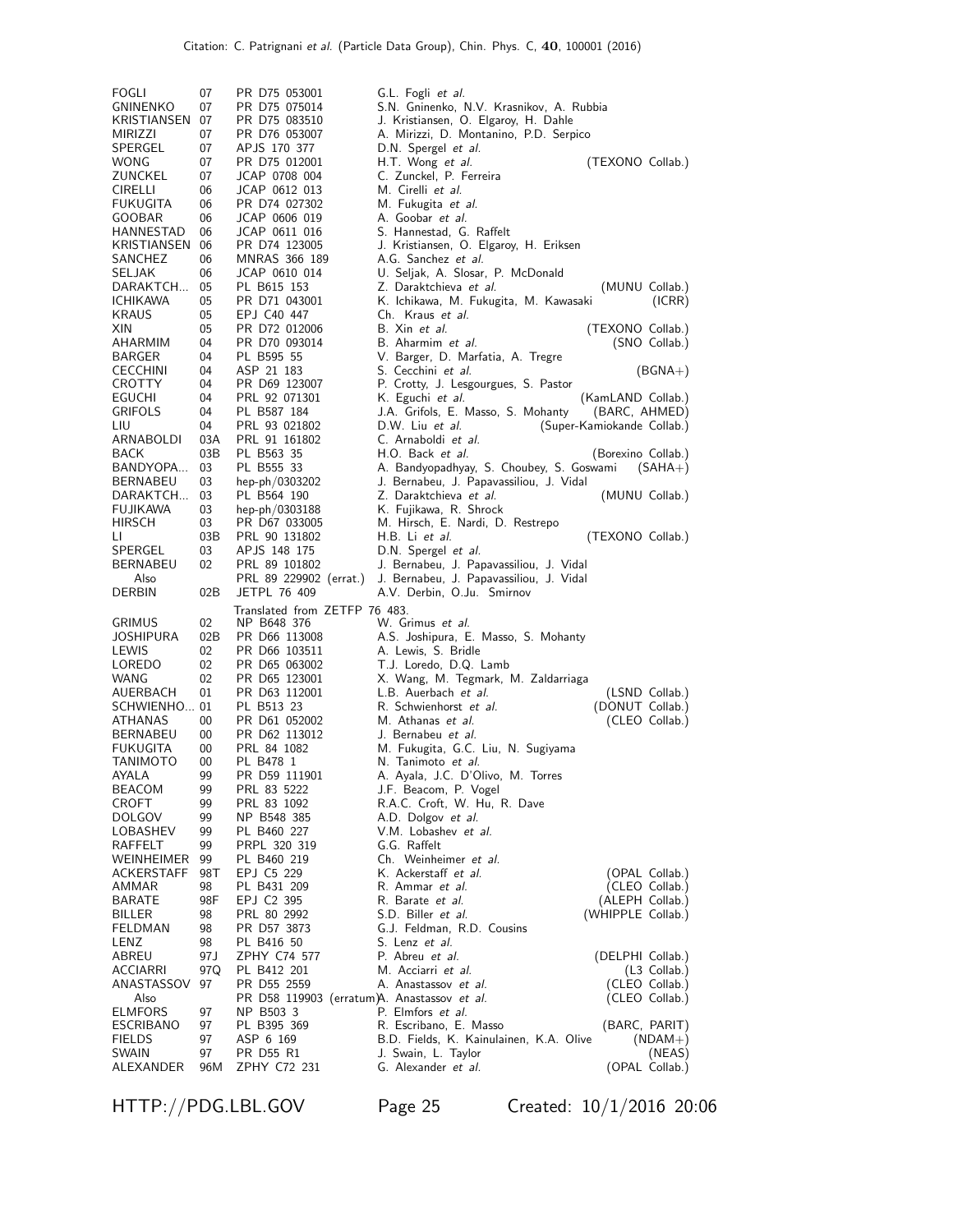| ASSAMAGAN                  | 96       | PR D53 6065                                 | K.A. Assamagan <i>et al.</i>                                                     | $(PSI, ZURI, VILL+)$                |
|----------------------------|----------|---------------------------------------------|----------------------------------------------------------------------------------|-------------------------------------|
| BAI                        | 96       | PR D53 20                                   | J.Z. Bai et al.                                                                  | (BES Collab.)                       |
| <b>BOTTINO</b>             | 96       | PR D53 6361                                 | A. Bottino et al.                                                                |                                     |
| <b>DOLGOV</b>              | 96       | PL B383 193                                 | A.D. Dolgov, S. Pastor, J.W.F. Valle                                             | (IFIC, VALE)                        |
| HANNESTAD                  | 96       | PRL 76 2848                                 | S. Hannestad, J. Madsen                                                          | (AARH)                              |
| HANNESTAD                  | 96B      | PRL 77 5148 (erratum)                       | S. Hannestad, J. Madsen                                                          | (AARH)                              |
| HANNESTAD                  | 96C      | PR D54 7894                                 | S. Hannestad, J. Madsen                                                          | (AARH)                              |
| SOBIE                      | 96       | ZPHY C70 383                                | R.J. Sobie, R.K. Keeler, I. Lawson                                               | (VICT)                              |
| <b>BELESEV</b>             | 95       | PL B350 263                                 | A.I. Belesev et al.                                                              | (INRM, KIAE)                        |
| <b>BUSKULIC</b>            | 95H      | PL B349 585                                 | D. Buskulic et al.                                                               | (ALEPH Collab.)                     |
| CHING                      | 95       | <b>IJMP A10 2841</b>                        | C.R. Ching et al.                                                                | (CST, BEIJT, CIAE)                  |
| <b>DOLGOV</b>              | 95       | PR D51 4129                                 | A.D. Dolgov, K. Kainulainen, I.Z. Rothstein                                      | $(MICH+)$                           |
| HIDDEMANN                  | 95       | JP G21 639                                  | K.H. Hiddemann, H. Daniel, O. Schwentker                                         | (MUNT)                              |
| KERNAN                     | 95       | NP B437 243                                 | P.J. Kernan, L.M. Krauss                                                         | (CASE)                              |
| SIGL                       | 95       | PR D51 1499                                 | G. Sigl, M.S. Turner                                                             | (FNAL, EFI)                         |
| STOEFFL                    | 95       | PRL 75 3237                                 | W. Stoeffl, D.J. Decman                                                          | (LLNL)                              |
| VILAIN                     | 95B      | PL B345 115                                 | P. Vilain et al.                                                                 | (CHARM II Collab.)                  |
| ASSAMAGAN                  | 94       | PL B335 231                                 | K.A. Assamagan et al.                                                            | (PSI, ZURI, VILL+)                  |
| BABU                       | 94       | PL B321 140                                 | K.S. Babu, T.M. Gould, I.Z. Rothstein                                            | $(BART+)$                           |
| <b>DODELSON</b>            | 94       | PR D49 5068                                 | S. Dodelson, G. Gyuk, M.S. Turner                                                | $(FNAL, CHIC+)$                     |
| GOULD                      | 94       | PL B333 545<br>PL B335 326                  | T.M. Gould, I.Z. Rothstein                                                       | (JHU, MICH)                         |
| JECKELMANN 94<br>KAWASAKI  | 94       | NP B419 105                                 | B. Jeckelmann, P.F.A. Goudsmit, H.J. Leisi (WABRN+)<br>M. Kawasaki <i>et al.</i> | (OSU)                               |
| <b>PERES</b>               | 94       | PR D50 513                                  | O.L.G. Peres, V. Pleitez, R. Zukanovich Funchal                                  |                                     |
| YASUMI                     | 94       | PL B334 229                                 | S. Yasumi et al.                                                                 | $(KEK, TSUK, KYOT+)$                |
| ALLEN                      | 93       | PR D47 11                                   | R.C. Allen et al.                                                                | $(UCI, LANL, ANL+)$                 |
| BALEST                     | 93       | PR D47 R3671                                | R. Balest et al.                                                                 | (CLEO Collab.)                      |
| <b>CINABRO</b>             | 93       | PRL 70 3700                                 | D. Cinabro et al.                                                                | (CLEO Collab.)                      |
| DERBIN                     | 93       | JETPL 57 768                                | A.V. Derbin et al.                                                               | (PNPI)                              |
|                            |          | Translated from ZETFP 57 755.               |                                                                                  |                                     |
| <b>DOLGOV</b>              | 93       | PRL 71 476                                  | A.D. Dolgov, I.Z. Rothstein                                                      | (MICH)                              |
| <b>ENQVIST</b>             | 93       | PL B301 376                                 | K. Enqvist, H. Uibo                                                              | (NORD)                              |
| SUN                        | 93       | CJNP 15 261                                 | H.C. Sun et al.                                                                  | (CIAE, CST, BEIJT)                  |
| WEINHEIMER 93              |          | PL B300 210                                 | C. Weinheimer et al.                                                             | (MANZ)                              |
| ALBRECHT                   | 92M      | PL B292 221                                 | H. Albrecht et al.                                                               | (ARGUS Collab.)                     |
| BLUDMAN                    | 92       | PR D45 4720                                 | S.A. Bludman                                                                     | (CFPA)                              |
| COOPER-                    | 92       | PL B280 153                                 | A.M. Cooper-Sarkar <i>et al.</i>                                                 | (BEBC WA66 Collab.)                 |
| DODELSON                   | 92       | PRL 68 2572                                 | S. Dodelson, J.A. Frieman, M.S. Turner                                           | $(FNAL+)$                           |
| HOLZSCHUH                  | 92B      | PL B287 381                                 | E. Holzschuh, M. Fritschi, W. Kundig                                             | (ZURI)                              |
| KAWANO                     | 92       | PL B275 487                                 | L.H. Kawano et al.                                                               | $(CIT, UCSD, LLL+)$                 |
| MOURAO                     | 92       | PL B285 364                                 | A.M. Mourao, J. Pulido, J.P. Ralston                                             | (LISB, LISBT+)                      |
| PDG                        | 92       | PR D45 S1                                   | K. Hikasa <i>et al.</i>                                                          | $(KEK, LBL, BOST+)$                 |
| VIDYAKIN                   | 92       | JETPL 55 206                                | G.S. Vidyakin et al.                                                             | (KIAE)                              |
|                            |          | Translated from ZETFP 55 212.               |                                                                                  |                                     |
| ALLEN                      | 91       | PR D43 R1                                   | R.C. Allen <i>et al.</i>                                                         | (UCI, LANL, UMD)                    |
| DAVIDSON                   | 91       | PR D43 2314                                 | S. Davidson, B.A. Campbell, D. Bailey                                            | $(ALBE+)$                           |
| <b>DESHPANDE</b>           | 91       | PR D43 943                                  | N.G. Deshpande, K.V.L. Sarma                                                     | (OREG, TATA)                        |
| DORENBOS                   | 91       | ZPHY C51 142 (erratum) J. Dorenbosch et al. |                                                                                  | (CHARM Collab.)                     |
| FULLER                     | 91       | PR D43 3136                                 | G.M. Fuller, R.A. Malaney                                                        | (UCSD)                              |
| <b>GRANEK</b>              | 91       | <b>IJMP A6 2387</b>                         | H. Granek, B.H.J. McKellar                                                       | (MELB)                              |
| KAWAKAMI                   | 91       | PL B256 105                                 | H. Kawakami et al.                                                               | $(INUS, TOHOK, TINT+)$              |
| KOLB                       | 91       | PRL 67 533                                  | E.W. Kolb et al.                                                                 | (FNAL, CHIC)                        |
| KRAKAUER                   | 91       | PR D44 R6                                   | D.A. Krakauer et al.                                                             | (LAMPF E225 Collab.)                |
| LAM                        | 91       | PR D44 3345                                 | W.P. Lam, K.W. Ng                                                                | (ASI)                               |
| <b>ROBERTSON</b><br>AHRENS | 91<br>90 | PRL 67 957<br>PR D41 3297                   | R.G.H. Robertson et al.<br>L.A. Ahrens <i>et al.</i>                             | (LASL, LLL)<br>$(BNL, BROW, HIRO+)$ |
| AVIGNONE                   | 90       | PR D41 682                                  | F.T. Avignone, J.I. Collar                                                       | (SCUC)                              |
| KRAKAUER                   | 90       | PL B252 177                                 | D.A. Krakauer et al.                                                             | (LAMPF E225 Collab.)                |
| RAFFELT                    | 90       | PRL 64 2856                                 | G.G. Raffelt                                                                     | (MPIM)                              |
| WALKER                     | 90       | PR D41 689                                  | T.P. Walker                                                                      | (HARV)                              |
| CHUPP                      | 89       | PRL 62 505                                  | E.L. Chupp, W.T. Vestrand, C. Reppin                                             | (UNH, MPIM)                         |
| DORENBOS                   | 89       | ZPHY C41 567                                | J. Dorenbosch et al.                                                             | (CHARM Collab.)                     |
| GRIFOLS                    | 89B      | PR D40 3819                                 | J.A. Grifols, E. Masso                                                           | (BARC)                              |
| KOLB                       | 89       | PRL 62 509                                  | E.W. Kolb, M.S. Turner                                                           | (CHIC, FNAL)                        |
| LOREDO                     | 89       | ANYAS 571 601                               | T.J. Loredo, D.Q. Lamb                                                           | (CHIC)                              |
| RAFFELT                    | 89       | PR D39 2066                                 | G.G. Raffelt                                                                     | (PRIN, UCB)                         |
| RAFFELT                    | 89B      | APJ 336 61                                  | G. Raffelt, D. Dearborn, J. Silk                                                 | (UCB, LLL)                          |
| ALBRECHT                   | 88B      | PL B202 149                                 | H. Albrecht <i>et al.</i>                                                        | (ARGUS Collab.)                     |
| BARBIERI                   | 88       | PRL 61 27                                   | R. Barbieri, R.N. Mohapatra                                                      | (PISA, UMD)                         |
| <b>BORIS</b>               | 88       | PRL 61 245 (erratum)                        | S.D. Boris et al.                                                                | (ITEP, ASCI)                        |

HTTP://PDG.LBL.GOV Page 26 Created: 10/1/2016 20:06